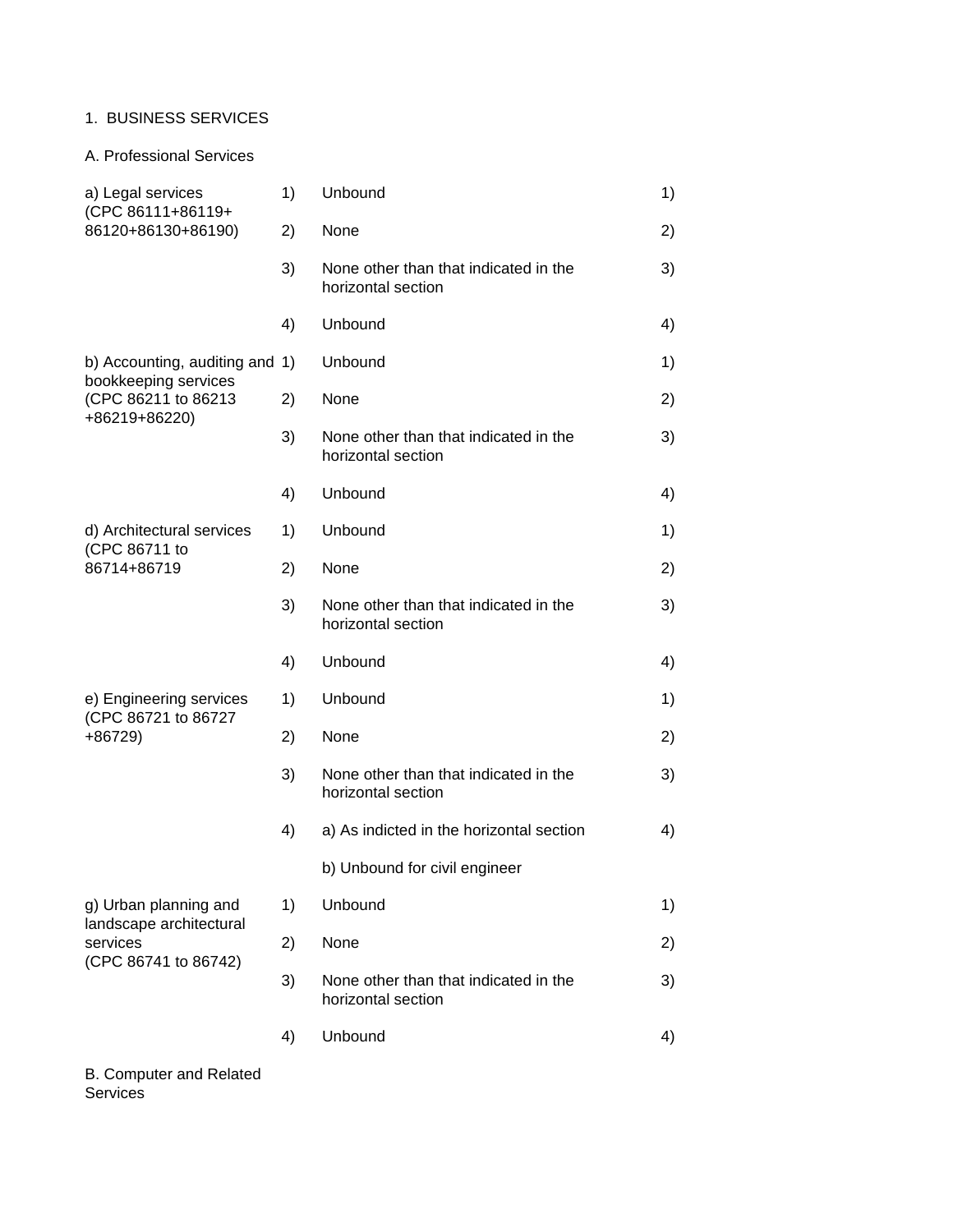| a) Consultancy services<br>related to the installation of<br>computer hardware<br>(CPC 84100) | 1) | Unbound                                                     | 1) |
|-----------------------------------------------------------------------------------------------|----|-------------------------------------------------------------|----|
|                                                                                               | 2) | None                                                        | 2) |
|                                                                                               | 3) | None other than that indicated in the<br>horizontal section | 3) |
|                                                                                               | 4) | As indicated in the horizontal section                      | 4) |
| b) Software implementation 1)<br>services                                                     |    | Unbound                                                     | 1) |
| (excluding programming<br>and systems maintenance                                             | 2) | None                                                        | 2) |
| services)<br>(CPC 84210+84220<br>$+84230$                                                     | 3) | None other than that indicated in the<br>horizontal section | 3) |
|                                                                                               | 4) | As indicated in the horizontal section                      | 4) |
| c) Data processing<br>services (excluding those                                               | 1) | Unbound                                                     | 1) |
| provided over public<br>telecommunications                                                    | 2) | None                                                        | 2) |
| network)<br>(CPC 84310+84320<br>+84330+84390)                                                 | 3) | None other than that indicated in the<br>horizontal section | 3) |
|                                                                                               | 4) | As indicated in the horizontal section                      | 4) |
| d) Data base services<br>(excluding those provided                                            | 1) | Unbound                                                     | 1) |
| over public                                                                                   | 2) | None                                                        | 2) |
| telecommunications<br>network)<br>(CPC 84400)                                                 | 3) | None other than that indicated in the<br>horizontal section | 3) |
|                                                                                               | 4) | As indicated in the horizontal section                      | 4) |
| E. Rental/Leasing Services<br>without Operators                                               |    |                                                             |    |
| d) Rental services                                                                            | 1) | Unbound                                                     | 1) |
| concerning agricultural<br>machinery, construction                                            | 2) | None                                                        | 2) |
| machinery, office<br>machinery, other machinery 3)<br>and equipment without                   |    | None other than that indicated in the<br>horizontal section | 3) |
| operator<br>(CPC 83106-83109)                                                                 | 4) | As indicated in the horizontal section                      | 4) |
| d) Leasing services                                                                           | 1) | Unbound                                                     | 1) |
| concerning agricultural<br>machinery, construction<br>machinery, office                       | 2) | None                                                        | 2) |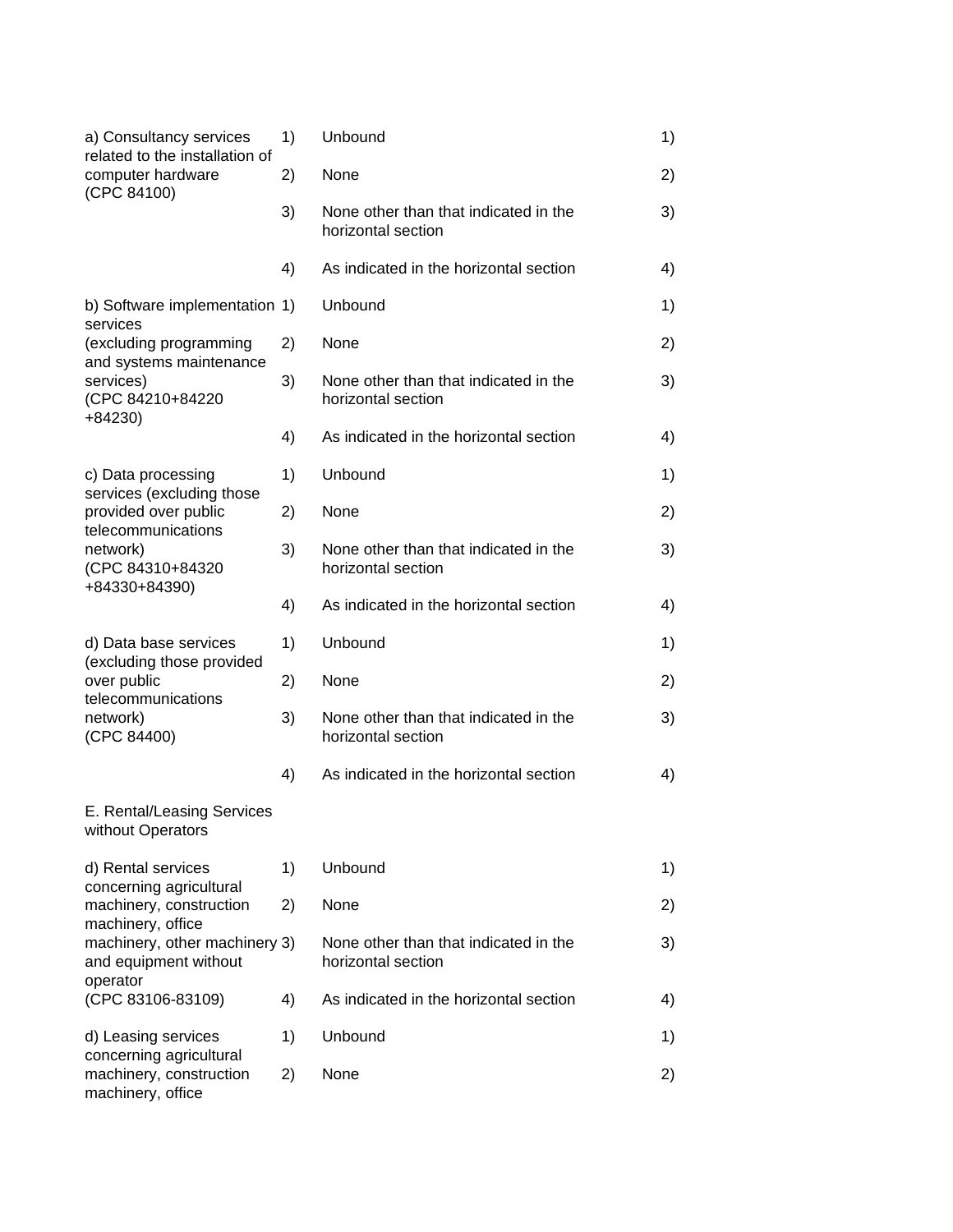| machinery, other machinery 3)<br>and equipment without<br>operator |    | None other than that indicated in the<br>horizontal section | 3) |
|--------------------------------------------------------------------|----|-------------------------------------------------------------|----|
| (CPC 83106-83109)                                                  | 4) | As indicated in the horizontal section                      | 4) |
| F. Other Business Services                                         |    |                                                             |    |
| a) Advertising services<br>(CPC 87110+87120                        | 1) | Unbound                                                     | 1) |
| $+87190$                                                           | 2) | None                                                        | 2) |
|                                                                    | 3) | None other than that indicated in the<br>horizontal section | 3) |
|                                                                    | 4) | As indicated in the horizontal section                      | 4) |
| b) Market research and<br>public opinion polling                   | 1) | Unbound                                                     | 1) |
| services<br>(CPC 86401 to 86402)                                   | 2) | None                                                        | 2) |
|                                                                    | 3) | None other than that indicated in the<br>horizontal section | 3) |
|                                                                    | 4) | As indicated in the horizontal section                      | 4) |
| c) General management<br>consulting services                       | 1) | None                                                        | 1) |
| (CPC 86501)                                                        | 2) | None                                                        | 2) |
|                                                                    | 3) | None other than that indicated in the<br>horizontal section | 3) |
|                                                                    | 4) | a) As indicated in the horizontal section                   | 4) |
|                                                                    |    | b) Unbound for legal and auditing<br>consultants            |    |
| e) Technical testing and<br>analysis services                      | 1) | Unbound                                                     | 1) |
| (CPC 86761+86769)                                                  | 2) | None                                                        | 2) |
|                                                                    | 3) | None other than that indicated in the<br>horizontal section | 3) |
|                                                                    | 4) | As indicated in the horizontal section                      | 4) |
| f) Services incidental to<br>agriculture:                          |    |                                                             |    |
| Consultancy services on                                            | 1) | Unbound                                                     | 1) |
| agricultural extension:<br>- soil preparation                      | 2) | None                                                        | 2) |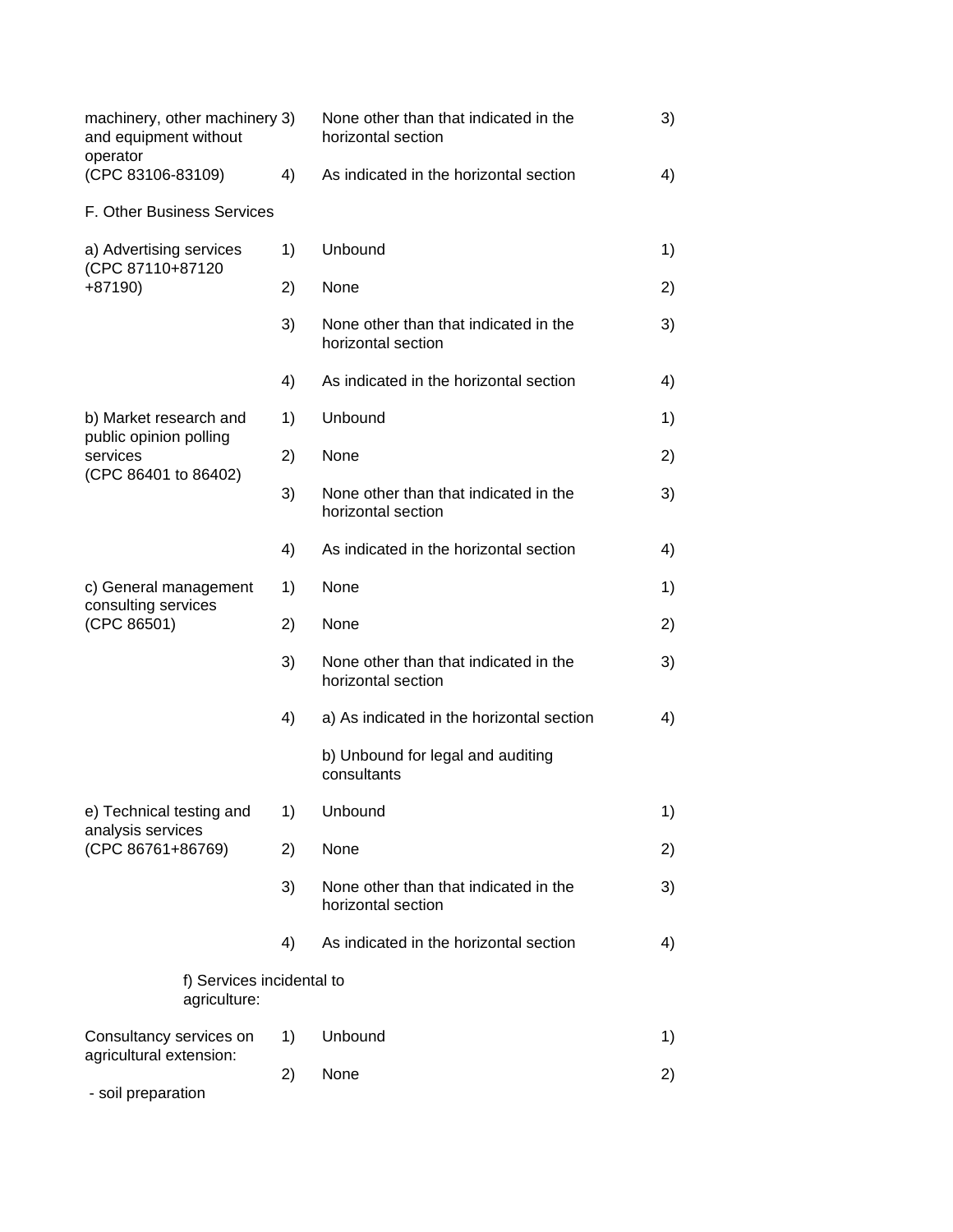| - seed production                       | 3) | None other than that indicated in the<br>horizontal section | 3) |
|-----------------------------------------|----|-------------------------------------------------------------|----|
| - plant protection                      | 4) | As indicated in the horizontal section                      | 4) |
| - harvesting                            |    |                                                             |    |
| - grading                               |    |                                                             |    |
| - packing                               |    |                                                             |    |
| - storaging                             |    |                                                             |    |
| Soil analysis laboratory                | 1) | None                                                        | 1) |
|                                         | 2) | None                                                        | 2) |
|                                         | 3) | None other than that indicated in the<br>horizontal section | 3) |
|                                         | 4) | Unbound                                                     | 4) |
| Soil survey and land use                | 1) | Unbound                                                     | 1) |
| planning                                | 2) | None                                                        | 2) |
|                                         | 3) | None other than that indicated in the<br>horizontal section | 3) |
|                                         | 4) | As indicated in the horizontal section                      | 4) |
| Cover crop seed                         | 1) | Unbound                                                     | 1) |
| multiplication                          | 2) | None                                                        | 2) |
|                                         | 3) | None other than that indicated in the<br>horizontal section | 3) |
|                                         | 4) | As indicated in the horizontal section                      | 4) |
| Forestry consultant<br>services         | 1) | Unbound                                                     | 1) |
|                                         | 2) | None                                                        | 2) |
|                                         | 3) | None other than that indicated in the<br>horizontal section | 3) |
|                                         | 4) | As indicated in the horizontal section                      | 4) |
| International trading,                  | 1) | Unbound                                                     | 1) |
| exporting products<br>services (broker) | 2) | None                                                        | 2) |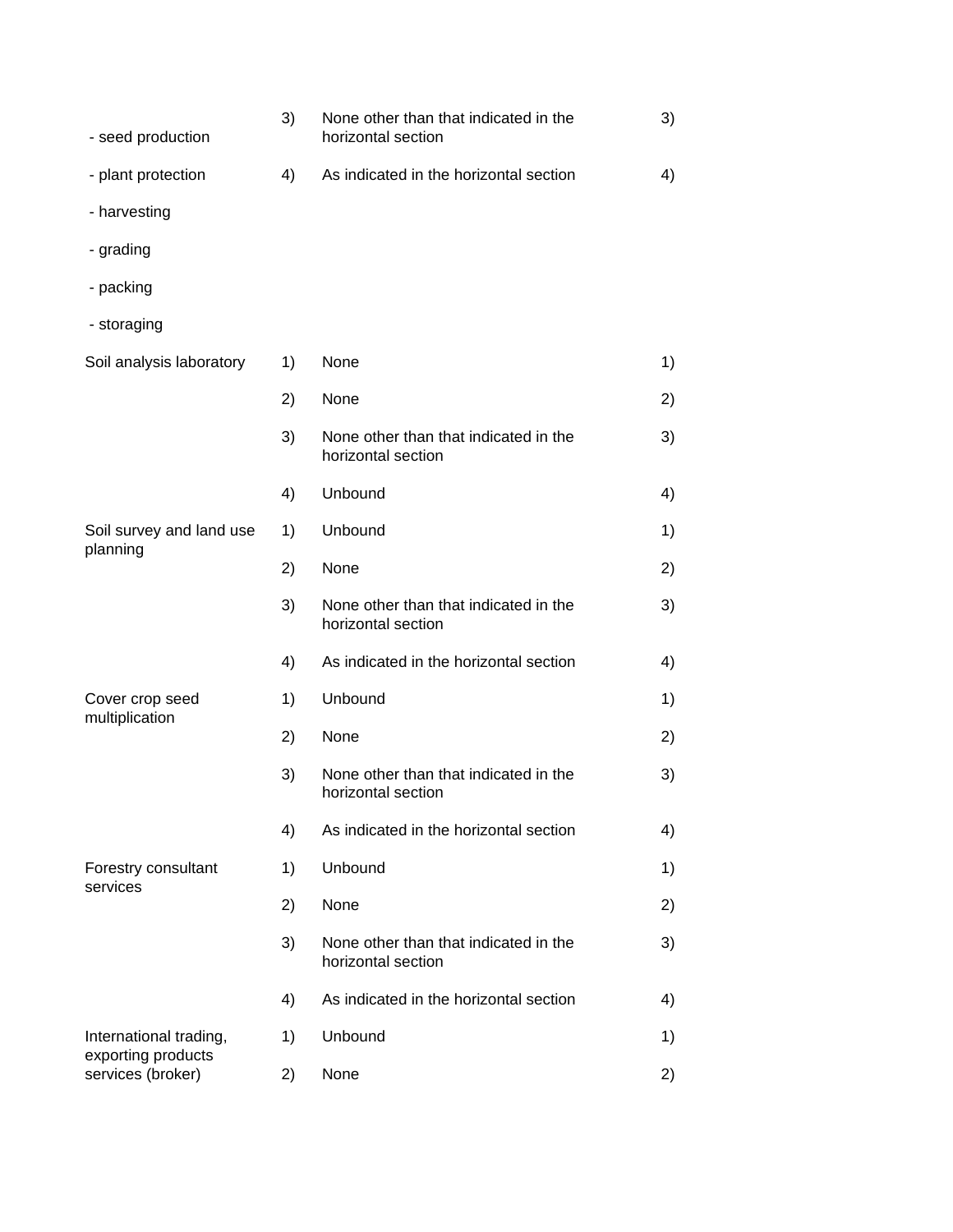|                                               | 3) | None other than that indicated in the<br>horizontal section | 3) |
|-----------------------------------------------|----|-------------------------------------------------------------|----|
|                                               | 4) | As indicated in the horizontal section                      | 4) |
| Quality analysis services                     | 1) | Unbound                                                     | 1) |
|                                               | 2) | None                                                        | 2) |
|                                               | 3) | None other than that indicated in the<br>horizontal section | 3) |
|                                               | 4) | As indicated in the horizontal section                      | 4) |
| Canning process analysis<br>services          | 1) | Unbound                                                     | 1) |
|                                               | 2) | None                                                        | 2) |
|                                               | 3) | None other than that indicated in the<br>horizontal section | 3) |
|                                               | 4) | As indicated in the horizontal section                      | 4) |
| - Consulting                                  | 1) | Unbound                                                     | 1) |
| - Research on marketing                       | 2) | None                                                        | 2) |
| - Quality control                             | 3) | None other than that indicated in the<br>horizontal section | 3) |
|                                               | 4) | As indicated in the horizontal section                      | 4) |
| h) Services incidental to                     | 1) | Unbound                                                     | 1) |
| mining at oil and gas fields                  | 2) | None                                                        | 2) |
|                                               | 3) | None other than that indicated in the<br>horizontal section | 3) |
|                                               | 4) | a) As indicated in the horizontal section                   | 4) |
|                                               |    | b) Unbound for civil engineer                               |    |
| n) Maintenance and repair                     | 1) | Unbound                                                     | 1) |
| services of office<br>machinery and equipment | 2) | None                                                        | 2) |
| including computers<br>(CPC 84500)            | 3) | None other than that indicated in the<br>horizontal section | 3) |
|                                               | 4) | As indicated in the horizontal section                      | 4) |
| q) Packaging services                         | 1) | Unbound                                                     | 1) |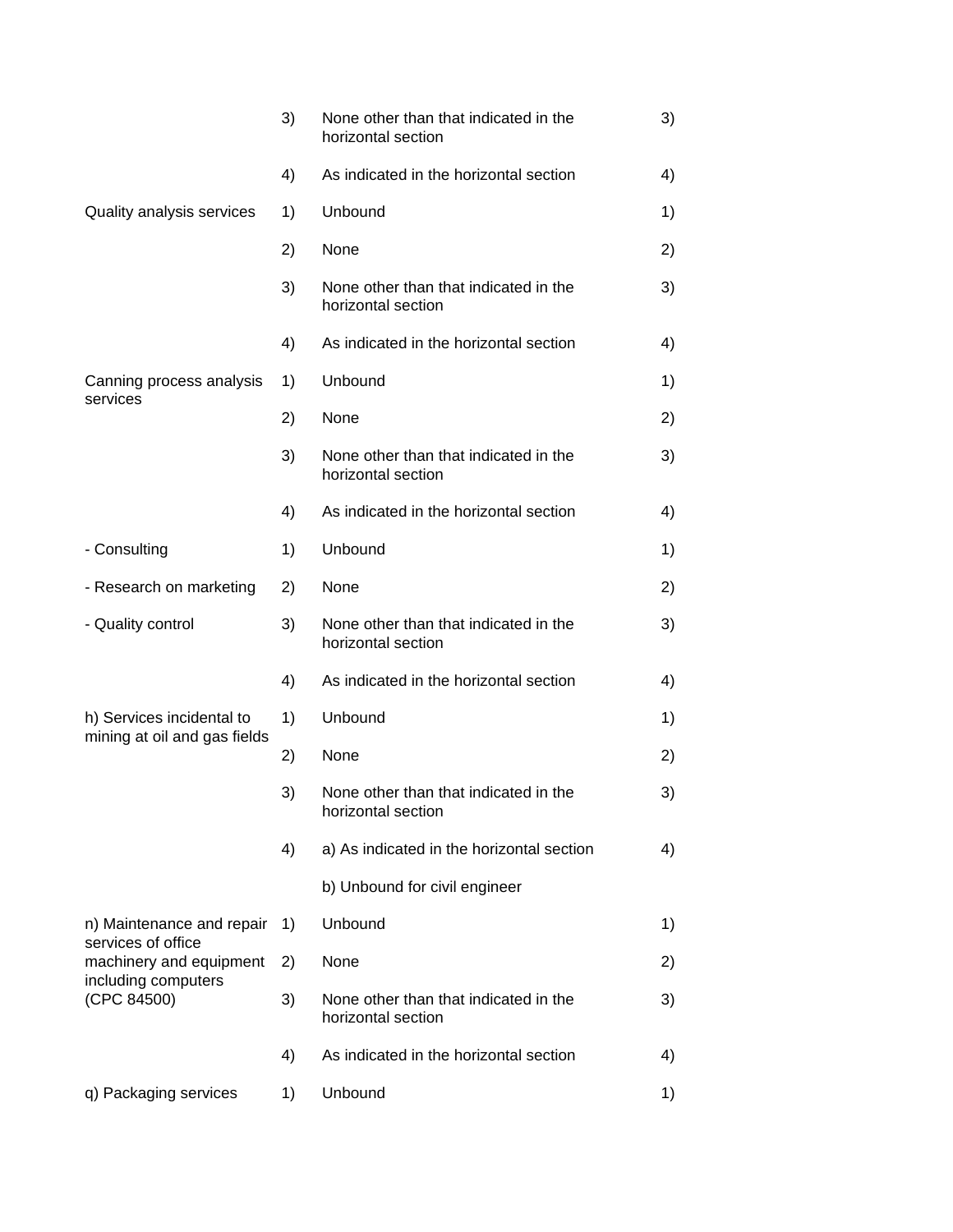# (CPC 87600) 2) None 2) 3) None other than that indicated in the 3) horizontal section 4) Unbound 4) r) Publishing and printing 1) Unbound 1) services excluding publishing newspaper 2) None 20 20 (CPC 88442) 3) None other than that indicated in the 3) horizontal section 4) Unbound 4) Translation and 1) Unbound 1 1 Unbound 1 interpretation services (CPC 87905) 2) None 2) 3) None other than that indicated in the 3) horizontal section 4) As indicated in the horizontal section 4)

2. COMMUNICATION **SERVICES** 

Commitments undertaken in this offer are subject to the following general c

- Each service to be supplied in Thailand requires a specific governmental I

- Licences are granted only to service suppliers duly constituted according to
- Due to scarce resources, the number of licences may be limited.

- The services in the Schedule of Specific Commitments shall be on facilitie - The service provider shall be a Thai registered company with foreign equition registered capital and the number of the serve the total number of shareholders of the company.

- The Communications Authroity of Thailand has exclusive right to link with

- Conditional upon passage and coming into force of all necessary new con out in accordance with the implementing regulations to be issued by virtue of

C. Telecommunication **Services** 

Public local, domestic long distance and international services:

| a) Voice telephone | 1,2) None, other than                      | 1),2) |
|--------------------|--------------------------------------------|-------|
| services           | - traffic shall be routed through a        |       |
|                    | gateway in Thailand operated by a supplier |       |
| b) Telex services  | duly licensed;                             |       |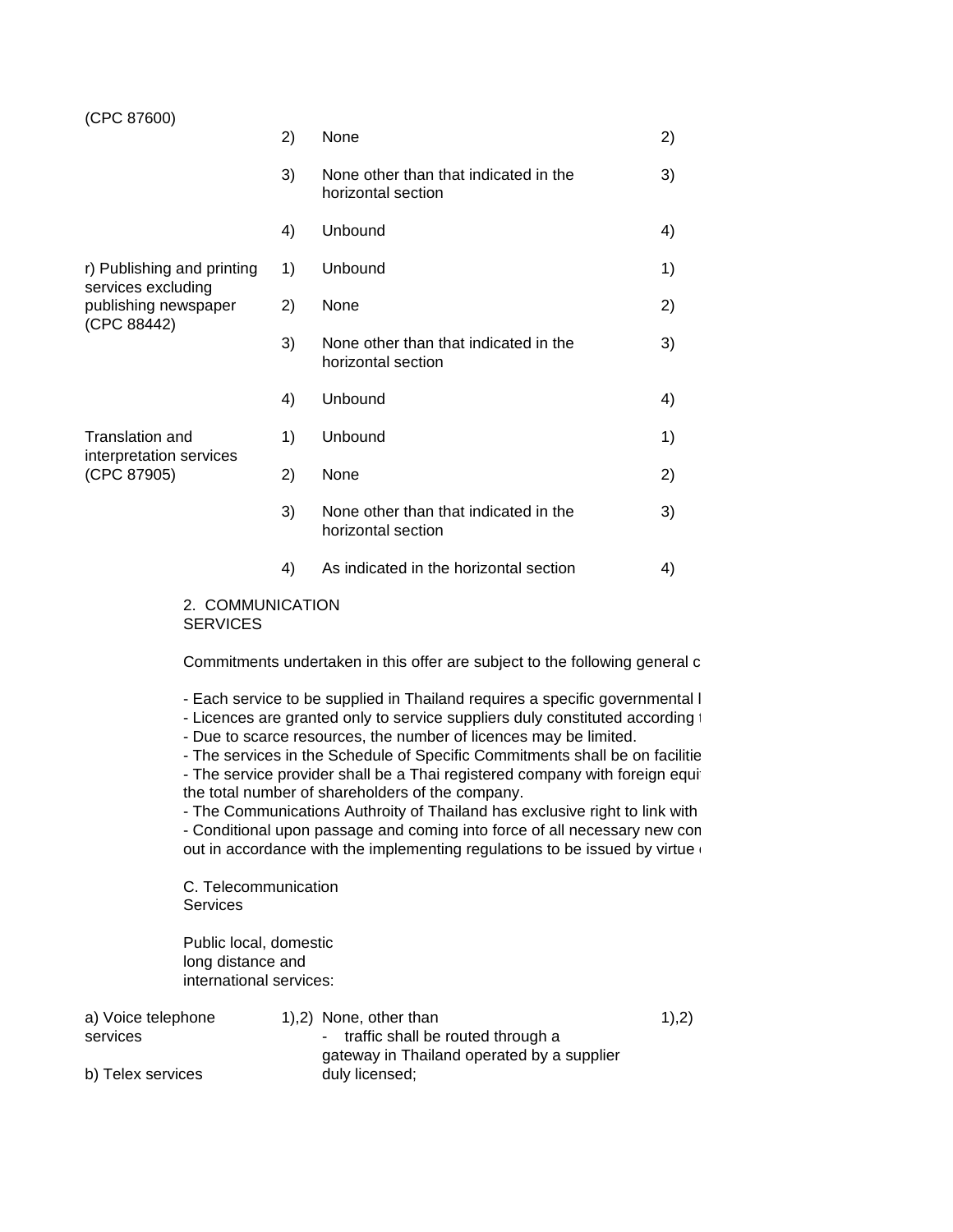| c) Telegraph services<br>d) Facsimile services                                    |    | the provision of concerned services<br>shall be agreed by the supplier duly<br>licensed of both ends.                                                                                                                                                                                                                                                     |    |
|-----------------------------------------------------------------------------------|----|-----------------------------------------------------------------------------------------------------------------------------------------------------------------------------------------------------------------------------------------------------------------------------------------------------------------------------------------------------------|----|
|                                                                                   | 3) | Conditional upon passage and coming into<br>force of all necessary new communication<br>acts, commencing from the year of 2006,<br>Thailand will introduce the market access<br>elements as contained in those acts into the<br>relevant parts of its Schedule of Specific<br>Commitments relating to the supply of public<br>telecommunication services. | 3) |
|                                                                                   | 4) | Unbound as indicated in the horizontal<br>section.                                                                                                                                                                                                                                                                                                        | 4) |
| j) Data base access<br>services<br>(part of CPC 7523)                             | 1) | 1.1 Service providers must use public<br>telecommunication network under national<br>telecommunication authorities;                                                                                                                                                                                                                                       | 1) |
|                                                                                   |    | 1.2 Radio application service is subject to<br>frequency availability.                                                                                                                                                                                                                                                                                    |    |
|                                                                                   | 2) | None                                                                                                                                                                                                                                                                                                                                                      | 2) |
|                                                                                   | 3) | a) Shall be a Thai registered company with<br>foreign equity participation not exceeding<br>40 per cent of the registered capital and<br>the number of foreign shareholders must<br>not exceed 40 per cent of the total number<br>of shareholders of the company                                                                                          | 3) |
|                                                                                   |    | b) Such company shall be permitted under<br>the built-transferred-operated concept                                                                                                                                                                                                                                                                        |    |
|                                                                                   |    | c) Must use public telecommunication<br>network under national telecommunication<br>authorities                                                                                                                                                                                                                                                           |    |
|                                                                                   | 4) | As indicated in the horizontal section                                                                                                                                                                                                                                                                                                                    | 4) |
| n) On-line information<br>and/or data processing<br>services<br>(part of CPC 843) | 1) | 1.1 Services providers must use<br>telecommunication network under national<br>telecommunication authorities;                                                                                                                                                                                                                                             | 1) |
|                                                                                   |    | 1.2 Radio application service is subject to<br>frequency availability                                                                                                                                                                                                                                                                                     |    |
|                                                                                   | 2) | None                                                                                                                                                                                                                                                                                                                                                      | 2) |
|                                                                                   | 3) | a) Shall be a Thai registered company with<br>foreign equity participation not exceeding                                                                                                                                                                                                                                                                  | 3) |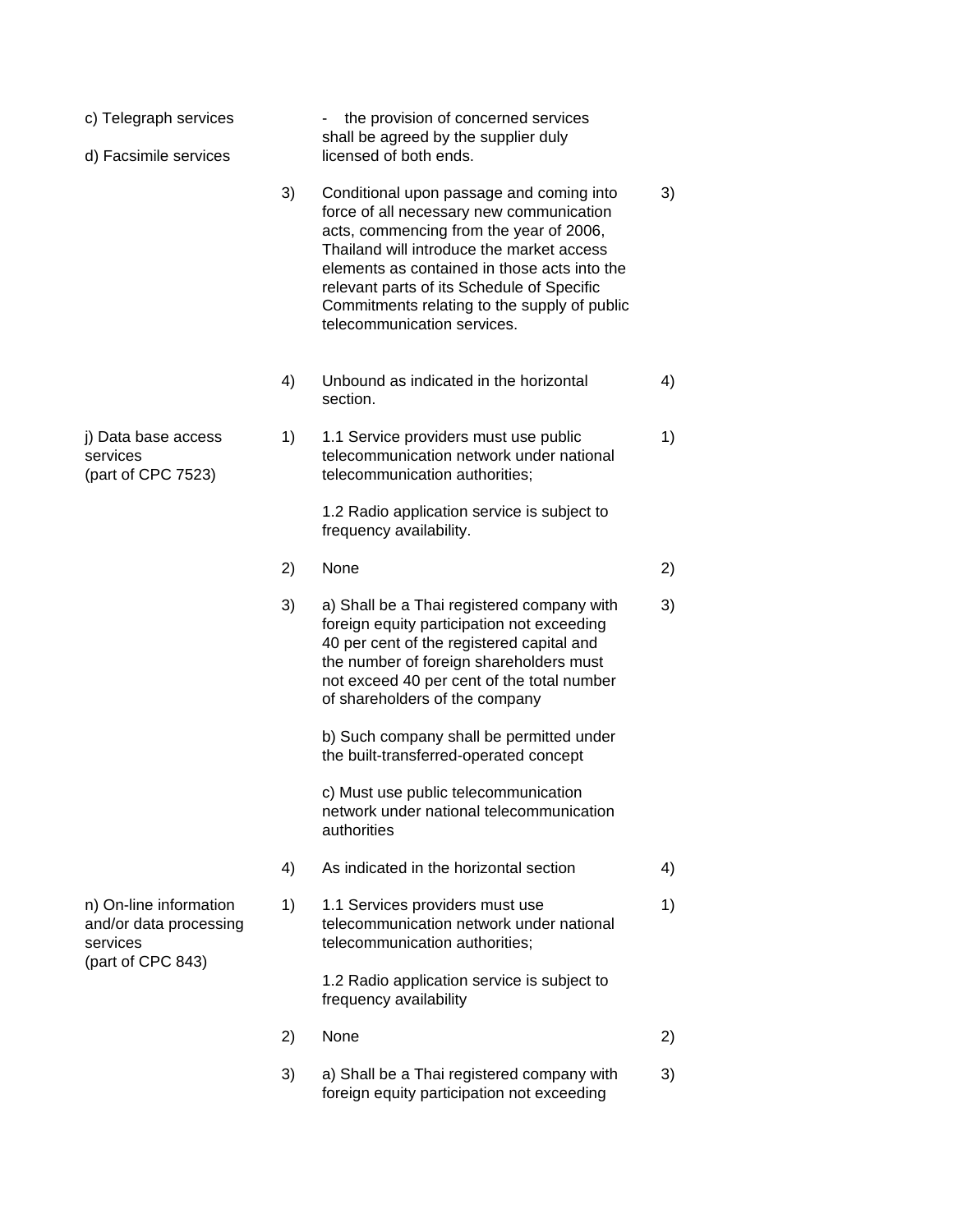|                                                |    | 40 per cent of the registered capital and<br>the number of foreign shareholders must<br>not exceed 40 per cent of the total number<br>of shareholders of the company                                                           |    |
|------------------------------------------------|----|--------------------------------------------------------------------------------------------------------------------------------------------------------------------------------------------------------------------------------|----|
|                                                |    | b) Such company shall be permitted under<br>the built-transferred-operated concept                                                                                                                                             |    |
|                                                |    | c) Must use public telecommunication<br>network under national telecommunication<br>authorities                                                                                                                                |    |
|                                                | 4) | As indicated in the horizontal section                                                                                                                                                                                         | 4) |
| o) Other Telecommunication<br>Services         |    |                                                                                                                                                                                                                                |    |
| Telecommunications<br>equipment sales services | 1) | Unbound                                                                                                                                                                                                                        | 1) |
| (part of CPC 75420)                            | 2) | None                                                                                                                                                                                                                           | 2) |
|                                                | 3) | None other than that indicated in the<br>horizontal section                                                                                                                                                                    | 3) |
|                                                | 4) | a) As indicated in the horizontal section                                                                                                                                                                                      | 4) |
|                                                |    | b) Unbound for civil engineer                                                                                                                                                                                                  |    |
| Telecommunications<br>consulting services      | 1) | Unbound                                                                                                                                                                                                                        | 1) |
| (CPC 75440)                                    | 2) | None                                                                                                                                                                                                                           | 2) |
|                                                | 3) | None other than that indicated in the<br>horizontal section                                                                                                                                                                    | 3) |
|                                                | 4) | a) As indicated in the horizontal section                                                                                                                                                                                      | 4) |
|                                                |    | b) Unbound for civil engineer                                                                                                                                                                                                  |    |
| Videotex<br>(part of CPC 75299)                | 1) | 1.1 Service providers must use public<br>telecommunication network under national<br>telecommunication authorities;                                                                                                            | 1) |
|                                                |    | 1.2 Radio application service is subject to<br>frequency availability                                                                                                                                                          |    |
|                                                | 2) | None                                                                                                                                                                                                                           | 2) |
|                                                | 3) | a) Shall be a Thai registered company with<br>foreign equity participation not exceeding<br>40 per cent of the registered capital and<br>the number of foreign shareholders must<br>not exceed 40 per cent of the total number | 3) |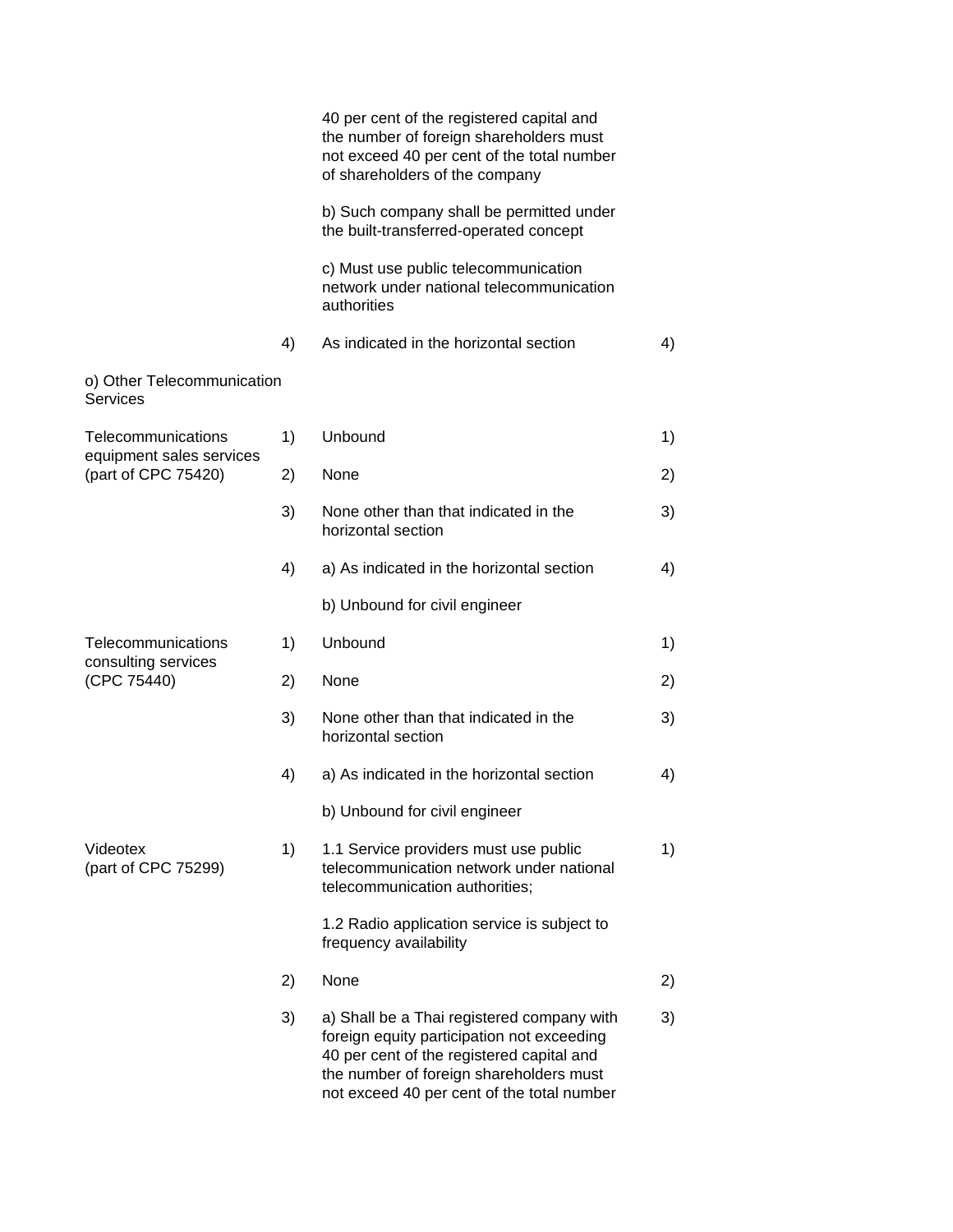|                                                 |    | of shareholders of the company                                                                                                                                                                                                                                   |    |
|-------------------------------------------------|----|------------------------------------------------------------------------------------------------------------------------------------------------------------------------------------------------------------------------------------------------------------------|----|
|                                                 |    | b) Such company shall be permitted under<br>the built-transferred-operated concept by<br>national telecommunication authorities#2                                                                                                                                |    |
|                                                 |    | c) Must use public telecommunication<br>network under national telecommunication<br>authorities                                                                                                                                                                  |    |
|                                                 |    | d) Selection of service providers shall be<br>based on open tender                                                                                                                                                                                               |    |
|                                                 | 4) | As indicated in the horizontal section                                                                                                                                                                                                                           | 4) |
| Teleconference<br>(part of CPC 75292)           | 1) | 1.1 Service providers must use public<br>telecommunication network under national<br>telecommunication authorities;                                                                                                                                              | 1) |
|                                                 |    | 1.2 Radio application service is subject to<br>frequency availability                                                                                                                                                                                            |    |
|                                                 | 2) | None                                                                                                                                                                                                                                                             | 2) |
|                                                 | 3) | a) Shall be a Thai registered company with<br>foreign equity participation not exceeding<br>40 per cent of the registered capital and<br>the number of foreign shareholders must<br>not exceed 40 per cent of the total number<br>of shareholders of the company | 3) |
|                                                 |    | b) Such company shall be permitted under<br>the built-transferred-operated concept by<br>national telecommunication authorities#2                                                                                                                                |    |
|                                                 |    | c) Must use public telecommunication<br>network under national telecommunication<br>authorities                                                                                                                                                                  |    |
|                                                 |    | d) Selection of service providers shall be<br>based on open tender                                                                                                                                                                                               |    |
|                                                 | 4) | As indicated in the horizontal section                                                                                                                                                                                                                           | 4) |
| Domestic leased circuits<br>(part of CPC 75299) | 1) | 1.1 Service providers must use public<br>telecommunication network under national<br>telecommunication authorities;                                                                                                                                              | 1) |
|                                                 |    | 1.2 Radio application service is subject to<br>frequency availability                                                                                                                                                                                            |    |
|                                                 | 2) | None                                                                                                                                                                                                                                                             | 2) |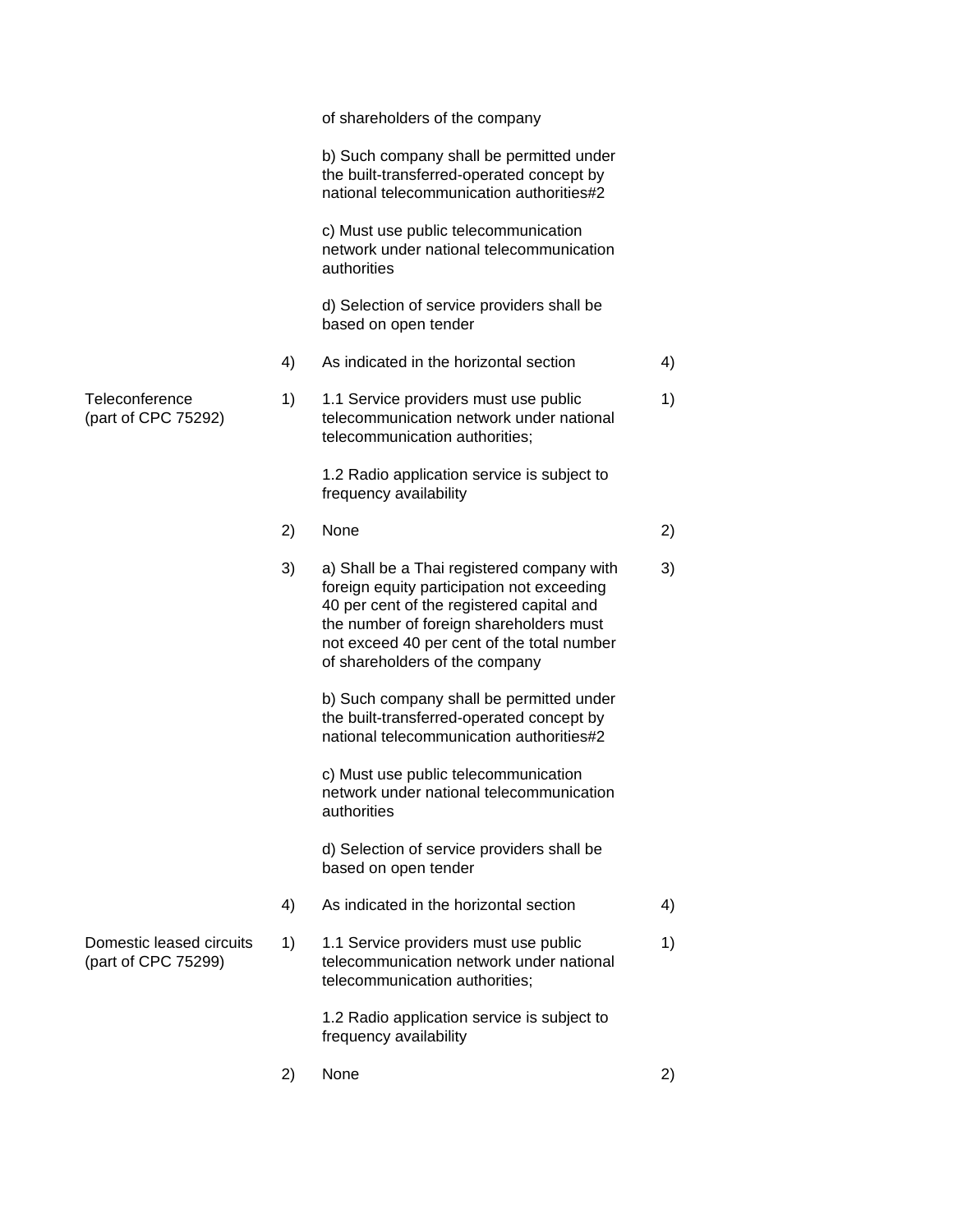|                                                                      | 3) | a) Shall be a Thai registered company with<br>foreign equity participation not exceeding<br>40 per cent of the registered capital and<br>the number of foreign shareholders must<br>not exceed 40 per cent of the total number<br>of shareholders of the company | 3) |
|----------------------------------------------------------------------|----|------------------------------------------------------------------------------------------------------------------------------------------------------------------------------------------------------------------------------------------------------------------|----|
|                                                                      |    | b) Such company shall be permitted under<br>the built-transferred-operated concept by<br>national telecommunication authorities#2                                                                                                                                |    |
|                                                                      |    | c) Must use public telecommunication<br>network under national telecommunication<br>authorities                                                                                                                                                                  |    |
|                                                                      |    | d) Selection of service providers shall be<br>based on open tender                                                                                                                                                                                               |    |
|                                                                      | 4) | As indicated in the horizontal section                                                                                                                                                                                                                           | 4) |
| D. Audiovisual Services                                              |    |                                                                                                                                                                                                                                                                  |    |
| a) Film/video production and1)                                       |    | Unbound                                                                                                                                                                                                                                                          | 1) |
| distribution services<br>excluding promotion or                      | 2) | None                                                                                                                                                                                                                                                             | 2) |
| advertising services<br>(CPC 96112+96113)                            | 3) | None other than that indicated in the<br>horizontal section                                                                                                                                                                                                      | 3) |
|                                                                      | 4) | As indicated in the horizontal section                                                                                                                                                                                                                           | 4) |
| c) Radio/television services 1)                                      |    | Unbound                                                                                                                                                                                                                                                          | 1) |
| only for production of<br>radio/TV programmes                        | 2) | None                                                                                                                                                                                                                                                             | 2) |
| (CPC 96131+96132)                                                    | 3) | None other than that indicated in the<br>horizontal section                                                                                                                                                                                                      | 3) |
|                                                                      | 4) | As indicated in the horizontal section                                                                                                                                                                                                                           | 4) |
| 3. CONSTRUCTION AND<br><b>RELATED ENGINEERING</b><br><b>SERVICES</b> |    |                                                                                                                                                                                                                                                                  |    |
| A. Construction Work for                                             | 1) | Unbound                                                                                                                                                                                                                                                          | 1) |
| <b>Buildings</b><br>(CPC 51210+51220                                 | 2) | None                                                                                                                                                                                                                                                             | 2) |
| +51230+51240+51250+<br>51260 +51270+51280+<br>51290)                 | 3) | None other than that indicated in the<br>horizontal section                                                                                                                                                                                                      | 3) |
|                                                                      | 4) | a) As indicated in the horizontal section                                                                                                                                                                                                                        | 4) |
|                                                                      |    |                                                                                                                                                                                                                                                                  |    |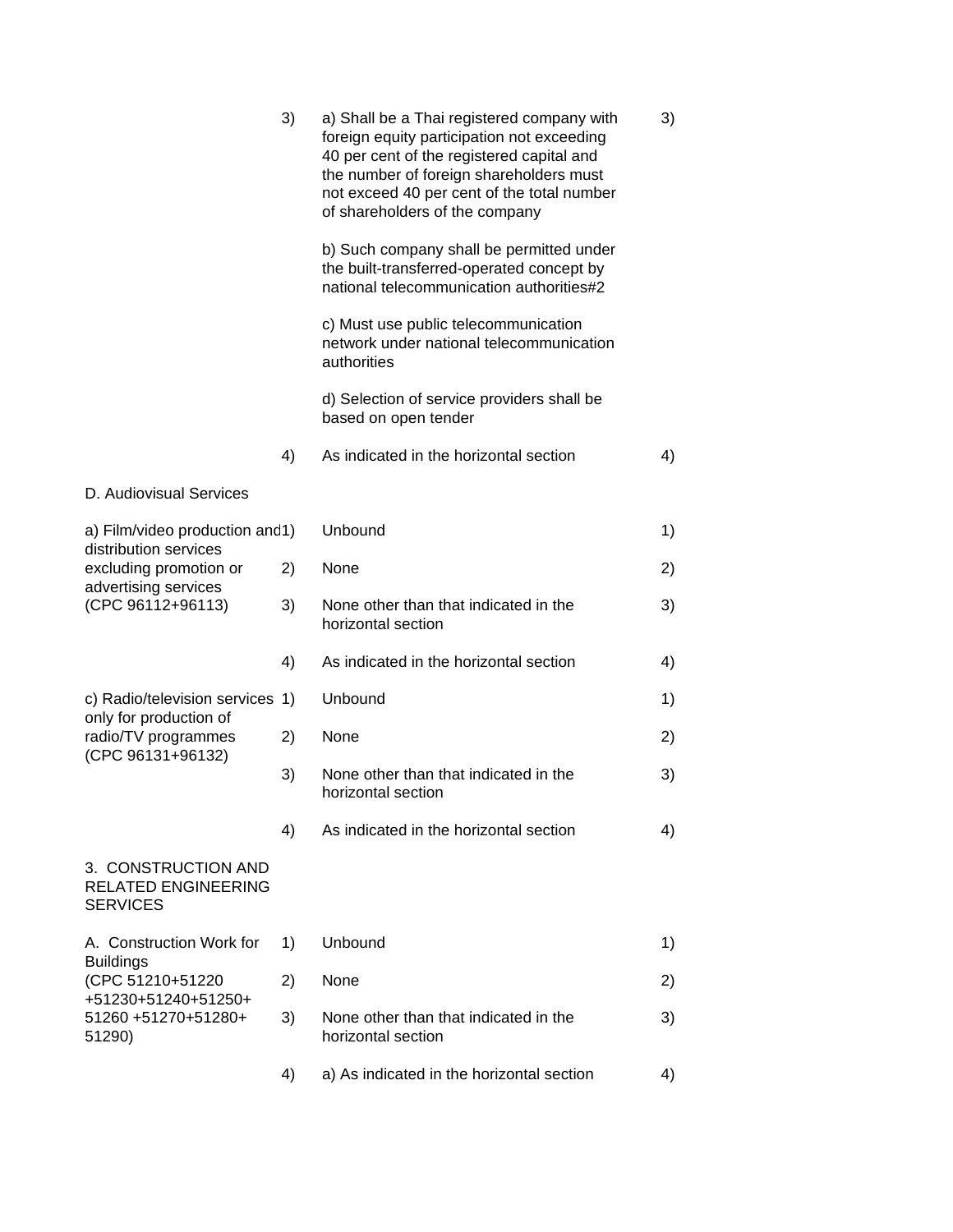## b) Unbound for civil engineer

| <b>B.</b> Construction Work for<br>Civil Engineering<br>(CPC 51310+51320<br>+51330+51340+51350<br>+51360+51371+51372<br>$+51390$ | 1) | Unbound                                                     | 1) |
|----------------------------------------------------------------------------------------------------------------------------------|----|-------------------------------------------------------------|----|
|                                                                                                                                  | 2) | None                                                        | 2) |
|                                                                                                                                  | 3) | None other than that indicated in the<br>horizontal section | 3) |
|                                                                                                                                  | 4) | a) As indicated in the horizontal section                   | 4) |
|                                                                                                                                  |    | b) Unbound for civil engineer                               |    |
| C. Installation Work                                                                                                             | 1) | Unbound                                                     | 1) |
| (CPC 51610+51620<br>+51630+51641+51642<br>+51643+51644+51649                                                                     | 2) | None                                                        | 2) |
| +51650+51660+51691+<br>51699)                                                                                                    | 3) | None other than that indicated in the<br>horizontal section | 3) |
|                                                                                                                                  | 4) | a) As indicated in the horizontal section                   | 4) |
|                                                                                                                                  |    | b) Unbound for civil engineer                               |    |
| 4. DISTRIBUTION<br><b>SERVICES</b>                                                                                               |    |                                                             |    |
| A. Commission Agents'                                                                                                            | 1) | Unbound                                                     | 1) |
| <b>Services</b><br>(CPC 62111 to 62118)                                                                                          | 2) | None                                                        | 2) |
|                                                                                                                                  | 3) | None other than that indicated in the<br>horizontal section | 3) |
|                                                                                                                                  | 4) | Unbound                                                     | 4) |
| 5. EDUCATIONAL<br><b>SERVICES</b>                                                                                                |    |                                                             |    |
| $A + B$ . International and                                                                                                      | 1) | Unbound                                                     | 1) |
| <b>National School Education</b><br>Services (excluding adult                                                                    | 2) | None                                                        | 2) |
| and other education<br>services)<br>(CPC 9219+9221                                                                               | 3) | None other than that indicated in the<br>horizontal section | 3) |
| $+9222$                                                                                                                          | 4) | Unbound                                                     | 4) |
| <b>B.</b> Technical and                                                                                                          | 1) | None                                                        | 1) |
| <b>Vocational Education</b><br><b>Services</b>                                                                                   | 2) | None                                                        | 2) |
| (CPC 9223+9224)                                                                                                                  | 3) | None other than that indicated in the                       | 3) |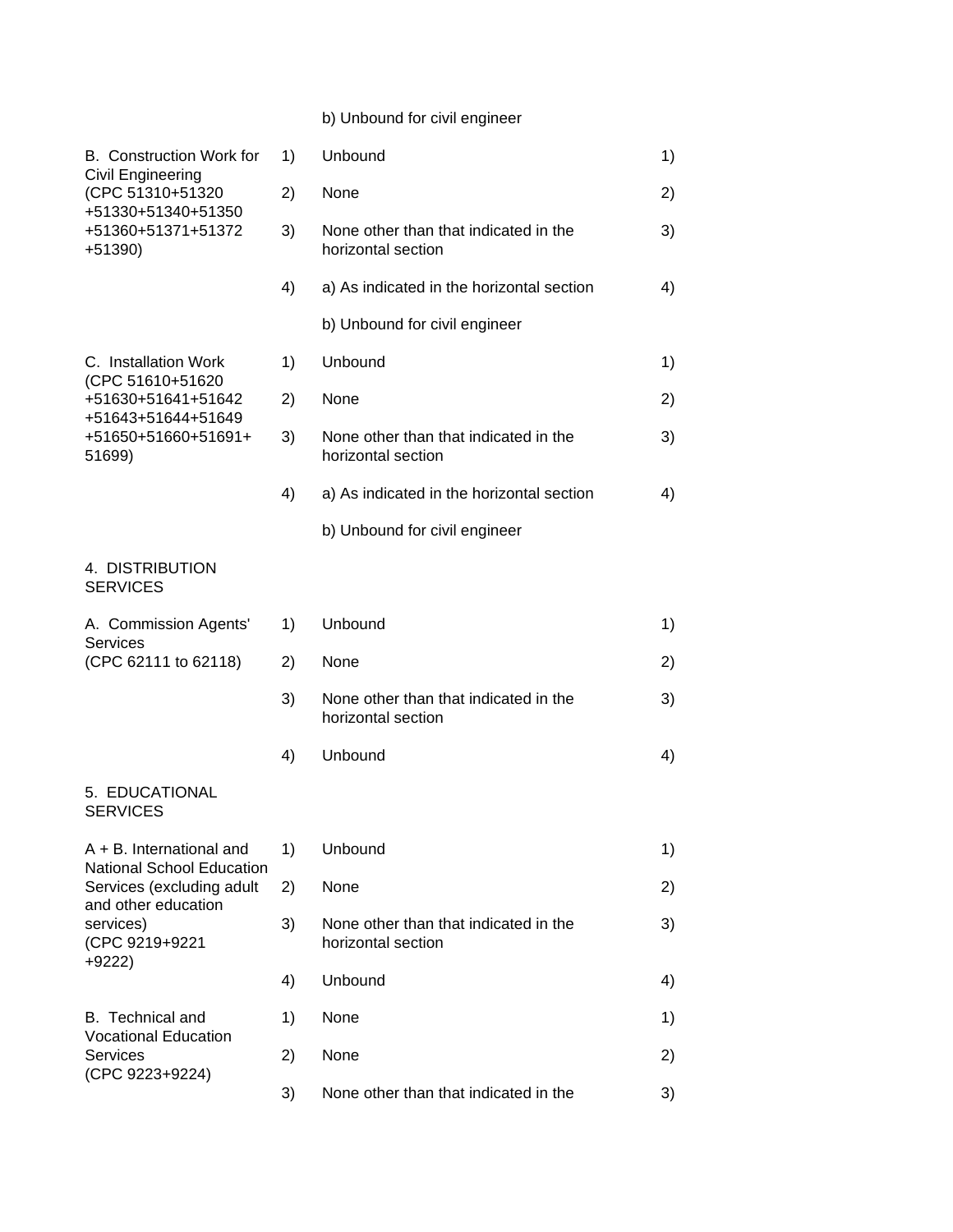#### horizontal section

|                                                                                     | 4) | Unbound                                                     | 4) |
|-------------------------------------------------------------------------------------|----|-------------------------------------------------------------|----|
| D. Professional and/or<br><b>Short Courses Education</b><br><b>Services</b>         | 1) | Unbound                                                     | 1) |
|                                                                                     | 2) | None                                                        | 2) |
| (CPC 92400)                                                                         | 3) | None other than that indicated in the<br>horizontal section | 3) |
|                                                                                     | 4) | Unbound                                                     | 4) |
| 6. ENVIRONMENTAL<br><b>SERVICES</b>                                                 |    |                                                             |    |
| A. Environmental<br>Consultancy on Sewage                                           | 1) | None                                                        | 1) |
| System, Refuse Disposal,<br><b>Hazardous Waste</b>                                  | 2) | None                                                        | 2) |
| Management, Air Pollution<br>and Noise Management,                                  | 3) | None other than that indicated in the<br>horizontal section | 3) |
| Sanitation and Other<br>Environmental Management4)<br><b>Services</b><br>(CPC 9401) |    | As indicated in the horizontal section                      | 4) |
| A. Environmental Protectior 1)<br>and Environmental                                 |    | None                                                        | 1) |
| <b>Abatement Services</b>                                                           | 2) | None                                                        | 2) |
| (CPC 9401)                                                                          | 3) | None other than that indicated in the<br>horizontal section | 3) |
|                                                                                     | 4) | As indicated in the horizontal section                      | 4) |
| A. Sewage Services                                                                  | 1) | Unbound                                                     | 1) |
| (including industrial waste<br>water treatment system)<br>(CPC 9401)                | 2) | None                                                        | 2) |
|                                                                                     | 3) | None other than that indicated in the<br>horizontal section | 3) |
|                                                                                     | 4) | As indicated in the horizontal section                      | 4) |
| <b>B.</b> Refuse Disposal<br>Services (including                                    | 1) | Unbound                                                     | 1) |
| hazardous waste<br>management and                                                   | 2) | None                                                        | 2) |
| incinerator)<br>(CPC 9402)                                                          | 3) | None other than that indicated in the<br>horizontal section | 3) |
|                                                                                     | 4) | As indicated in the horizontal section                      | 4) |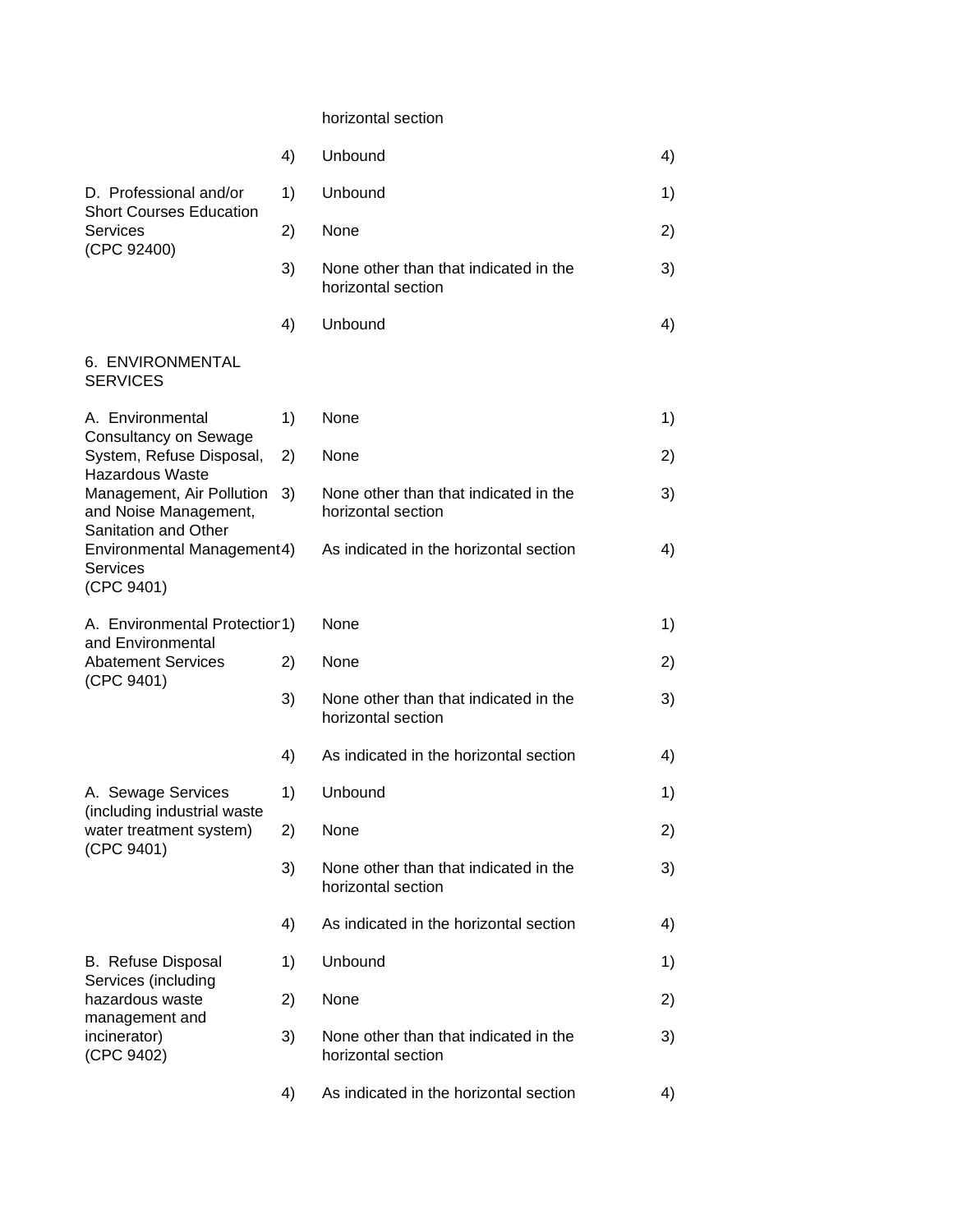| C. Sanitation and Similar<br><b>Services</b>              | 1) | Unbound                                                     | 1) |
|-----------------------------------------------------------|----|-------------------------------------------------------------|----|
| (CPC 9403)                                                | 2) | None                                                        | 2) |
|                                                           | 3) | None other than that indicated in the<br>horizontal section | 3) |
|                                                           | 4) | As indicated in the horizontal section                      | 4) |
| Cleaning services of                                      | 1) | Unbound                                                     | 1) |
| exhaust gases (including<br>industrial emission           | 2) | None                                                        | 2) |
| abatement)<br>(CPC 9404)                                  | 3) | None other than that indicated in the<br>horizontal section | 3) |
|                                                           | 4) | As indicated in the horizontal section                      | 4) |
| Noise abatement services<br>(CPC 9405)                    | 1) | Unbound                                                     | 1) |
|                                                           | 2) | None                                                        | 2) |
|                                                           | 3) | None other than that indicated in the<br>horizontal section | 3) |
|                                                           | 4) | As indicated in the horizontal section                      | 4) |
| Nature and landscape<br>protection services<br>(CPC 9406) | 1) | Unbound                                                     | 1) |
|                                                           | 2) | None                                                        | 2) |
|                                                           | 3) | None other than that indicated in the<br>horizontal section | 3) |
|                                                           | 4) | As indicated in the horizontal section                      | 4) |
| Other environmental                                       | 1) | Unbound                                                     | 1) |
| protection services<br>(CPC 9409)                         | 2) | None                                                        | 2) |
|                                                           | 3) | None other than that indicated in the<br>horizontal section | 3) |
|                                                           | 4) | As indicated in the horizontal section                      | 4) |
| <b>FINANCIAL SERVICES</b>                                 |    |                                                             |    |

- With regard to the scope of operation and types of financial services that  $\mathfrak \alpha$ services only to the extent that their respective governing legislation permit

- All commitments in this sector are subject to horizontal commitments in Thailand's schedule of specific commitments.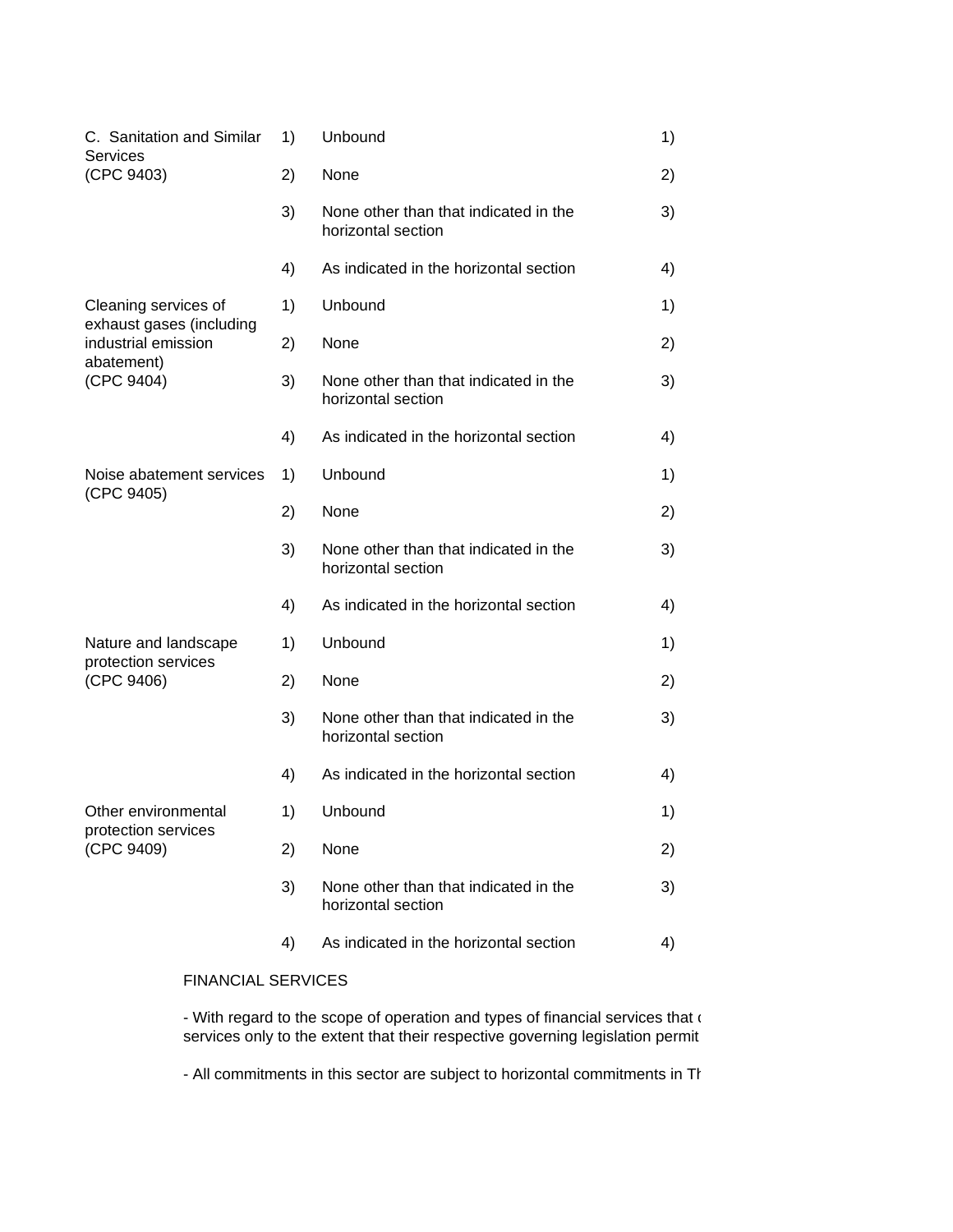### A. Insurance including Reinsurance and Retrocession

| a) Life insurance services                                                                                                             | 1) | None                                                                                                                                 | 1) |
|----------------------------------------------------------------------------------------------------------------------------------------|----|--------------------------------------------------------------------------------------------------------------------------------------|----|
| (CPC 81211)                                                                                                                            | 2) | None                                                                                                                                 | 2) |
|                                                                                                                                        |    |                                                                                                                                      |    |
|                                                                                                                                        | 3) | (a) Foreign equity participation limited to<br>25 per cent of registered share capital.                                              | 3) |
|                                                                                                                                        |    | (b) New establishment is subject to licence<br>approved by the Minister with the consent<br>of the Cabinet.                          |    |
|                                                                                                                                        | 4) | Only senior managerial personnel,<br>specialists and technical assistants with<br>the approval of the Insurance<br>Commissioner.     | 4) |
| b) Non-life insurance<br>services<br>(CPC 8129)                                                                                        | 1) | Unbound except for international marine,<br>aviation and transit and all classes of<br>reinsurance.                                  | 1) |
|                                                                                                                                        | 2) | None                                                                                                                                 | 2) |
|                                                                                                                                        | 3) | (a) Foreign equity participation limited to<br>25 per cent of registered share capital.                                              | 3) |
|                                                                                                                                        |    | (b) New establishment is subject to license<br>approved by the Minister with the consent<br>of the Cabinet.                          |    |
|                                                                                                                                        | 4) | Only senior managerial personnel,<br>specialists and technical assistants with<br>the approval of the Insurance<br>Commissioner.     | 4) |
| d) Services auxiliary to<br>insurance (excluding                                                                                       | 1) | Unbound                                                                                                                              | 1) |
| pension funding services)                                                                                                              | 2) | Unbound                                                                                                                              | 2) |
| Insurance broking and<br>agency services (CPC<br>81401) (Brokers shall not                                                             | 3) | Foreign equity participation not to exceed<br>25 per cent.                                                                           | 3) |
| induce, advise or do any<br>acts so as to cause any<br>person to enter into<br>insurance contracts with<br>insurers abroad, except for | 4) | (a) Only senior managerial personnel,<br>specialists and technical assistants with<br>the approval of the Insurance<br>Commissioner. | 4) |
| reinsurance contracts)                                                                                                                 |    | (b) Unbound for individual broker and<br>agent.                                                                                      |    |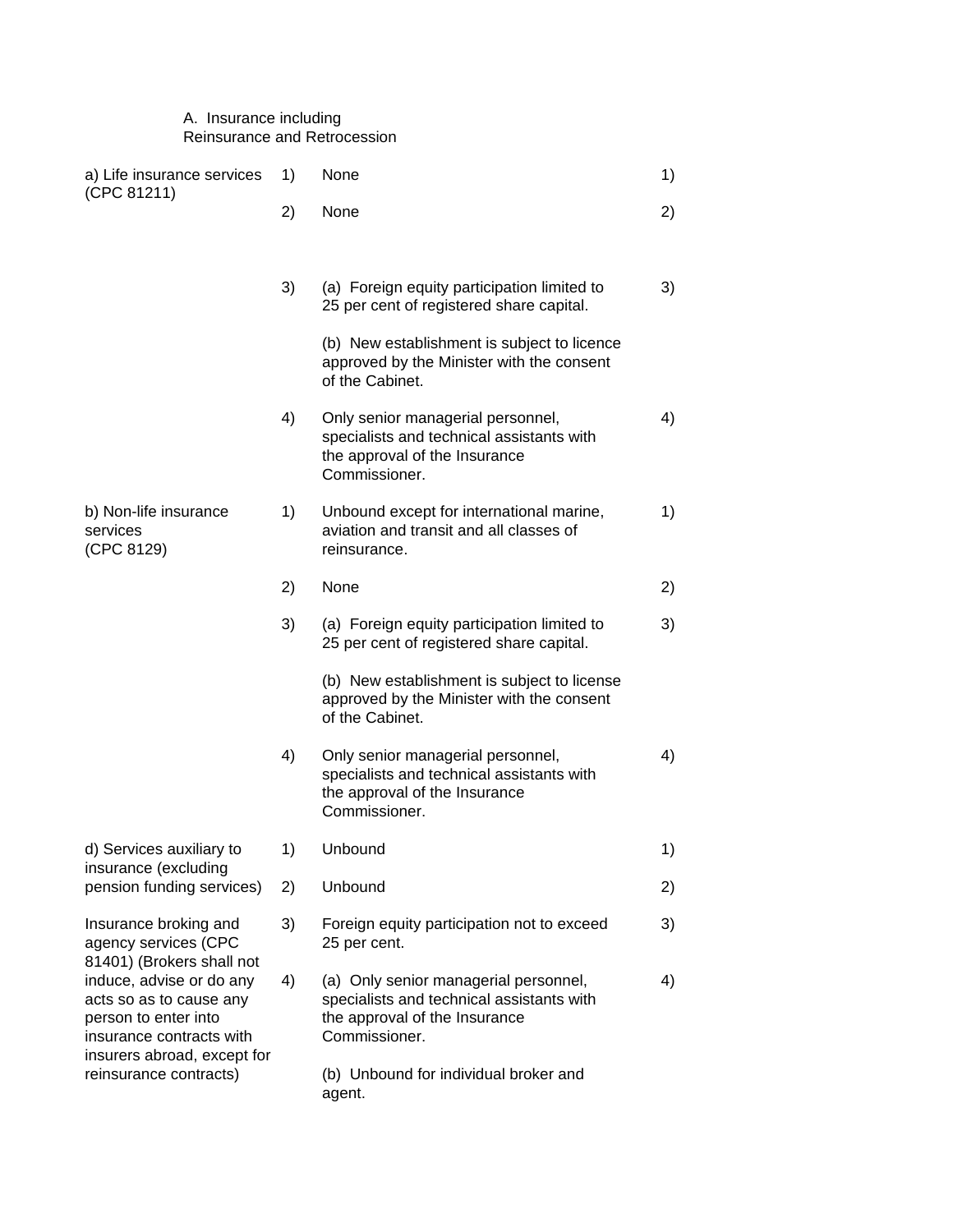| Insurance consultancy<br>services excluding pension<br>consulting services<br>(CPC 81402)                    | 1) | None                                                                                                                             | 1) |
|--------------------------------------------------------------------------------------------------------------|----|----------------------------------------------------------------------------------------------------------------------------------|----|
|                                                                                                              | 2) | None                                                                                                                             | 2) |
|                                                                                                              | 3) | None other than that indicated in the<br>horizontal section.                                                                     | 3) |
|                                                                                                              | 4) | Only senior managerial personnel,<br>specialists and technical assistants with<br>the approval of the Insurance<br>Commissioner. | 4) |
| Average and loss<br>adjustment services                                                                      | 1) | None                                                                                                                             | 1) |
| (CPC 81403)                                                                                                  | 2) | None                                                                                                                             | 2) |
|                                                                                                              | 3) | None other than that indicated in the<br>horizontal section.                                                                     | 3) |
|                                                                                                              | 4) | Only senior managerial personnel,<br>specialists and technical assistants with<br>the approval of the Insurance<br>Commissioner. | 4) |
| <b>Actuarial services</b><br>(CPC 81404)                                                                     | 1) | None                                                                                                                             | 1) |
|                                                                                                              | 2) | None                                                                                                                             | 2) |
|                                                                                                              | 3) | None other than that indicated in the<br>horizontal section.                                                                     | 3) |
|                                                                                                              | 4) | Only senior managerial personnel,<br>specialists and technical assistants with<br>the approval of the Insurance<br>Commissioner. | 4) |
| Credit card services                                                                                         | 1) | None                                                                                                                             | 1) |
| (CPC 81133) (Mobilizing<br>funds from the public is<br>prohibited, unless licensed<br>under a financial law) | 2) | None                                                                                                                             | 2) |
|                                                                                                              | 3) | (a) As indicated in $B(3)(j)$ below.                                                                                             | 3) |
|                                                                                                              |    | (b) Financial institutions must obtain prior<br>approval from the Bank of Thailand.                                              |    |
|                                                                                                              | 4) | As indicated in the horizontal section.                                                                                          | 4) |
| Financial consultancy<br>services                                                                            | 1) | Unbound                                                                                                                          | 1) |
| (CPC 81332)                                                                                                  | 2) | None                                                                                                                             | 2) |
|                                                                                                              | 3) | None other than that indicated in the                                                                                            | 3) |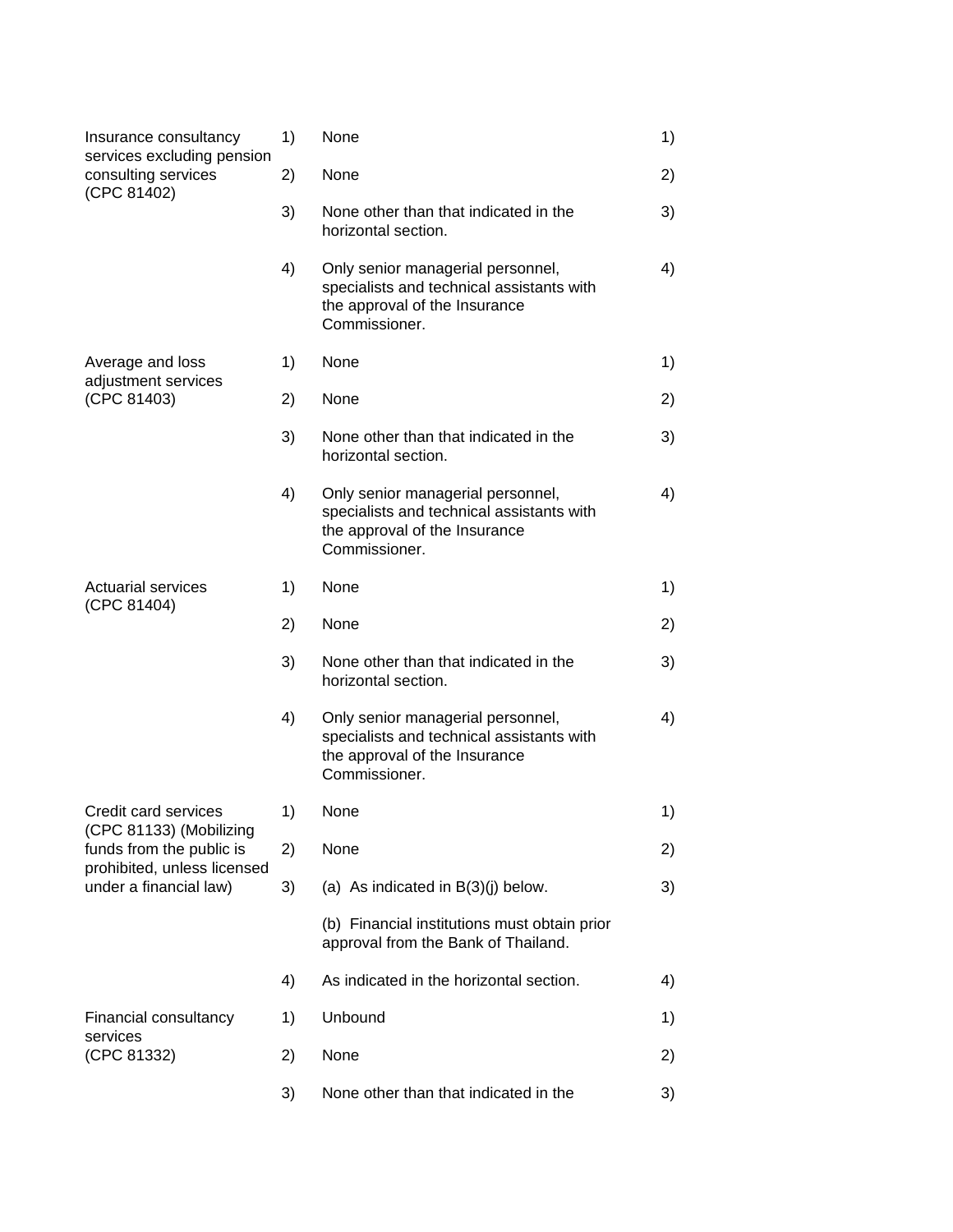horizontal section.

|                                                                                                                                                                                                                                                                          | 4) | As indicated in the horizontal section.                                                                                                                                                                                                                                                                                                                                                                                                            | 4) |
|--------------------------------------------------------------------------------------------------------------------------------------------------------------------------------------------------------------------------------------------------------------------------|----|----------------------------------------------------------------------------------------------------------------------------------------------------------------------------------------------------------------------------------------------------------------------------------------------------------------------------------------------------------------------------------------------------------------------------------------------------|----|
| Acceptance of deposits<br>and other repayable funds<br>from the public                                                                                                                                                                                                   | 1) | None for financial advisory and financial<br>data processing. Unbound for all other<br>services.                                                                                                                                                                                                                                                                                                                                                   | 1) |
| Lending of all types,<br>including consumer credit,<br>mortgage credit, factoring<br>and financing of commercial                                                                                                                                                         | 2) | None for financial advisory and financial<br>data processing. Unbound for all other<br>services.                                                                                                                                                                                                                                                                                                                                                   | 2) |
| transactions                                                                                                                                                                                                                                                             | 3) | (a) Representative office of banks                                                                                                                                                                                                                                                                                                                                                                                                                 | 3) |
| <b>Financial leasing</b>                                                                                                                                                                                                                                                 |    | None.                                                                                                                                                                                                                                                                                                                                                                                                                                              |    |
| Payment and money<br>transmission services<br>including credit, charge and<br>debit cards, travellers<br>cheques and bankers<br>drafts<br>Guarantees and<br>commitments<br>Trading for own account,<br>or for account of<br>customers in the following:                  |    | (b) Foreign bank branches<br>I. None for existing foreign bank branches<br>under present shareholding structure.<br>New establishment is subject to licence<br>approved by the Minister of Finance with<br>the consent of the Cabinet.<br>II. ATM operations permitted under the<br>following conditions only:<br>(i) joining ATM pools operated by Thai<br>banks; or                                                                              |    |
| a) money market<br>instruments                                                                                                                                                                                                                                           |    | (ii) operation within own premises or<br>sharing the facilities with other commercial<br>banks in Thailand.                                                                                                                                                                                                                                                                                                                                        |    |
| b) foreign exchange<br>c) exchange rate and<br>interest rate instruments<br>d) transferable securities                                                                                                                                                                   |    | III. Existing foreign banks which already had<br>the first branch office in Thailand prior to<br>July 1995 will each be permitted to open no<br>more than two additional branches.                                                                                                                                                                                                                                                                 |    |
| Participation in issues of all<br>kinds of securities,<br>including underwriting and<br>placement as agents<br>whether publicly or<br>privately) and provision of<br>services related to such<br><b>issues</b><br>Asset management as<br>follows:<br>- cash or portfolio |    | IV. None for participation in cheque<br>clearing and settlement system.<br>(c) Locally incorporated banks<br>Market access limited to the acquisition<br>L.<br>of shares of existing banks.<br>II. (i) Maximum foreign equity participation<br>limited to 25 per cent of paid-up registered<br>capital. Combined shareholding of an<br>individual and his/her related persons not<br>to exceed 5 per cent of bank's paid-up<br>registered capital. |    |
|                                                                                                                                                                                                                                                                          |    |                                                                                                                                                                                                                                                                                                                                                                                                                                                    |    |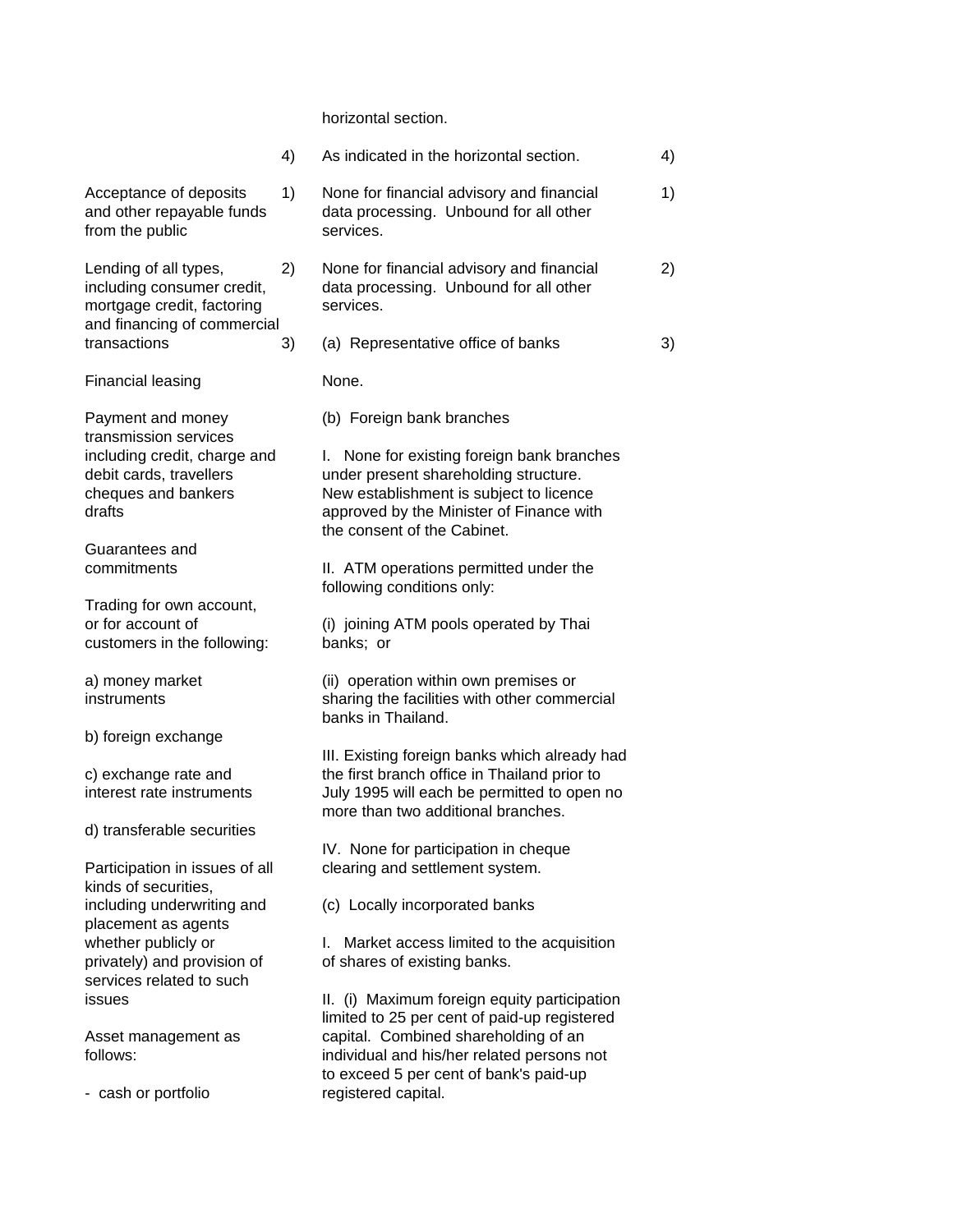management

financial data processing commercial bank; and related software

- collective investment (ii) The Minister of Finance upon management recommendation of the Bank of Thailand - custodian and depository may relax the above-mentioned limits on services maximum foreign equity participation and combined shareholding of an individual and Advisory, intermediation his/her related persons, subject to the and other auxiliary financial terms and conditions announced by the services **Minister of Finance**, including the following:

Provision and transfer of - the relaxation is deemed necessary to financial information, and improve the condition or business of the

> - such equity participation will be authorized for a period of up to 10 years, with foreign shareholders who enter in this period being grandfathered thereafter with respect to the absolute amount of their equity holding.

III. At least three-fourths of the directors must be of Thai nationality. The Minister of Finance upon recommendation of the Bank of Thailand may allow more foreign nationals than specified above subject to the same terms and conditions as stated in II (ii) above.

(d) International Banking Facility#3

New establishment is subject to licence approved by the Minister of Finance.

(e) Finance companies and credit foncier companies

I. None for representative offices.

II. Market access limited to the acquisition of shares of existing companies.

III. (i) Maximum foreign equity participation limited to 25 per cent of paid-up registered capital. Combined shareholding of an individual and his/her related persons not to exceed 10 per cent.

(ii) The Minister of Finance upon recommendation of the Bank of Thailand may relax the above-mentioned limits on maximum foreign equity participation and combined shareholding of an individual and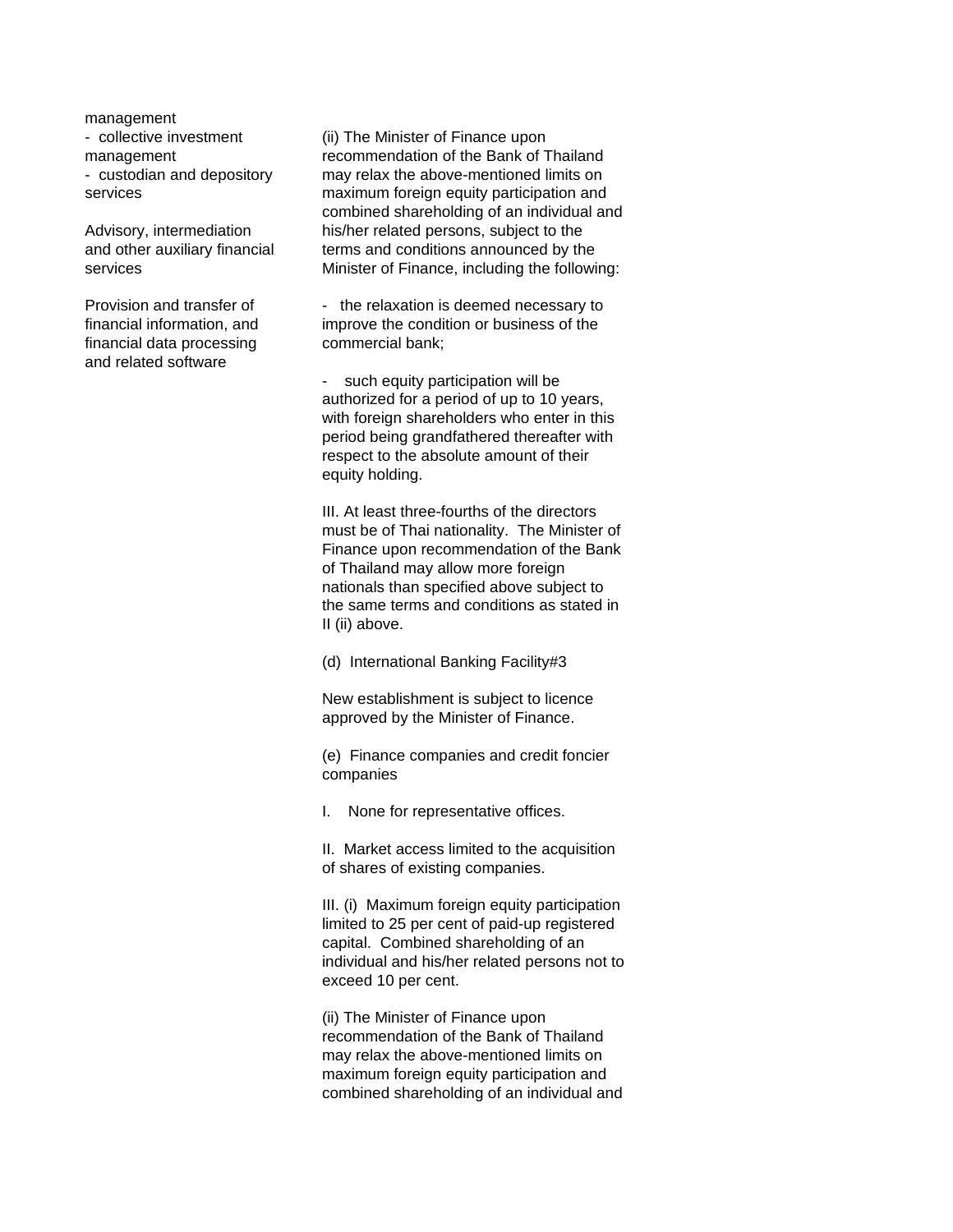his/her related persons, subject to the terms and conditions announced by the Minister of Finance, including the following:

- the relaxation is deemed necessary to improve the condition or business of the finance company and credit foncier company.

- such equity participation will be authorized for a period of up to 10 years, with foreign shareholders who enter in this period being grandfathered thereafter with respect to the absolute amount of their equity holding.

IV. At least three-fourths of the directors must be of Thai nationality. The Minister of Finance upon recommendation of the Bank of Thailand may allow more foreign nationals than specified above subject to the same terms and conditions as stated in III (ii) above.

(f) Securities companies

Securities brokerage, securities dealing, investment advisory service and securities underwriting:

I. None for representative offices.

II. Market access limited to share acquisition of existing companies only. Unbound for new licences.

III. Maximum foreign equity participation limited to 49 per cent of paid-up registered capital.

IV. At least one-half of the directors of a locally incorporated securities firm must be Thai national.

(g) Asset management companies:

I. None for representative offices.

II. Market access limited to share acquisition of existing companies.

III. During the first five years after the licence has been granted, maximum foreign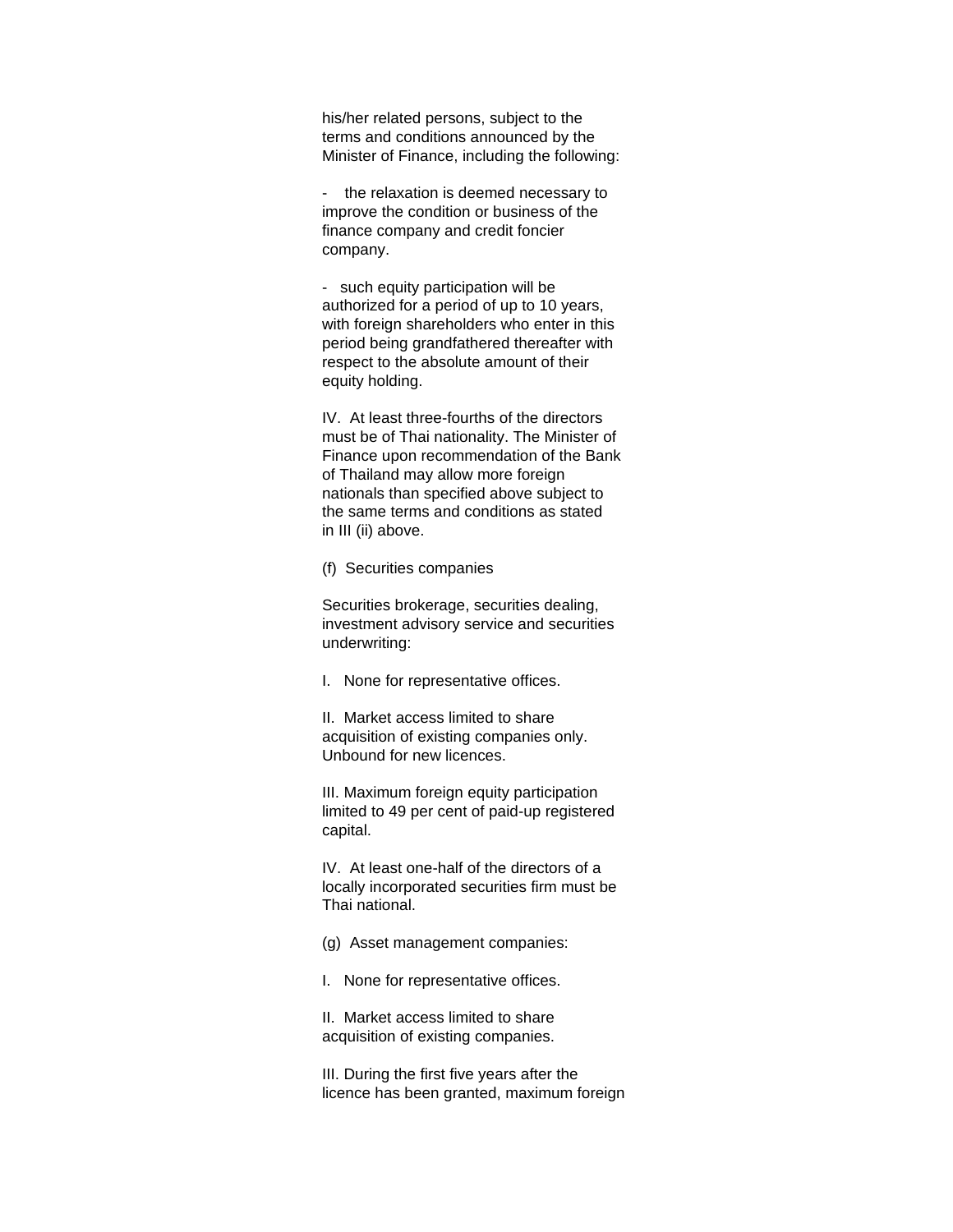equity participation is limited to 25 per cent of paid-up registered capital and at least three-fourths of the directors must be Thai national.

IV. After five years, maximum foreign equity participation is limited to 49 per cent of paid-up registered capital and at least one-half of the directors must be Thai national.

(h) Financial leasing services

Can only be provided by leasing companies which are subject to maximum foreign equity participation of 49 per cent of paid-up registered capital, or by finance companies which are subject to maximum foreign equity participation of 25 per cent of paid-up registered capital, except in (e) III (ii).

(i) Factoring services

Can only be provided by factoring companies which are subject to maximum foreign equity participation of 49 per cent of paid-up registered capital, or by finance companies which are subject to maximum foreign equity participation of 25 per cent of paid-up registered capital, except in (e) III (ii).

(j) Credit, charge and debit cards

Credit, charge and debit cards can only be provided by companies which are subject to maximum foreign equity participation of 49 percent of paid-up registered capital or locally incorporated banks and foreign bank branches.

The conduct of businesses under h), i) and j) will be subject to licensing and regulations to be announced.

4) Limitations on the number of foreign 4) personnel per foreign bank office:

> (a) two persons for banks operating as representative office;

(b) six persons for each full-licensed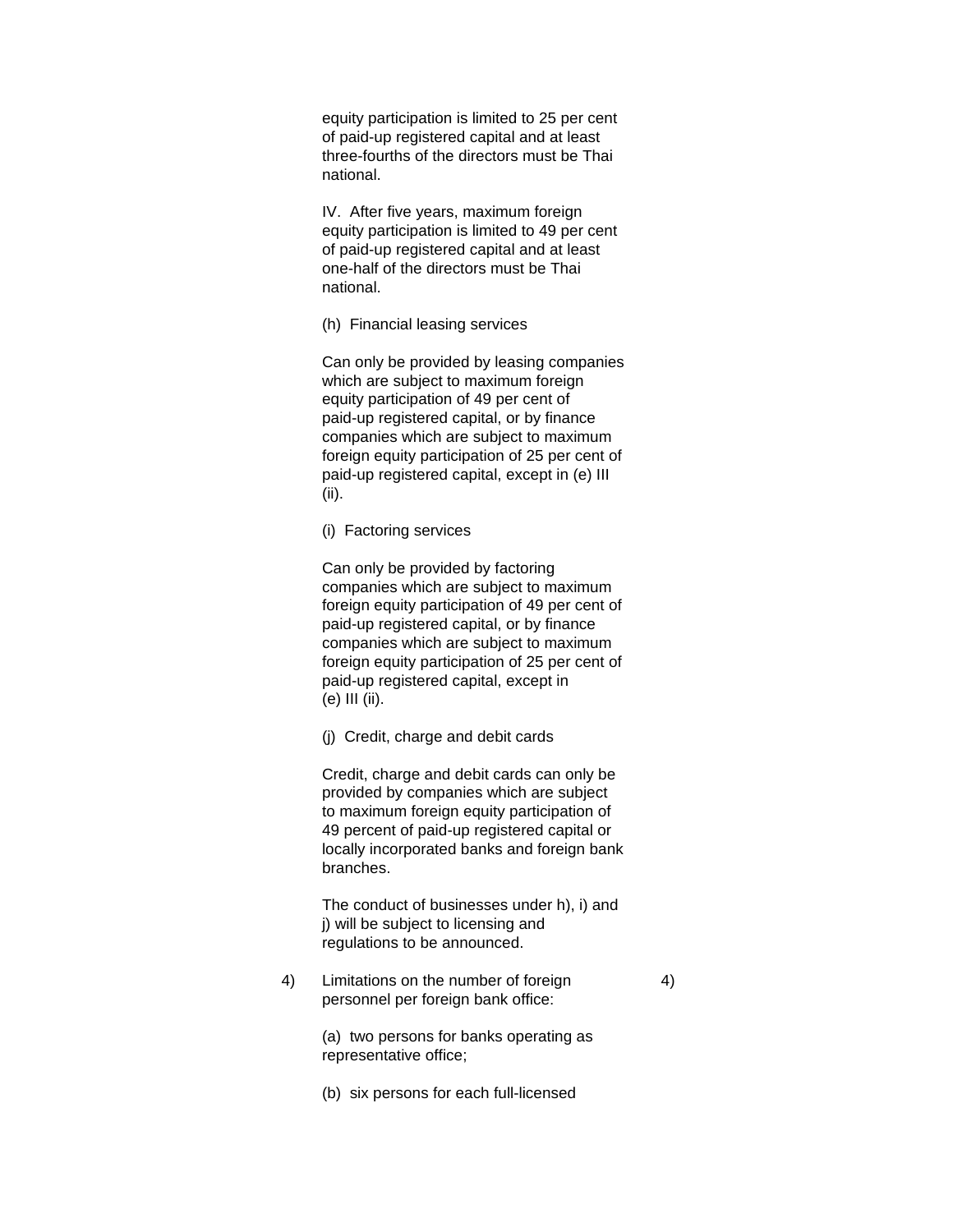| branch; |
|---------|
|---------|

|                                                  |    | (c) four persons for each BIBF branch;                                     |    |
|--------------------------------------------------|----|----------------------------------------------------------------------------|----|
|                                                  |    | (d) two persons for each PIBF branch;                                      |    |
|                                                  |    | (e) eight persons for banks operating as<br>full-licensed and BIBF branch; |    |
|                                                  |    | For finance companies:                                                     |    |
|                                                  |    | (a) two persons for a representative<br>office;                            |    |
|                                                  |    | (b) Maximum of four directors permitted for<br>finance companies;          |    |
|                                                  |    | For securities companies and asset and<br>management companies:            |    |
|                                                  |    | two persons for a representative office.                                   |    |
| 9. TOURISM AND TRAVEL<br><b>RELATED SERVICES</b> |    |                                                                            |    |
| A. Hotel Lodging Services 1)<br>(CPC 64110)      |    | Unbound                                                                    | 1) |
|                                                  | 2) | None                                                                       | 2) |
|                                                  | 3) | None other than that indicated in the<br>horizontal section                | 3) |
|                                                  | 4) | As indicated in the horizontal section                                     | 4) |
| A. Restaurant Services                           | 1) | Unbound                                                                    | 1) |
| (CPC 64210)                                      | 2) | None                                                                       | 2) |
|                                                  | 3) | None other than that indicated in the<br>horizontal section                | 3) |
|                                                  | 4) | As indicated in the horizontal section                                     | 4) |
| A. Catering Services                             | 1) | Unbound                                                                    | 1) |
| (CPC 64230)                                      | 2) | None                                                                       | 2) |
|                                                  | 3) | None other than that indicated in the<br>horizontal section                | 3) |
|                                                  | 4) | As indicated in the horizontal section                                     | 4) |
| B. Travel Agency and Tour 1)                     |    | Unbound                                                                    | 1) |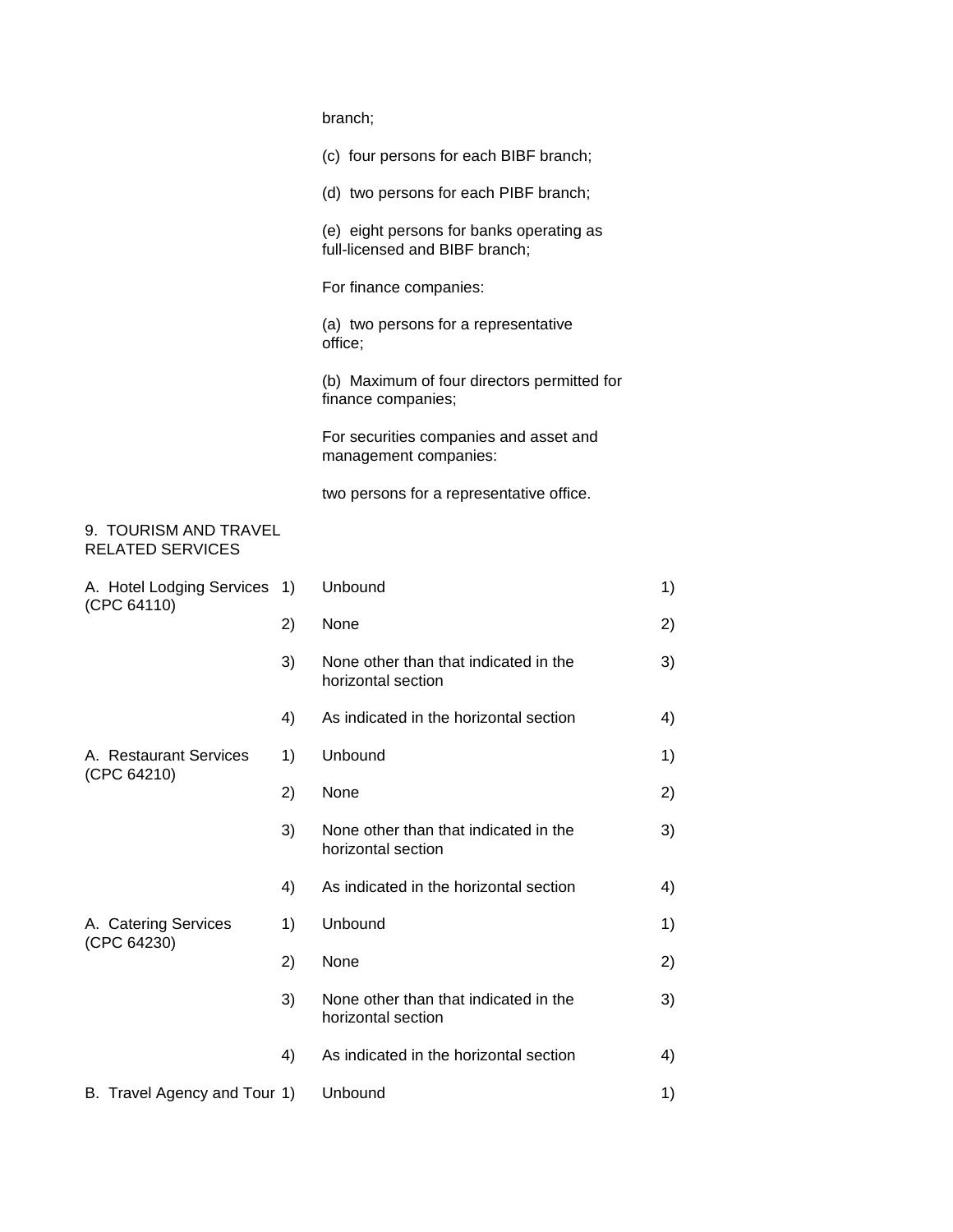| <b>Operator Services</b><br>(CPC 74710)                                                                                    | 2) | None                                                                                                                                                       | 2) |
|----------------------------------------------------------------------------------------------------------------------------|----|------------------------------------------------------------------------------------------------------------------------------------------------------------|----|
|                                                                                                                            | 3) | None other than that indicated in the<br>horizontal section and not less than half of<br>the board of directors of the company must<br>be Thai nationality | 3) |
|                                                                                                                            | 4) | As indicated in the horizontal section                                                                                                                     | 4) |
| Hotel management services 1)                                                                                               |    | Unbound                                                                                                                                                    | 1) |
|                                                                                                                            | 2) | None                                                                                                                                                       | 2) |
|                                                                                                                            | 3) | None other than that indicated in the<br>horizontal section                                                                                                | 3) |
|                                                                                                                            | 4) | As indicated in the horizontal section                                                                                                                     | 4) |
| 10. RECREATIONAL,<br><b>CULTURAL AND SPORTING</b><br><b>SERVICES</b>                                                       |    |                                                                                                                                                            |    |
| D. Sporting Services<br>(excluding other sporting<br>services specified in CPC<br>96419)<br>(CPC 96411 + 96412 +<br>96413) | 1) | Unbound                                                                                                                                                    | 1) |
|                                                                                                                            | 2) | None                                                                                                                                                       | 2) |
|                                                                                                                            | 3) | None other than that indicated in the<br>horizontal section                                                                                                | 3) |
|                                                                                                                            | 4) | As indicated in the horizontal section                                                                                                                     | 4) |
| D. Recreation Park and<br><b>Beach Services</b>                                                                            | 1) | Unbound                                                                                                                                                    | 1) |
| (CPC 96494)                                                                                                                | 2) | None                                                                                                                                                       | 2) |
|                                                                                                                            | 3) | None other than that indicated in the<br>horizontal section                                                                                                | 3) |
|                                                                                                                            | 4) | As indicated in the horizontal section                                                                                                                     | 4) |
| 11. TRANSPORT<br><b>SERVICES</b>                                                                                           |    |                                                                                                                                                            |    |
| A. Maritime Transport<br><b>Services</b>                                                                                   |    |                                                                                                                                                            |    |
| a) Passenger transportation 1)                                                                                             |    | None                                                                                                                                                       | 1) |
| (CPC 7211 less cabotage<br>transport: as defined<br>below $-3.1$ )                                                         | 2) | None                                                                                                                                                       | 2) |
|                                                                                                                            | 3) | a) Unbound for establishment of juristic<br>person for the purpose of operating a fleet                                                                    | 3) |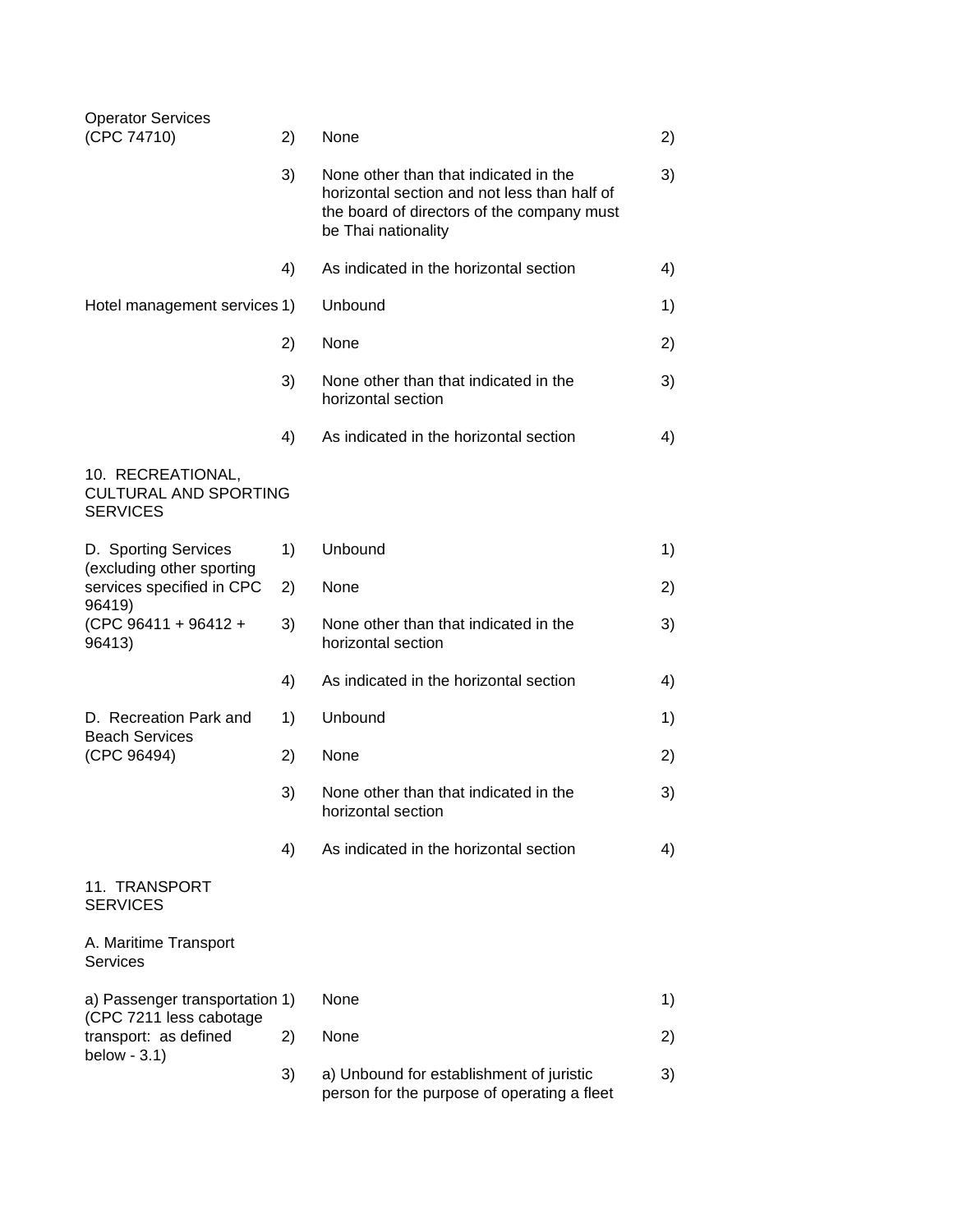under the national flag of Thailand

b) Other forms of commercial presence for the supply of international maritime transport services (as defined below - 3.2) except branch office: As indicated in the horizontal section.

4) a) Ships' crews: Unbound 4)

b) Other personnel: As indicated in the horizontal section

| b) Freight transportation<br>(CPC 7212 less cabotage)<br>transport: as defined<br>below $-3.1$ ) | 1) | None other than: Traffic between Thailand-<br>China and Thailand-Vietnam may not be<br>fully participated in by vessels of third<br>countries. | 1)           |
|--------------------------------------------------------------------------------------------------|----|------------------------------------------------------------------------------------------------------------------------------------------------|--------------|
|                                                                                                  | 2) | None                                                                                                                                           | 2)           |
|                                                                                                  |    | a) Unhound for actablishment of juristic                                                                                                       | $\mathbf{C}$ |

3) a) Unbound for establishment of juristic 3) person for the purpose of operating a fleet under the national flag of Thailand

b) Other forms of commercial presence for the supply of international maritime transport services (as defined below - 3.2) except branch office: As indicated in the horizontal section

4) a) Ships' crews: Unbound 4)

b) Other personnel: As indicated in the horizontal section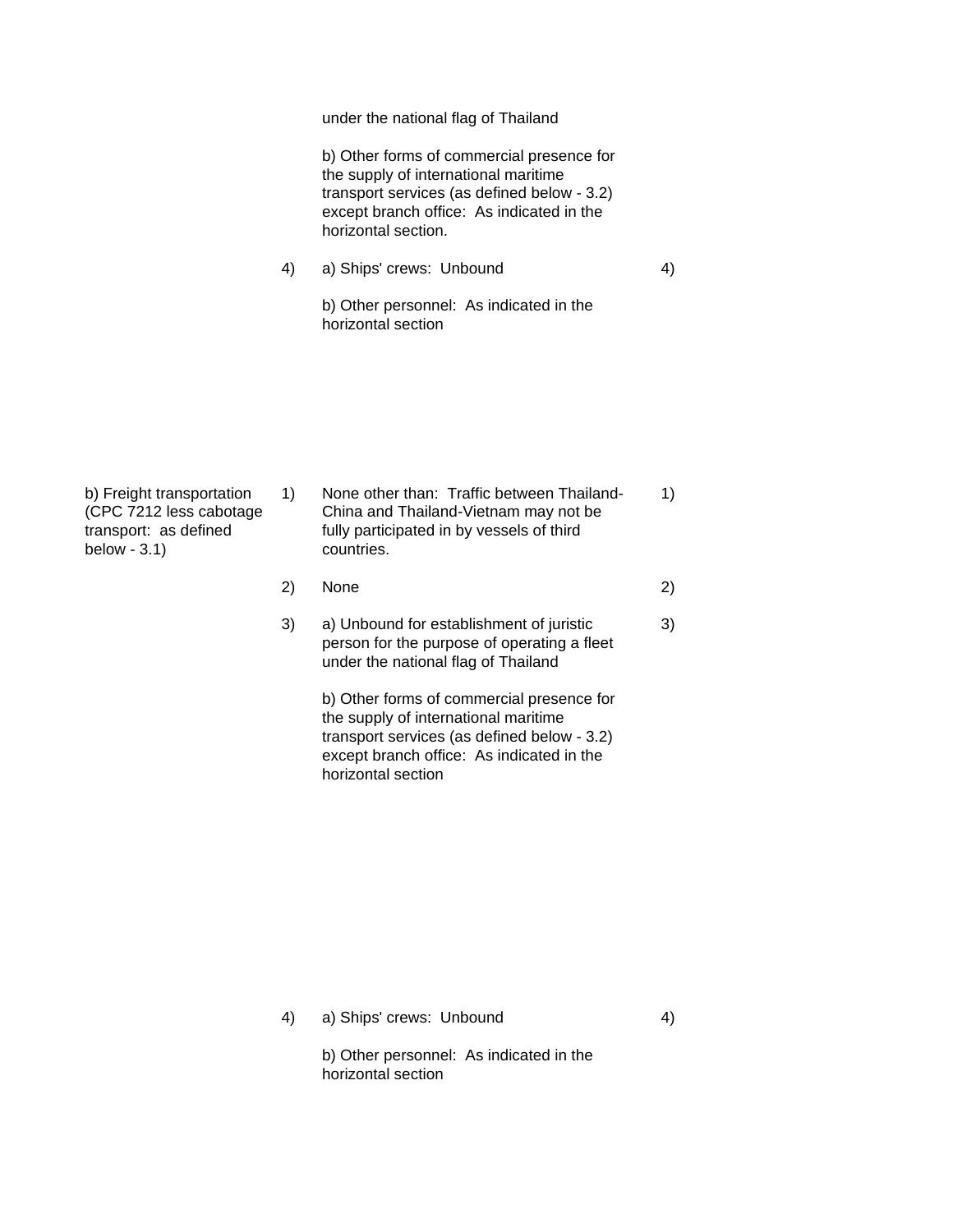| e) International towing<br>(CPC 7214)                                        | 1) | None                                                                                                                                                                                   | 1) |
|------------------------------------------------------------------------------|----|----------------------------------------------------------------------------------------------------------------------------------------------------------------------------------------|----|
|                                                                              | 2) | None                                                                                                                                                                                   | 2) |
|                                                                              | 3) | a) Unbound for establishment of juristic<br>person for the purpose of operating a fleet<br>under the national flag of Thailand                                                         | 3) |
|                                                                              |    | b) Other forms of commercial presence for<br>the supply of international towing service<br>(as defined below - 3.2) except branch<br>office: As indicated in the horizontal<br>section |    |
|                                                                              | 4) | a) Ships' crews: Unbound                                                                                                                                                               | 4) |
|                                                                              |    | b) Other personnel: As indicated in the<br>horizontal section                                                                                                                          |    |
| f) Supporting services<br>for maritime transport<br>(CPC 745)                |    |                                                                                                                                                                                        |    |
| Shore reception facilities<br>(collection of waste/oily<br>water from ships) | 1) | Unbound                                                                                                                                                                                | 1) |
|                                                                              | 2) | None                                                                                                                                                                                   | 2) |
|                                                                              | 3) | None other than that indicated in the<br>horizontal section                                                                                                                            | 3) |
|                                                                              | 4) | As indicated in the horizontal section                                                                                                                                                 | 4) |
| Port captain's services<br>attached to specific foreign<br>vessels           | 1) | None                                                                                                                                                                                   | 1) |
|                                                                              | 2) | None                                                                                                                                                                                   | 2) |
|                                                                              | 3) | None other than that indicated in the<br>horizontal section                                                                                                                            | 3) |
|                                                                              | 4) | As indicated in the horizontal section                                                                                                                                                 | 4) |
| Marine surveys and<br>classification societies for                           | 1) | None other than those under regulations<br>stipulated by the Harbour Department                                                                                                        | 1) |
| the purpose of providing<br>accurate documentation                           | 2) | None                                                                                                                                                                                   | 2) |
| and certification of vessels                                                 | 3) | None other than that indicated in the<br>horizontal section                                                                                                                            | 3) |
|                                                                              | 4) | As indicated in the horizontal section                                                                                                                                                 | 4) |
| H. Services Auxiliary to All                                                 |    |                                                                                                                                                                                        |    |

Modes of Transport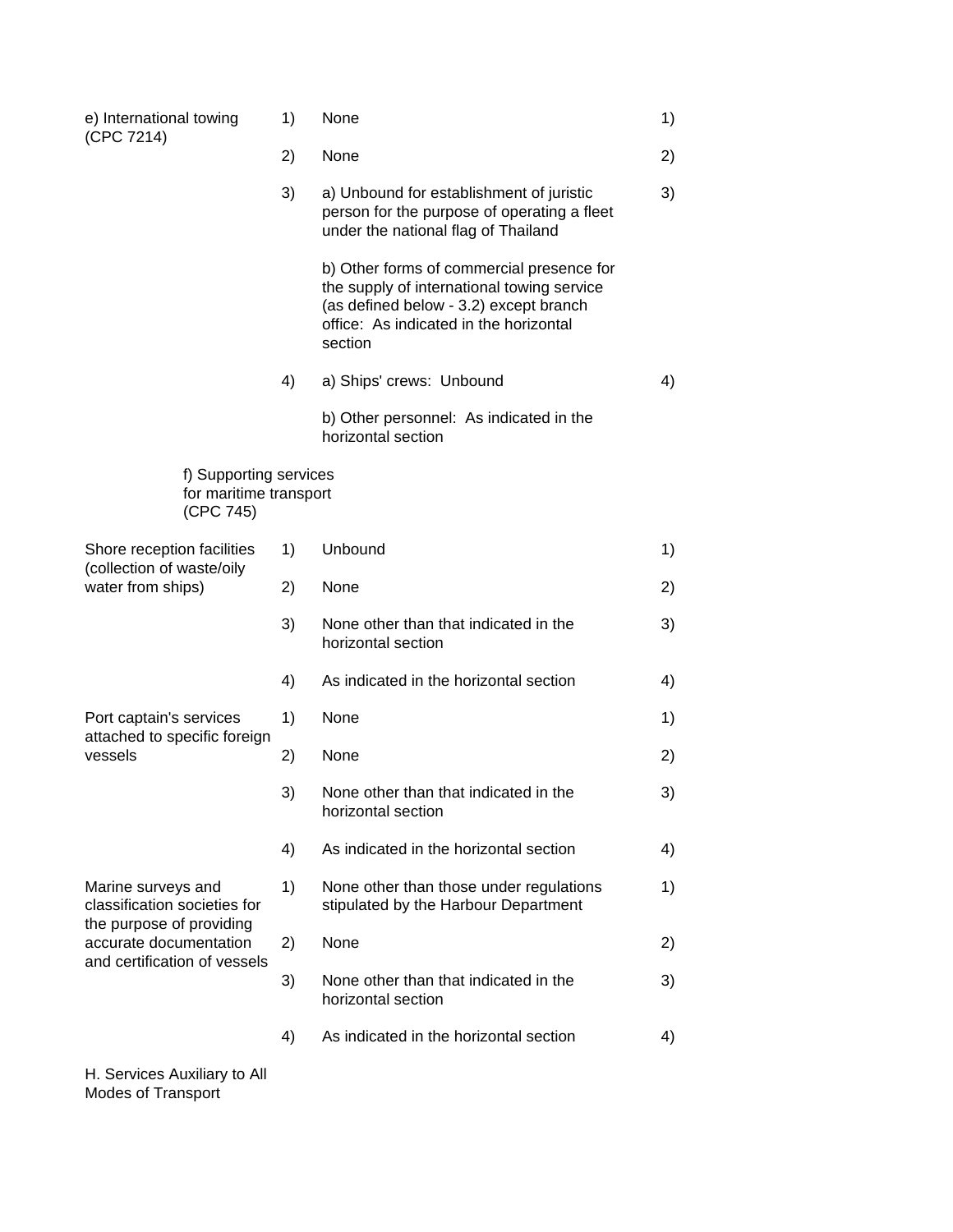| Freight forwarding services 1)                 |    | Unbound                                                                                                                  | 1) |
|------------------------------------------------|----|--------------------------------------------------------------------------------------------------------------------------|----|
|                                                | 2) | None                                                                                                                     | 2) |
|                                                | 3) | None other than that indicated in the<br>horizontal section                                                              | 3) |
|                                                | 4) | As indicated in the horizontal section                                                                                   | 4) |
| C. Air Transport Services                      |    |                                                                                                                          |    |
| d) Aircraft repair and<br>maintenance services | 1) | None                                                                                                                     | 1) |
| (CPC 8868)                                     | 2) | None                                                                                                                     | 2) |
|                                                | 3) | Unbound                                                                                                                  | 3) |
|                                                | 4) | As indicated in the horizontal section                                                                                   | 4) |
| Selling and marketing of air 1)                |    | Unbound                                                                                                                  | 1) |
| transport services                             | 2) | Unbound                                                                                                                  | 2) |
|                                                | 3) | None other than:                                                                                                         | 3) |
|                                                |    | 3.1 that indicated in the horizontal section                                                                             |    |
|                                                |    | 3.2 Distribution through CRS is allowed only<br>for airlines offices and one General Sales<br>Agent office               |    |
|                                                |    | 3.3 Services providers must use Thai public<br>telecommunication network under national<br>telecommunication authorities |    |
|                                                | 4) | As indicated in the horizontal section                                                                                   | 4) |
| E. Rail Transport Services                     |    |                                                                                                                          |    |
| d) Maintenance and repair                      | 1) | Unbound                                                                                                                  | 1) |
| of rail transport equipment<br>(CPC 8868)      | 2) | None                                                                                                                     | 2) |
|                                                | 3) | None other than that indicated in the<br>horizontal section                                                              | 3) |
|                                                | 4) | a) As indicated in the horizontal section                                                                                | 4) |
|                                                |    | b) Unbound for civil engineer                                                                                            |    |
| e) Supporting services                         |    |                                                                                                                          |    |

for rail transport services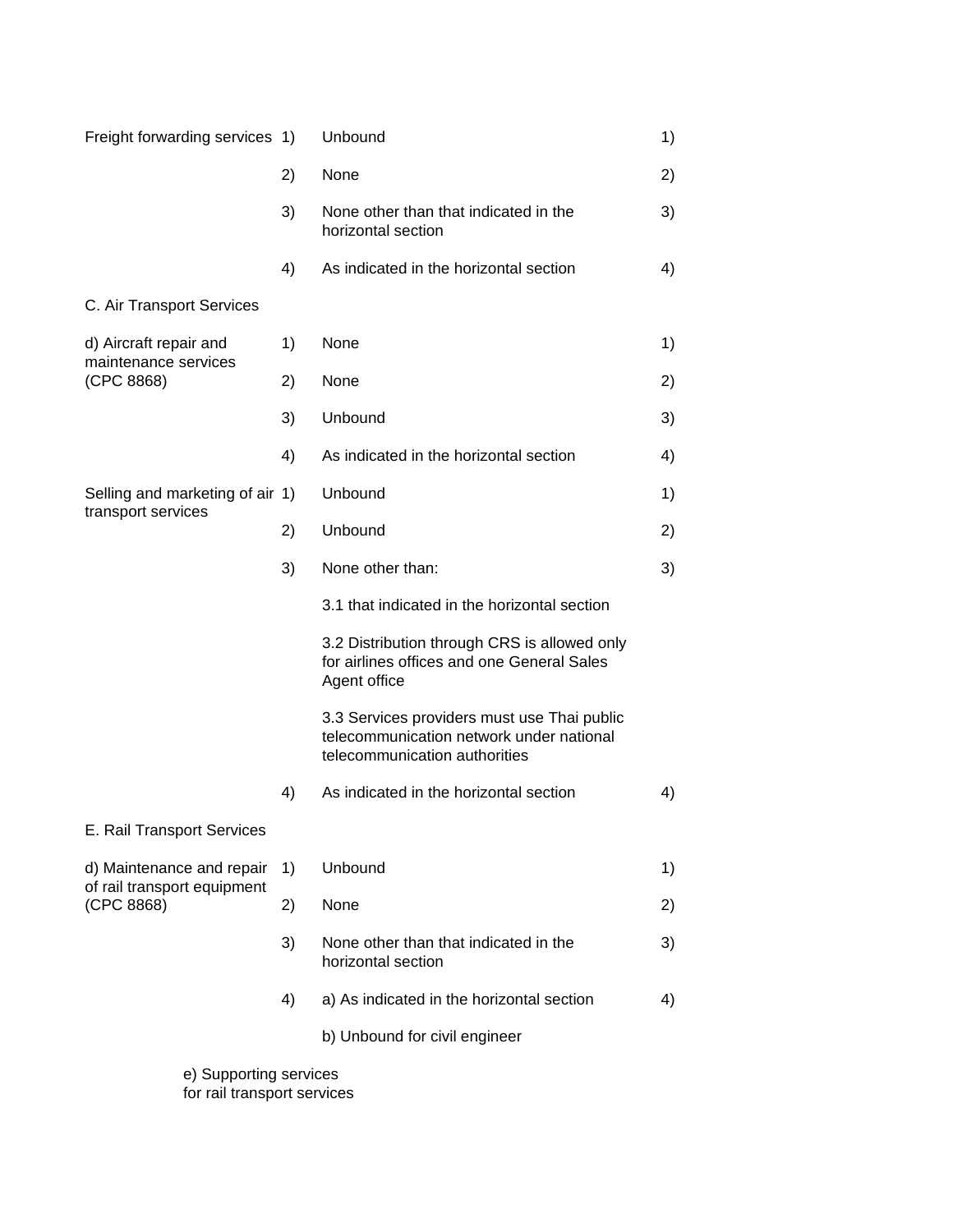# (CPC 743)

| Passenger and freight car<br>cleaning services                                                                                                       | 1) | Unbound                                                                                       | 1) |
|------------------------------------------------------------------------------------------------------------------------------------------------------|----|-----------------------------------------------------------------------------------------------|----|
|                                                                                                                                                      | 2) | None                                                                                          | 2) |
|                                                                                                                                                      | 3) | None other than that indicated in the<br>horizontal section                                   | 3) |
|                                                                                                                                                      | 4) | As indicated in the horizontal section                                                        | 4) |
| Security services at                                                                                                                                 | 1) | Unbound                                                                                       | 1) |
| railway station                                                                                                                                      | 2) | None                                                                                          | 2) |
|                                                                                                                                                      | 3) | None other than that indicated in the<br>horizontal section                                   | 3) |
|                                                                                                                                                      | 4) | As indicated in the horizontal section                                                        | 4) |
| F. Road Transport Services<br>Other non-scheduled<br>passenger transportation                                                                        |    |                                                                                               |    |
| b) Freight transportation<br>only for frozen or<br>refrigerated goods, bulk<br>liquids or gases and<br>containerized freight<br>(CPC 71231 to 71233) | 1) | Unbound                                                                                       | 1) |
|                                                                                                                                                      | 2) | None                                                                                          | 2) |
|                                                                                                                                                      | 3) | a) None other than that indicated in the<br>horizontal section                                | 3) |
|                                                                                                                                                      |    | b) Not less than half of the board of<br>directors of the company must be Thai<br>nationality |    |
|                                                                                                                                                      | 4) | As indicated in the horizontal section                                                        | 4) |
| c) Rental services of<br>passenger cars with<br>operator<br>(CPC 71222)                                                                              | 1) | Unbound                                                                                       | 1) |
|                                                                                                                                                      | 2) | None                                                                                          | 2) |
|                                                                                                                                                      | 3) | a) None other than that indicated in the<br>horizontal section                                | 3) |
|                                                                                                                                                      |    | b) Not less than half of the board of<br>directors of the company must be Thai<br>nationality |    |
|                                                                                                                                                      | 4) | As indicated in the horizontal section                                                        | 4) |
| c) Rental services of buses                                                                                                                          | 1) | Unbound                                                                                       | 1) |
| and coaches with operator<br>(CPC 71223)                                                                                                             | 2) | None                                                                                          | 2) |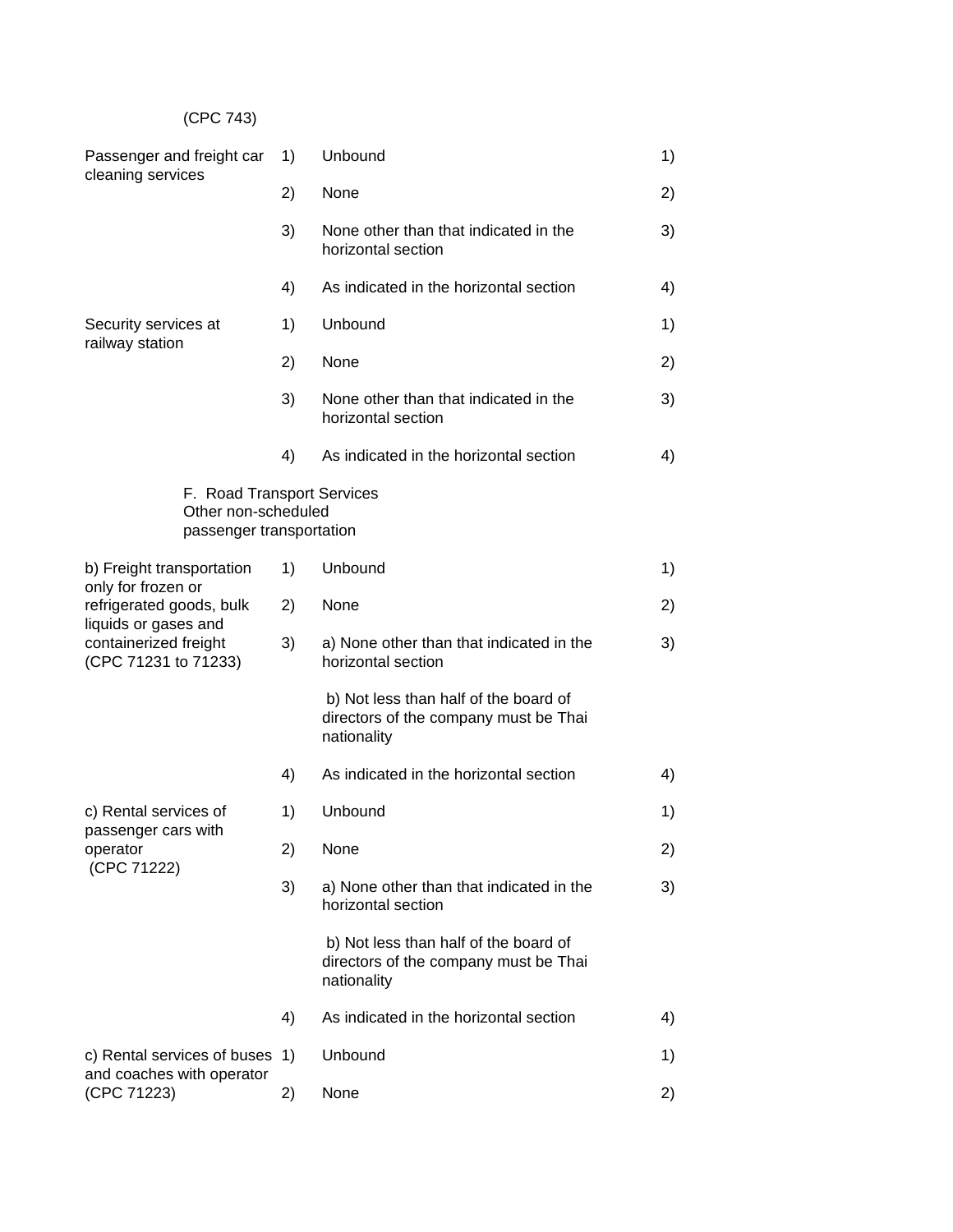|                                                    | 3) | a) None other than that indicated in the<br>horizontal section                                | 3) |
|----------------------------------------------------|----|-----------------------------------------------------------------------------------------------|----|
|                                                    |    | b) Not less than half of the board of<br>directors of the company must be Thai<br>nationality |    |
|                                                    | 4) | As indicated in the horizontal section                                                        | 4) |
| H. Services Auxiliary to All<br>Modes of Transport |    |                                                                                               |    |
| b) Storage and                                     | 1) | Unbound                                                                                       | 1) |
| warehousing services<br>(CPC 742)                  | 2) | None                                                                                          | 2) |
|                                                    | 3) | None other than that indicated in the<br>horizontal section                                   | 3) |
|                                                    | 4) | As indicated in the horizontal section                                                        | 4) |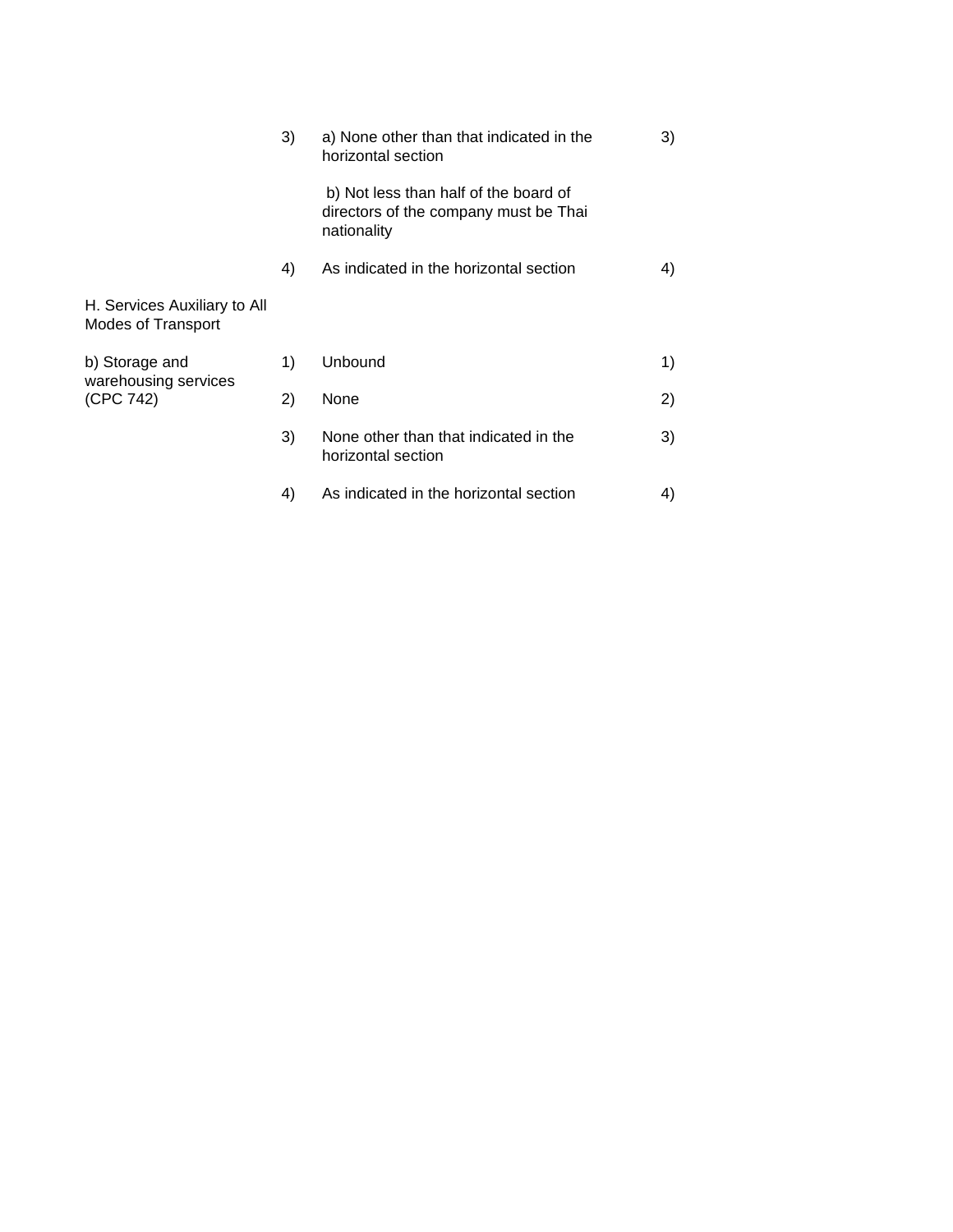#### Unbound

None

No limitations as long as foreign equity participation does not exceed 49 per cent

Unbound

Unbound

None

No limitations as long as foreign equity participation does not exceed 49 per cent

Unbound

Unbound

None

No limitations as long as foreign equity participation does not exceed 49 per cent

Unbound

Unbound

None

No limitations as long as foreign equity participation does not exceed 49 per cent

None

Unbound

None

No limitations as long as foreign equity participation does not exceed 49 per cent

Unbound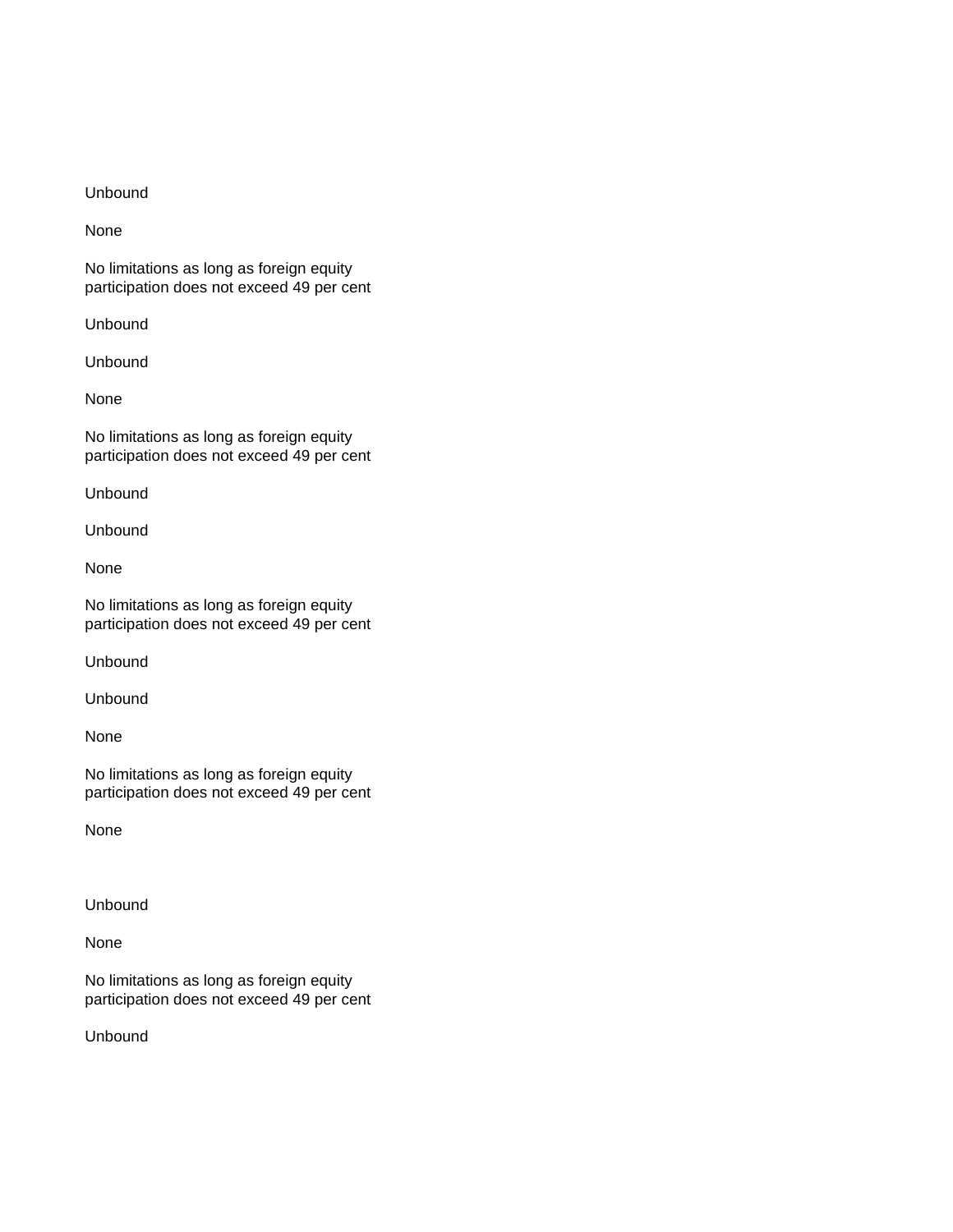Unbound

None

No limitations as long as foreign equity participation does not exceed 49 per cent

None

Unbound

None

No limitations as long as foreign equity participation does not exceed 49 per cent

None

Unbound

None

No limitations as long as foreign equity participation does not exceed 49 per cent

None

Unbound

None

No limitations as long as foreign equity participation does not exceed 49 per cent

None

Unbound

None

No limitations as long as foreign equity participation does not exceed 49 per cent

None

Unbound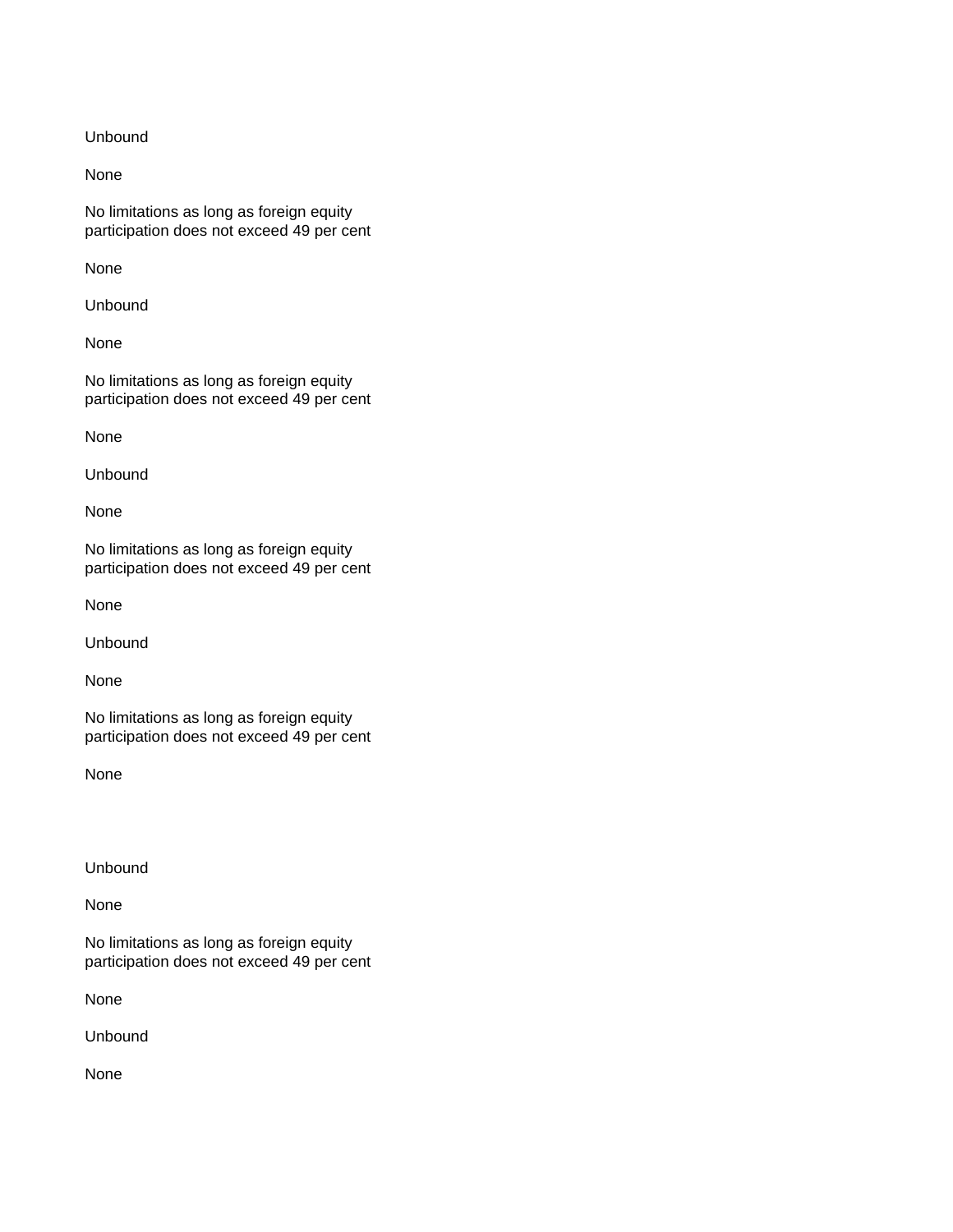No limitations as long as foreign equity participation does not exceed 49 per cent

None

Unbound

None

No limitations as long as foreign equity participation does not exceed 49 per cent

None

Unbound

None

No limitations as long as foreign equity participation does not exceed 49 per cent

None

None

None

No limitations as long as foreign equity participation does not exceed 49 per cent

None

Unbound

None

No limitations as long as foreign equity participation does not exceed 49 per cent

None

Unbound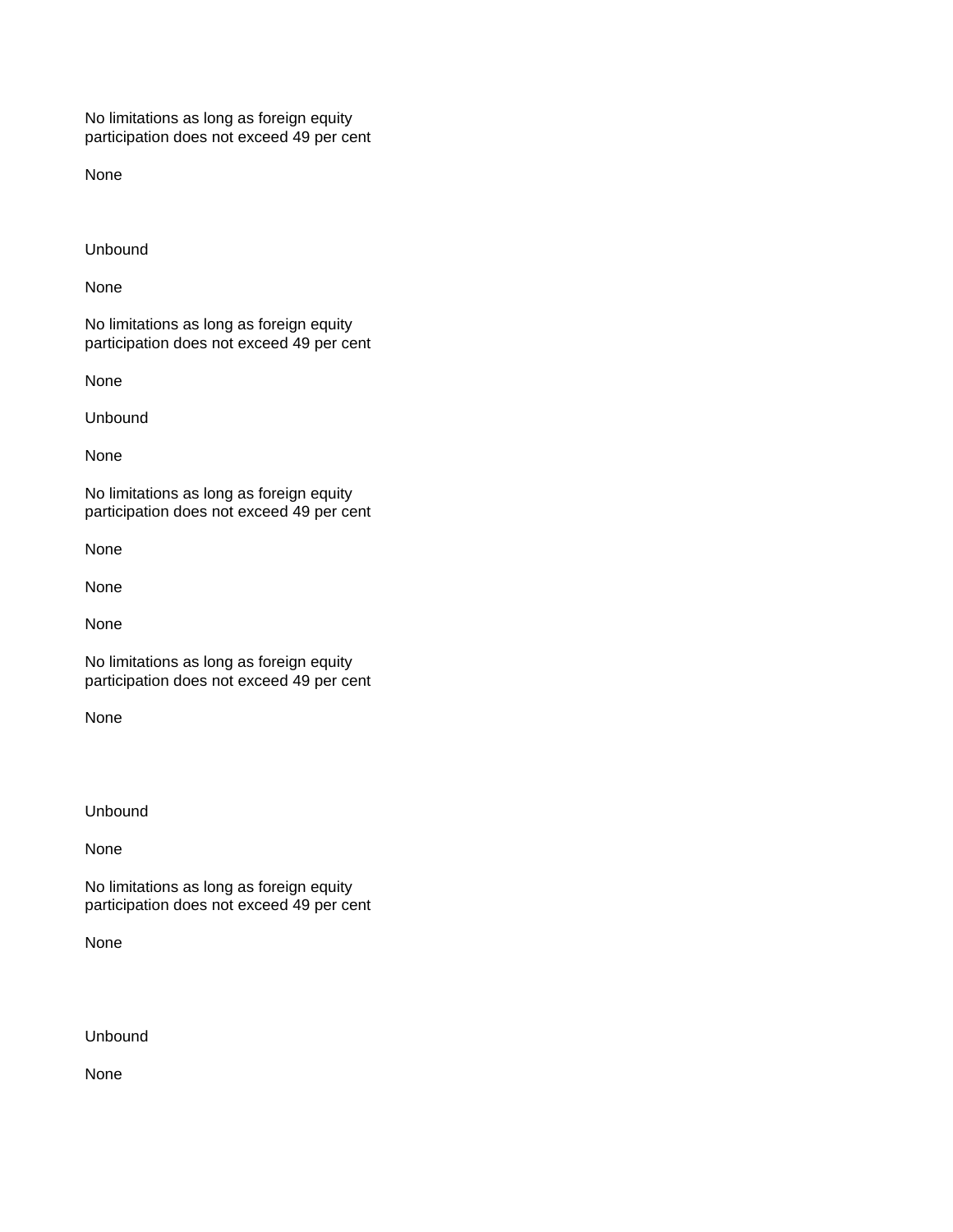No limitations as long as foreign equity participation does not exceed 49 per cent

None

None

None

No limitations as long as foreign equity participation does not exceed 49 per cent

Unbound

Unbound

None

No limitations as long as foreign equity participation does not exceed 49 per cent

None

Unbound

None

No limitations as long as foreign equity participation does not exceed 49 per cent

None

Unbound

None

No limitations as long as foreign equity participation does not exceed 49 per cent

None

Unbound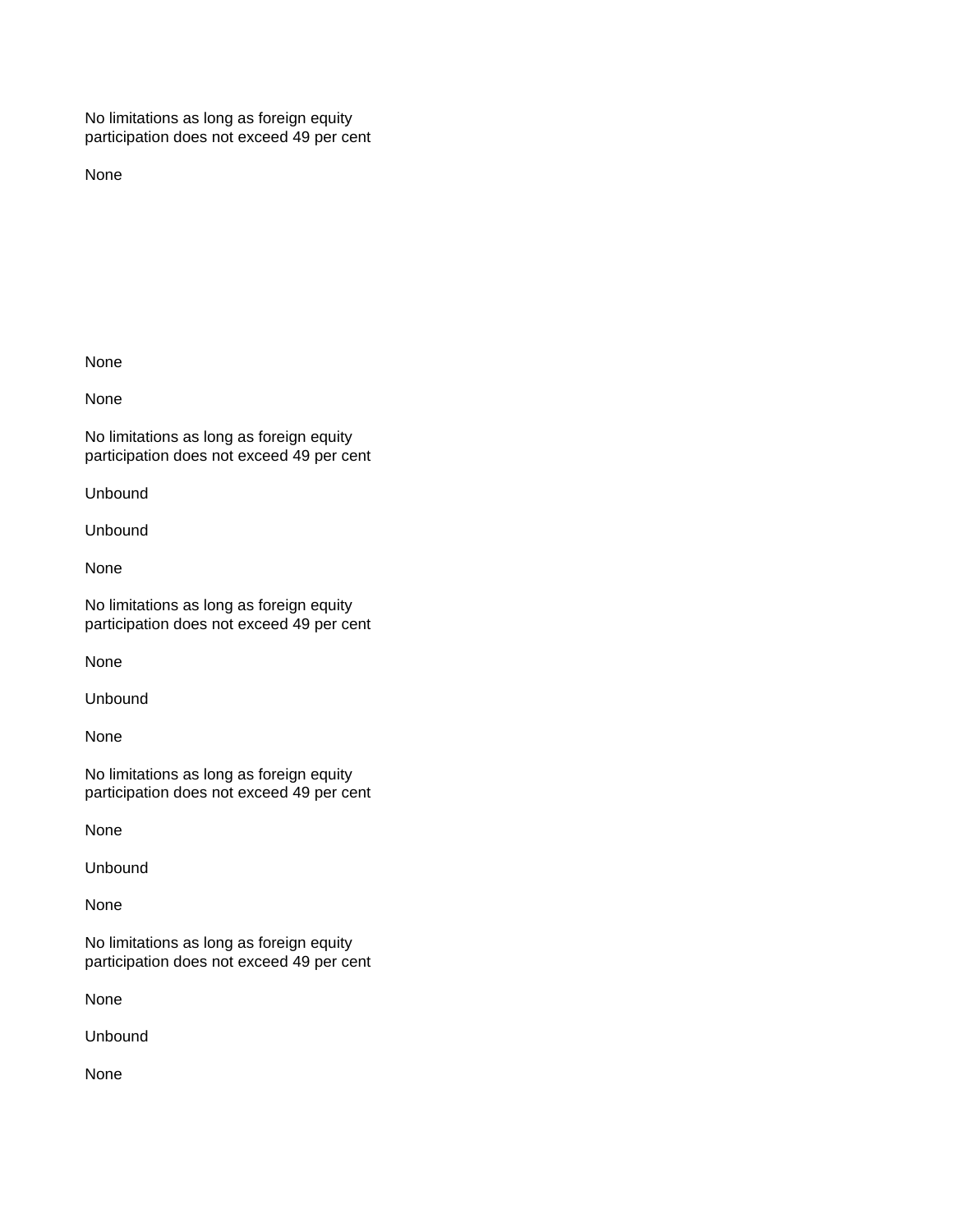No limitations as long as foreign equity participation does not exceed 49 per cent

None

Unbound

None

No limitations as long as foreign equity participation does not exceed 49 per cent

None

Unbound

None

No limitations as long as foreign equity participation does not exceed 49 per cent

None

Unbound

None

No limitations as long as foreign equity participation does not exceed 49 per cent

None

Unbound

None

No limitations as long as foreign equity participation does not exceed 49 per cent

None

Unbound

None

No limitations as long as foreign equity participation does not exceed 49 per cent

None

Unbound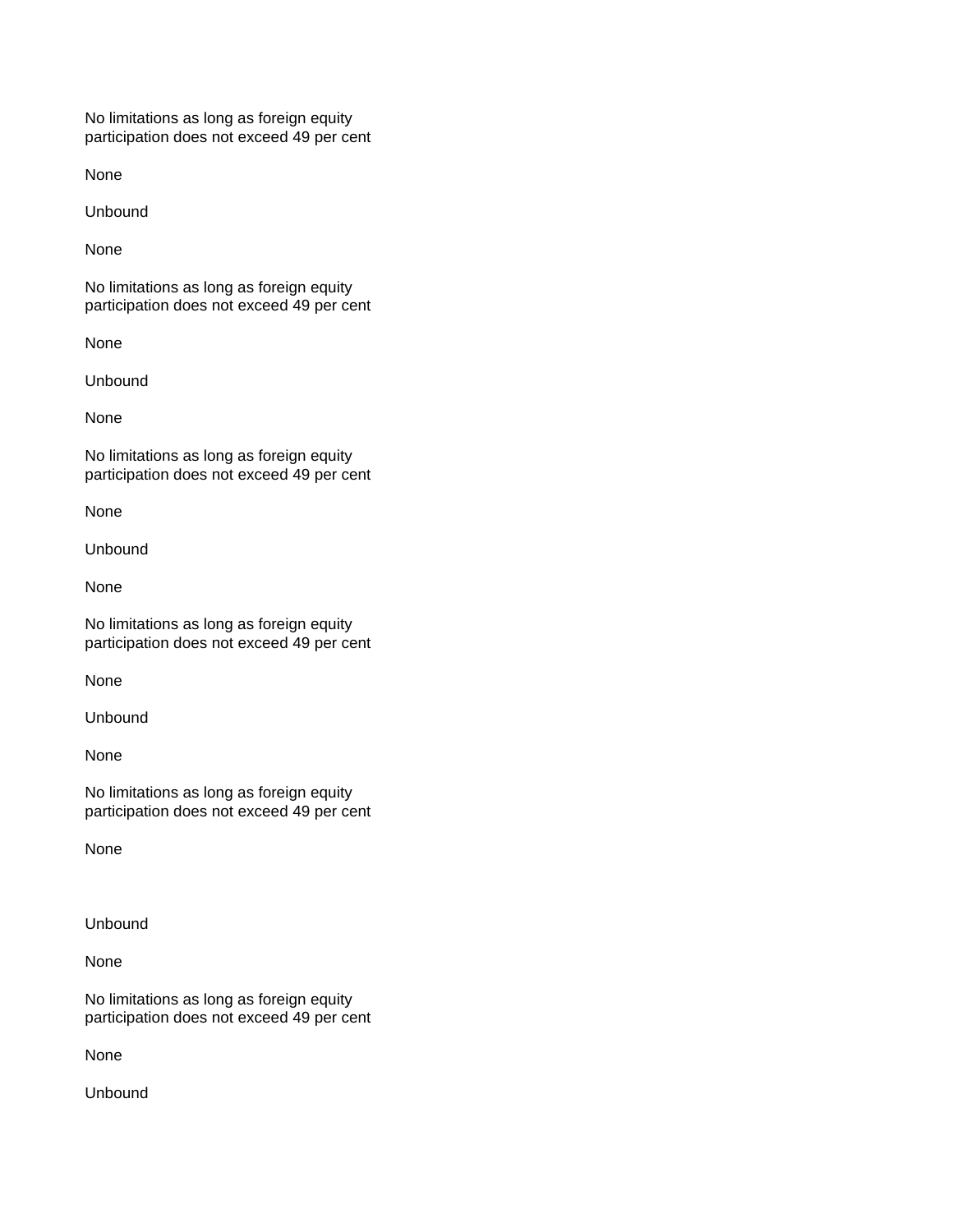#### None

No limitations as long as foreign equity participation does not exceed 49 per cent

Unbound

Unbound

None

No limitations as long as foreign equity participation does not exceed 49 per cent

Unbound

Unbound

None

No limitations as long as foreign equity participation does not exceed 49 per cent

None

Conditions:

- Each service to be supplied in The specific groups.

to the Thai legislation, which requires head office and management located in the Thai territory.

ervices in the services in the Specific Commitments shares.

ty participation not exceeding 20 per cent of the registered capital and the number of foreign shareholders

Intelsat and Inmarsat. nmunication acts, commencing from the year of 2006, commitments on public telecommunication services of those acts.

None **None** Conditional upon passage and coming into force of all necessary new communication acts, commencing from the year of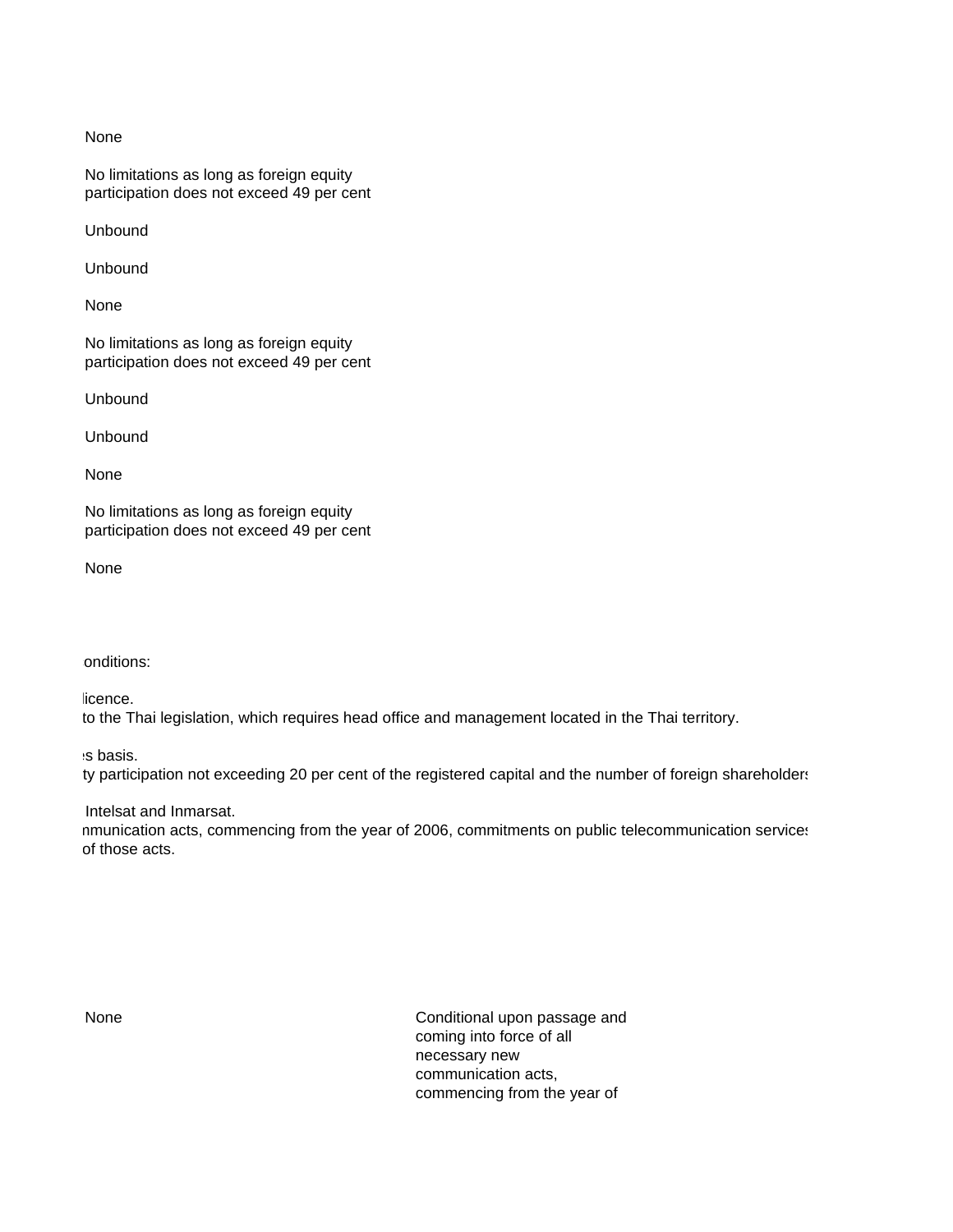Conditional upon passage and coming into treatment on the subjects force of all necessary new communication relating to competitive acts, commencing from the year of 2006, safeguards, interconnection, Thailand will introduce the national universal service, public treatment elements as contained in those availability of licensing criteria, acts into the relevant parts of its Schedule separation of regulatory and acts into the relevant parts of its Schedule of Specific Commitments relating to the operational functions, and the supply of public telecommunication allocation and use of scarce services. The contract of the contract of the contract of the contract of the contract of the contract of the contract of the contract of the contract of the contract of the contract of the contract of the contract of the

Unbound as indicated in the horizontal section.

None

None

No limitations as long as foreign equity participation does not exceed 40 per cent

None

None

None

No limitations as long as foreign equity participation does not exceed 40 per cent 2006, Thailand will introduce into its Schedule of Specific Commitments on public telecommunication services its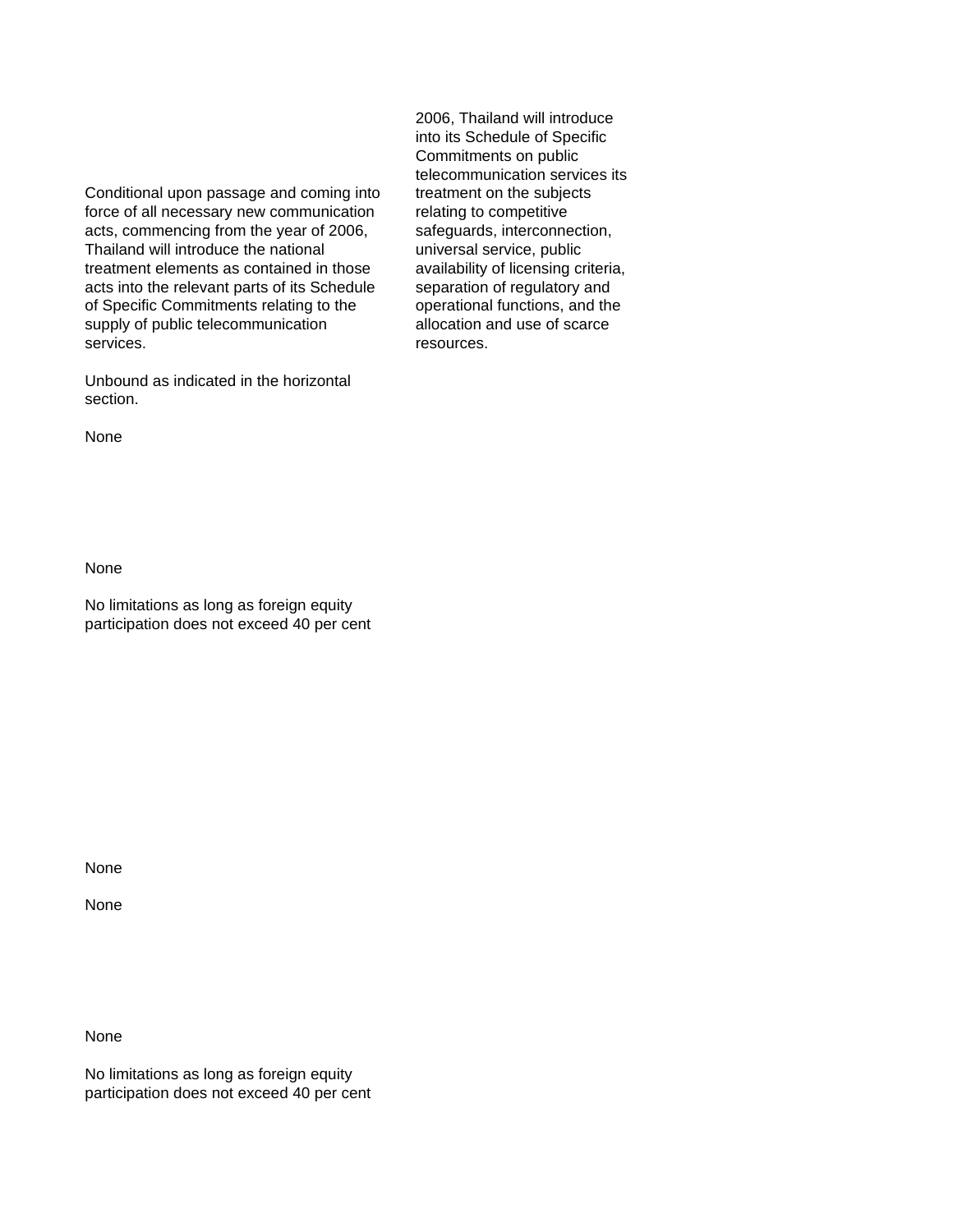None

Unbound

None

No limitations as long as foreign equity participation does not exceed 49 per cent

None

Unbound

None

No limitations as long as foreign equity participation does not exceed 49 per cent

None

None

None

No limitations as long as foreign equity **#2** This condition will be applied for participation does not exceed 40 per cent at least 10 years.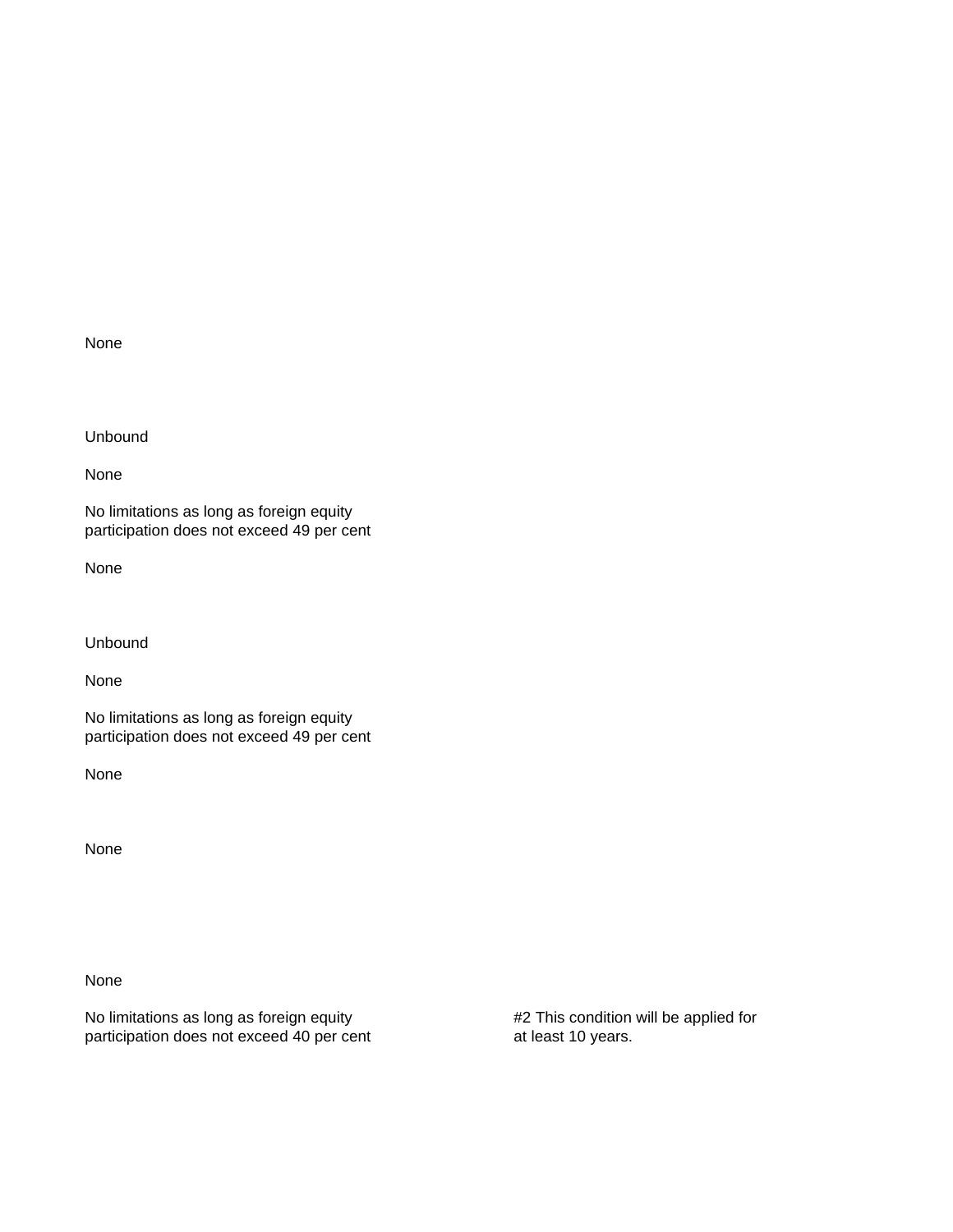None

None

None

No limitations as long as foreign equity participation does not exceed 40 per cent

None

None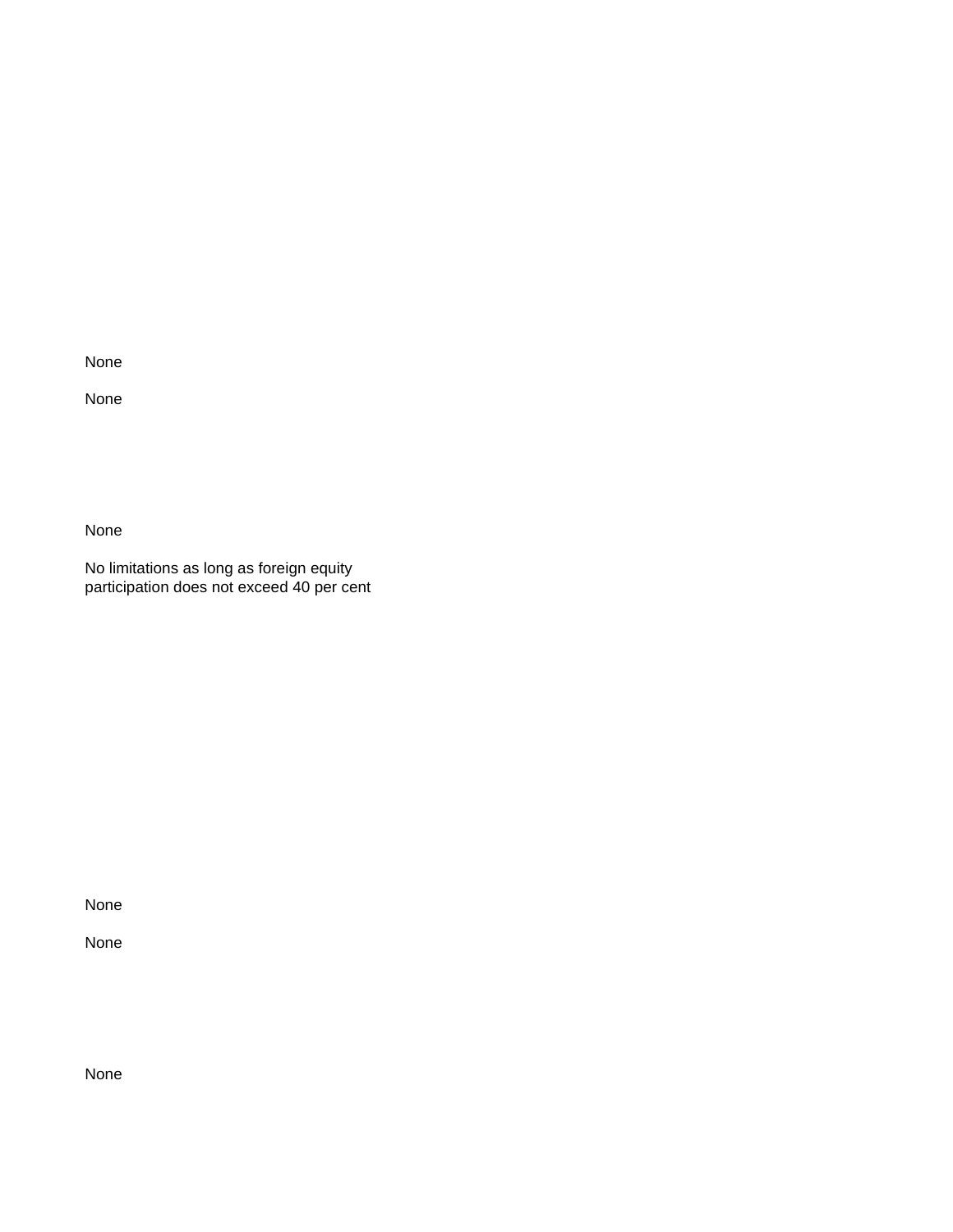No limitations as long as foreign equity participation does not exceed 40 per cent

None

Unbound

None

No limitations as long as foreign equity participation does not exceed 49 per cent

None

Unbound

None

No limitations as long as foreign equity participation does not exceed 49 per cent

None

Unbound

None

No limitations as long as foreign equity participation does not exceed 49 per cent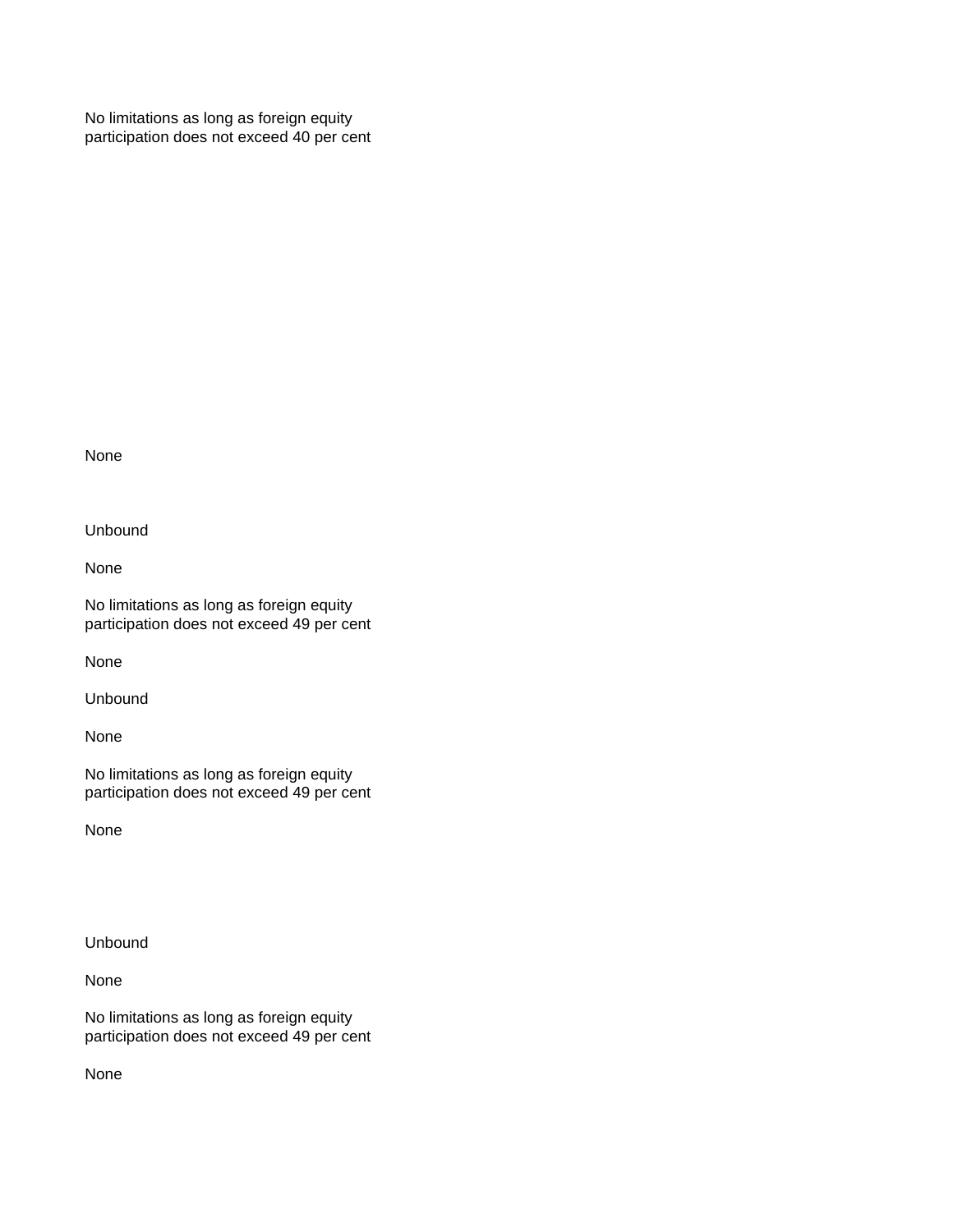None

No limitations as long as foreign equity participation does not exceed 49 per cent

None

Unbound

None

No limitations as long as foreign equity participation does not exceed 49 per cent

None

Unbound

None

No limitations as long as foreign equity participation does not exceed 49 per cent

Unbound

Unbound

None

No limitations as long as foreign equity participation does not exceed 49 per cent

Unbound

None

None

No limitations as long as foreign equity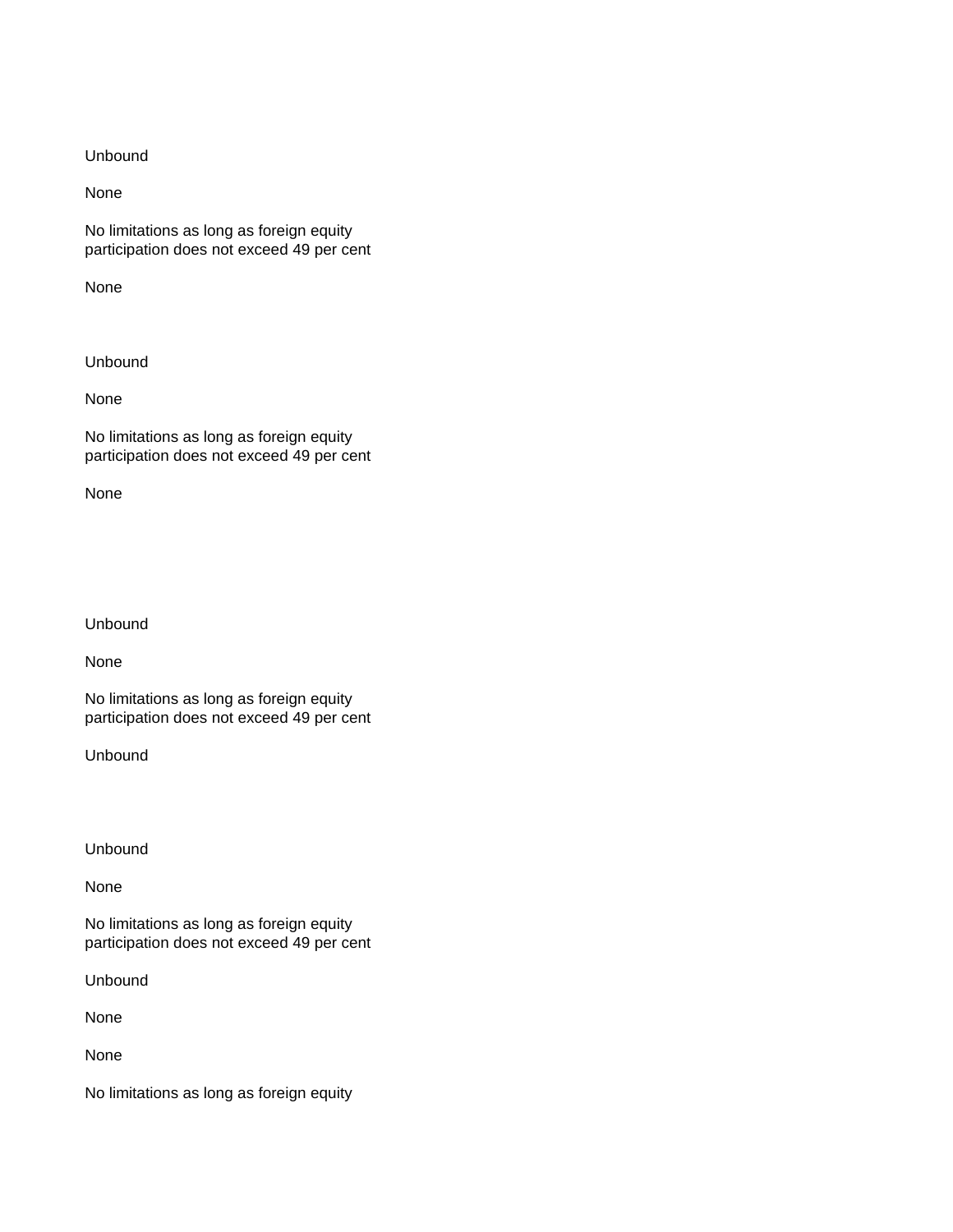participation does not exceed 49 per cent

Unbound

Unbound

None

No limitations as long as foreign equity participation does not exceed 49 per cent

Unbound

None

None

No limitations as long as foreign equity participation does not exceed 49 per cent

None

None

None

No limitations as long as foreign equity participation does not exceed 49 per cent

None

Unbound

None

No limitations as long as foreign equity participation does not exceed 49 per cent

None

Unbound

None

No limitations as long as foreign equity participation does not exceed 49 per cent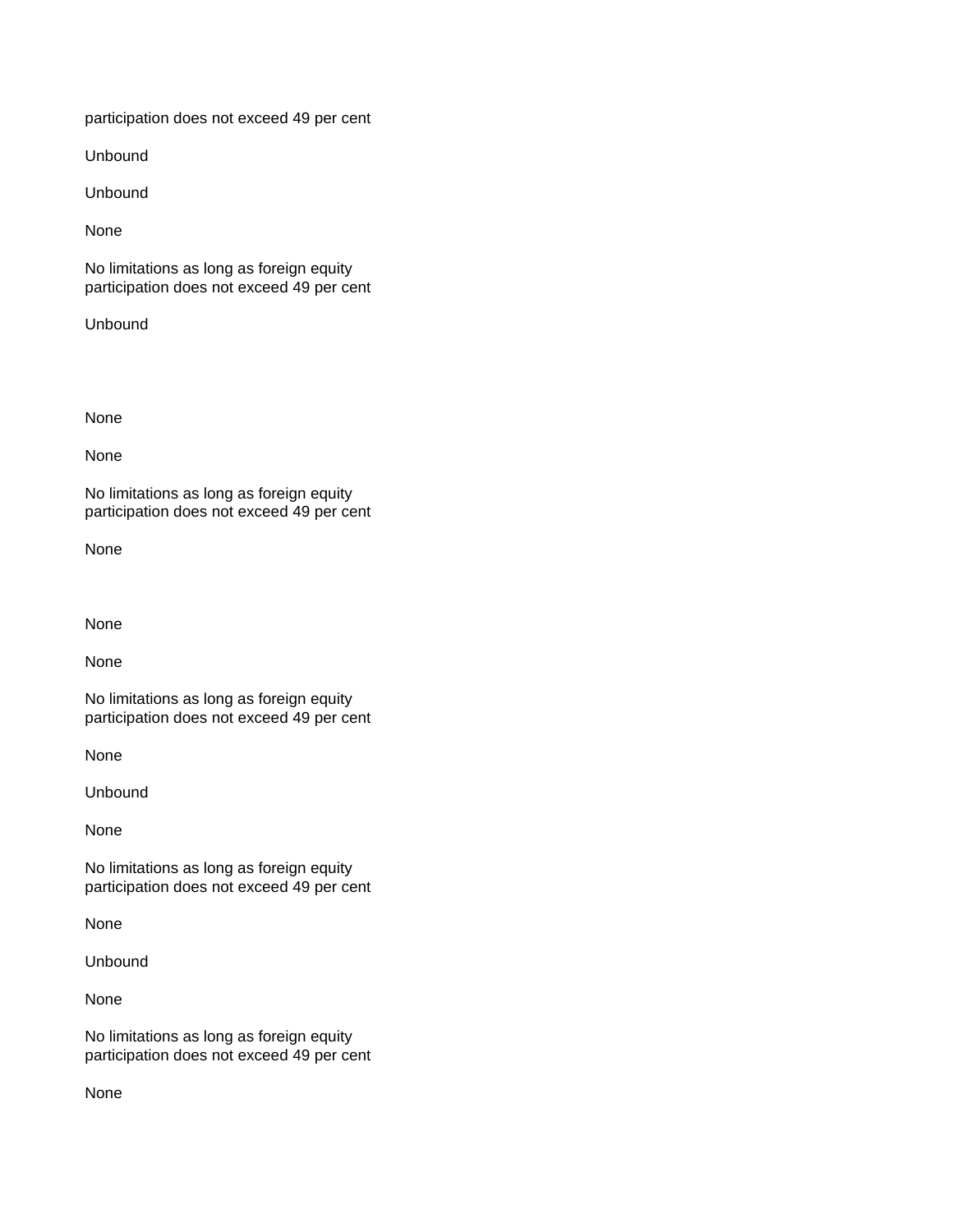None

No limitations as long as foreign equity participation does not exceed 49 per cent

None

Unbound

None

No limitations as long as foreign equity participation does not exceed 49 per cent

None

Unbound

None

No limitations as long as foreign equity participation does not exceed 49 per cent

None

Unbound

None

No limitations as long as foreign equity participation does not exceed 49 per cent

None

Unbound

None

No limitations as long as foreign equity participation does not exceed 49 per cent

None

can be provided, each type of financial institution will be permitted to operate the sector or subsector of ba them to do so.

hail and's GATS schedule of specific commitments.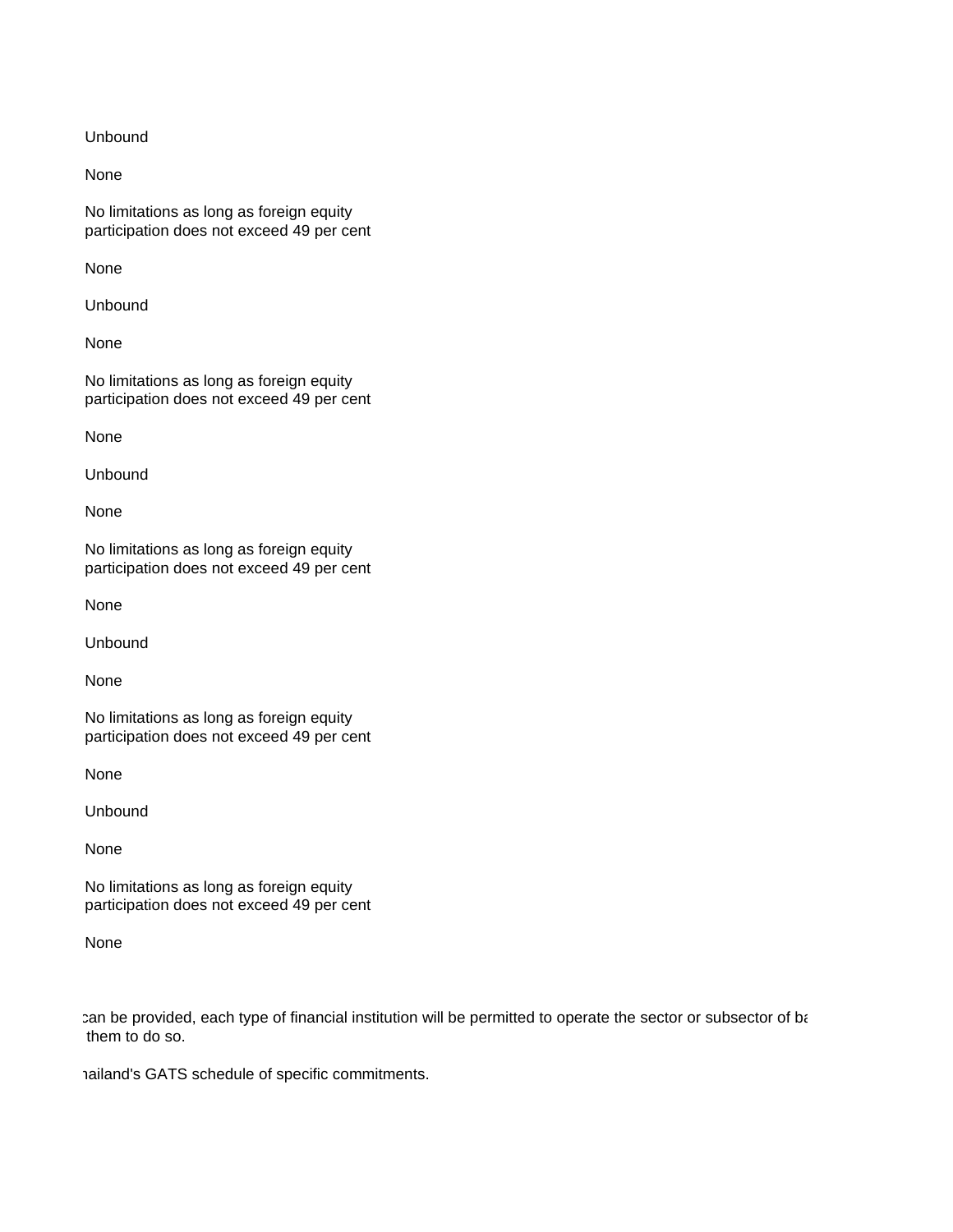Life insurance premium is tax deductible up to a certain amount for holders of policies issued by local companies.

None

None Unbound None None

None

Unbound

Unbound

No limitations as long as foreign equity participation does not exceed 25 per cent.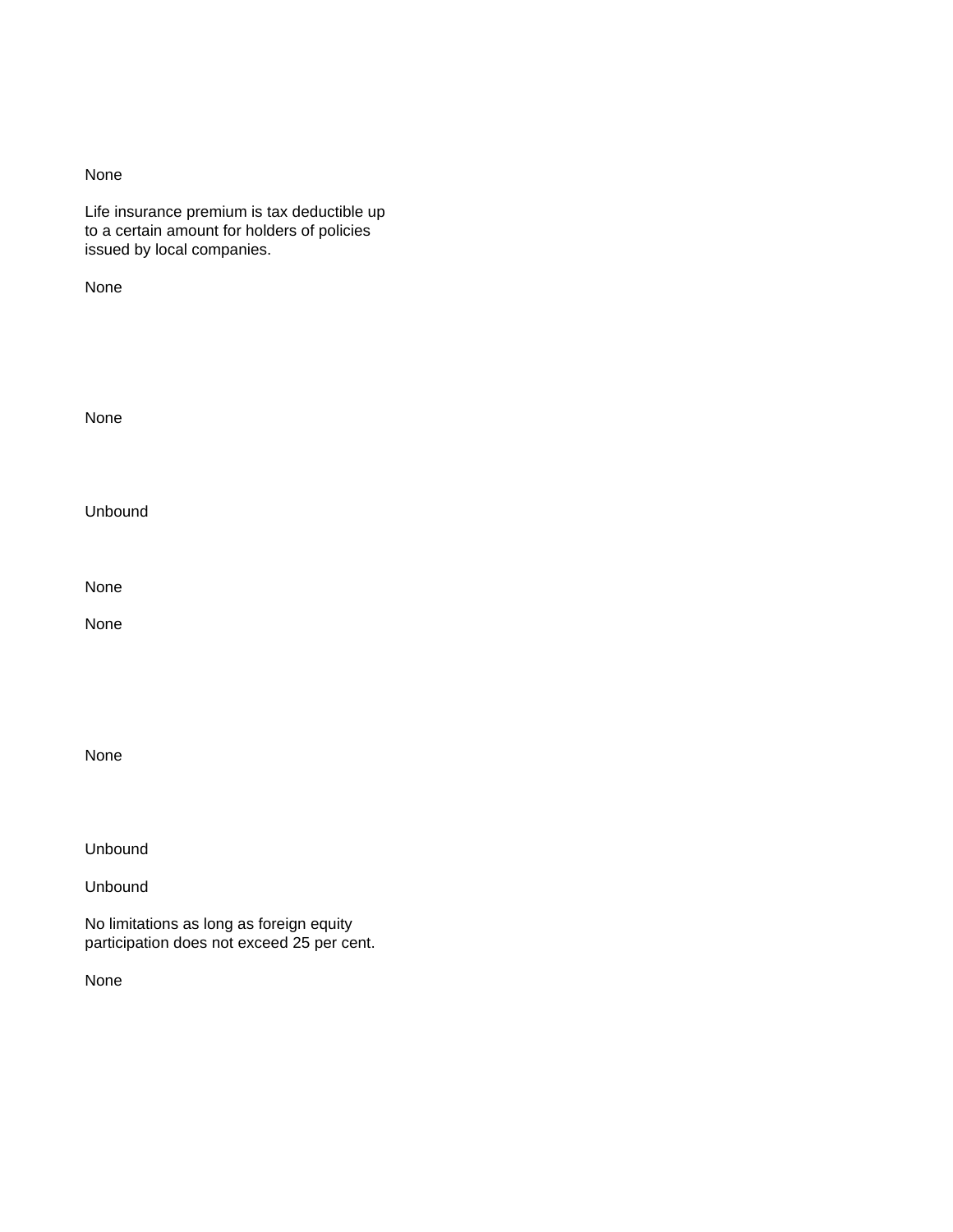None

No limitations as long as foreign equity participation does not exceed 49 per cent.

None

None

None

No limitations as long as foreign equity participation does not exceed 49 per cent.

None

None

None

No limitations as long as foreign equity participation does not exceed 49 per cent.

None

None

None

No limitations as long as foreign equity participation does not exceed 49 per cent.

None

None

None

No limitations as long as foreign equity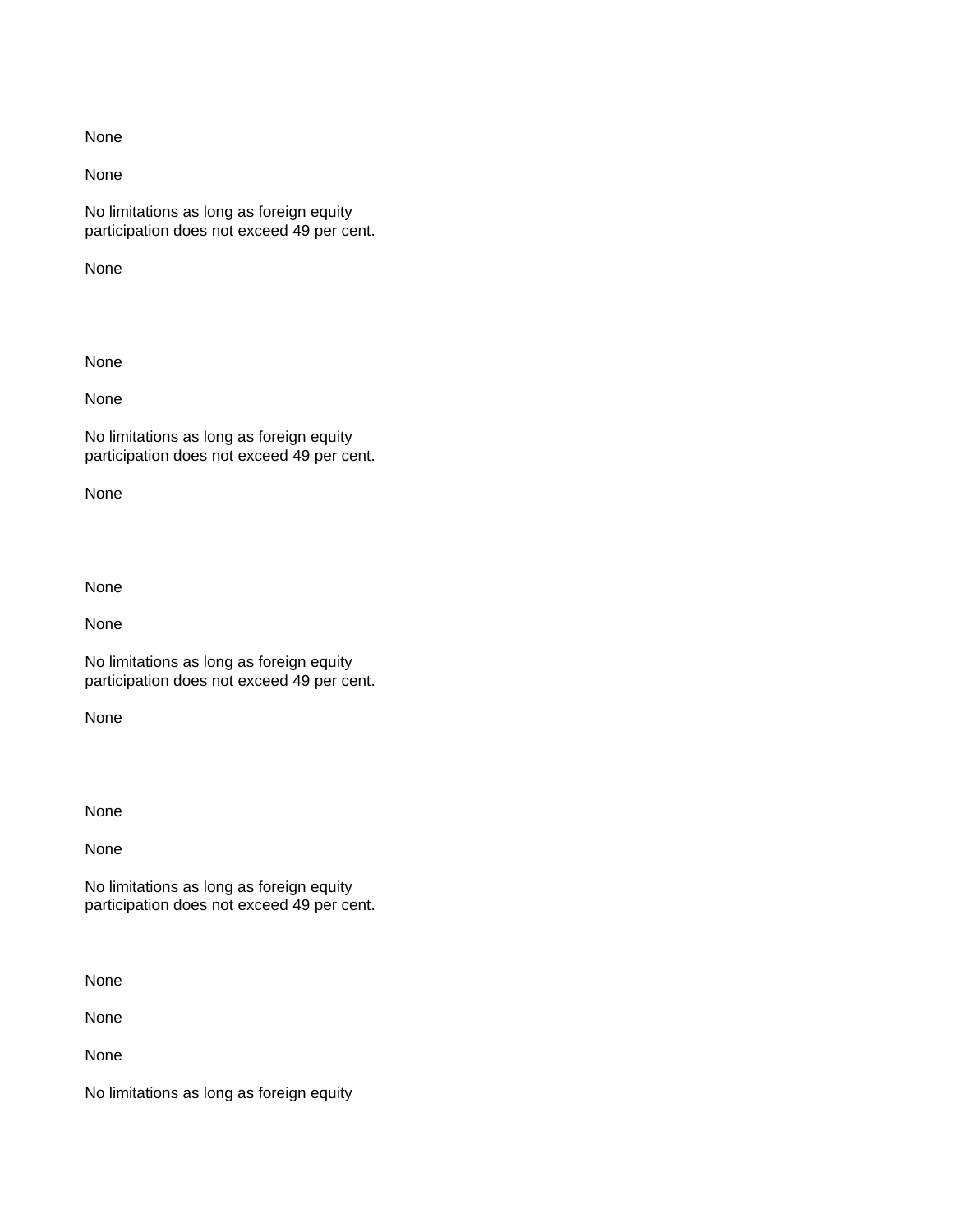participation does not exceed 49 per cent.

None

None

None

(a) Representative office of banks

None.

(b) Foreign bank branches

None, except as indicated in the market access column.

(c) Locally incorporated banks

None, except as indicated in the market access column.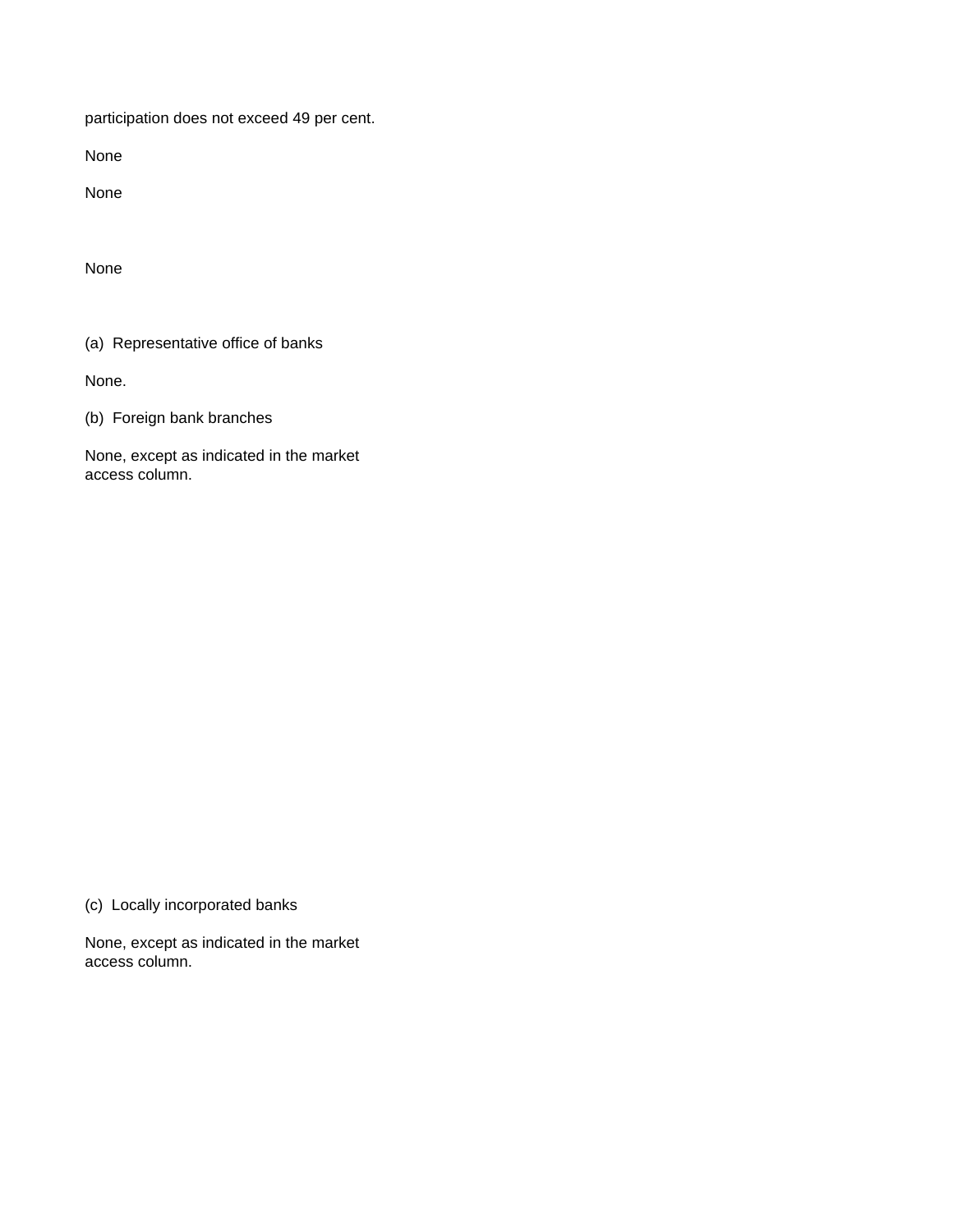(d) International Banking Facility **Accord 12 IS and Accord 13 IBF** units permitted to operate

None, except as indicated in the market banking business as specified in<br>access column banking business as specified in<br>the Ministerial Order issued on 16

(e) Finance companies and credit foncier companies **December 1993.** 

None, except as indicated in the market access column.

 only the banking and investment the Ministerial Order issued on 16 September 1992, and Notification<br>of the Bank of Thailand dated 14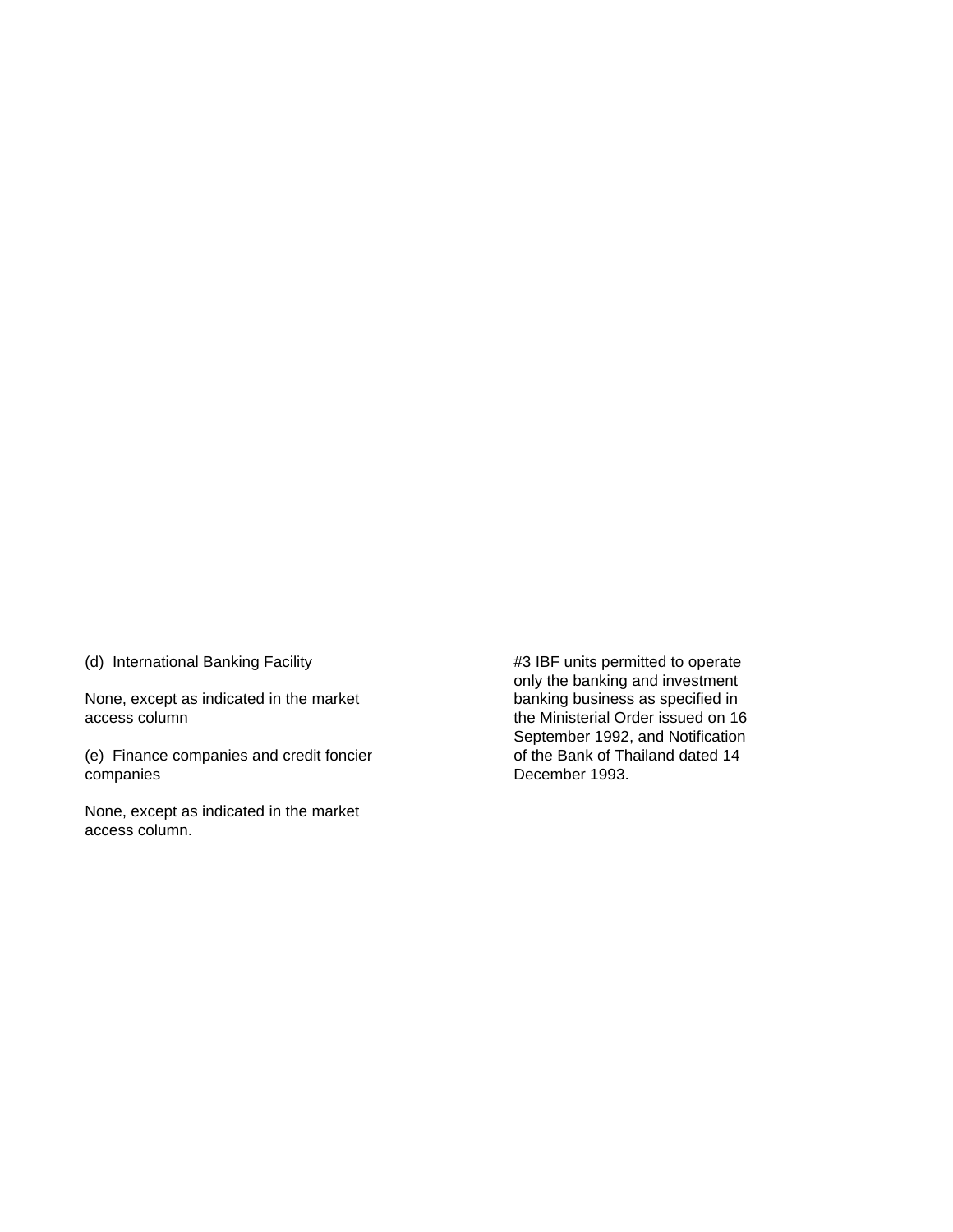(f) Securities companies

None, except as indicated in the market access column.

(g) Asset management companies:

None, except as indicated in the market access column.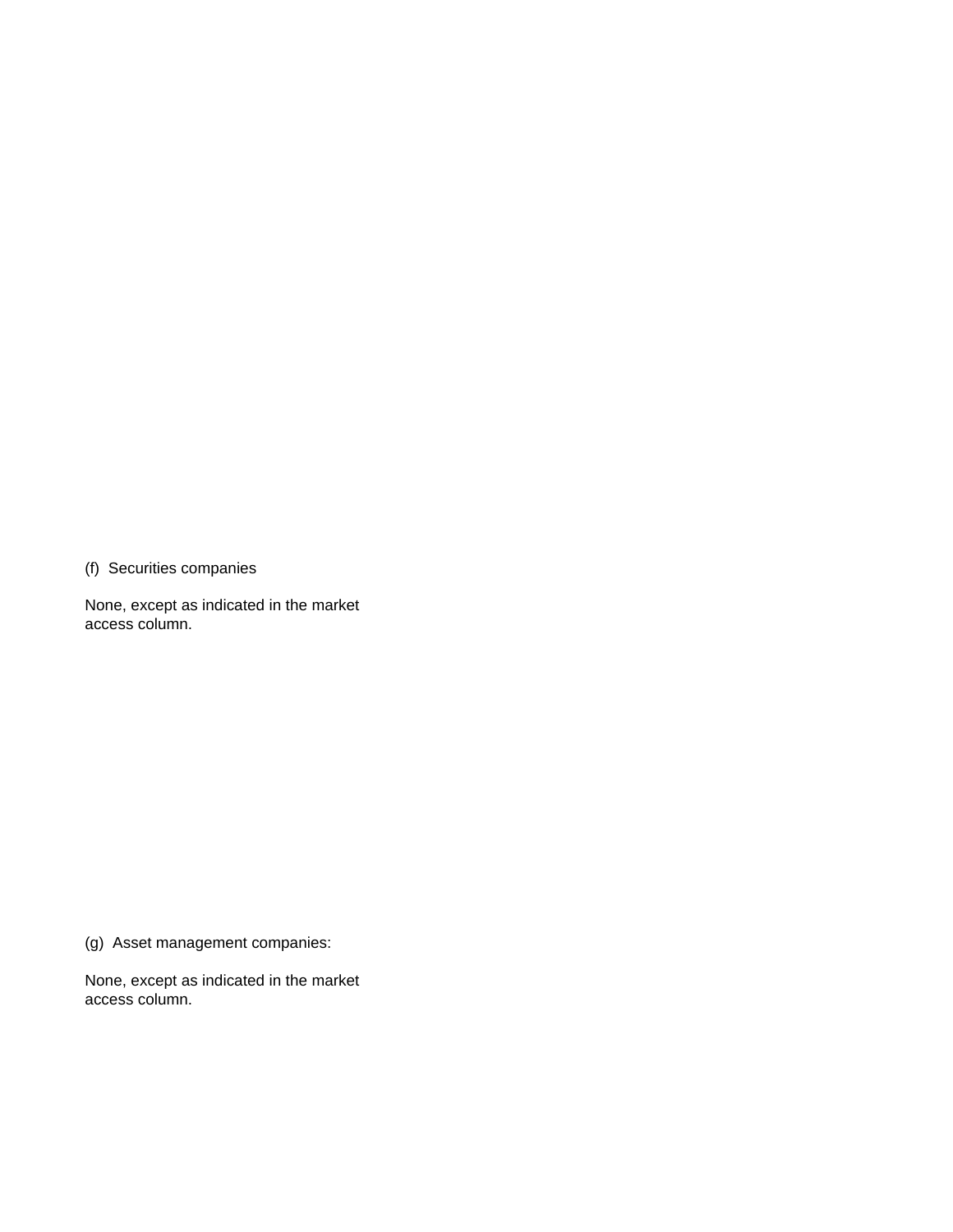(h) Financial leasing services

None.

(i) Factoring services

None.

(j) Credit, charge and debit cards

None.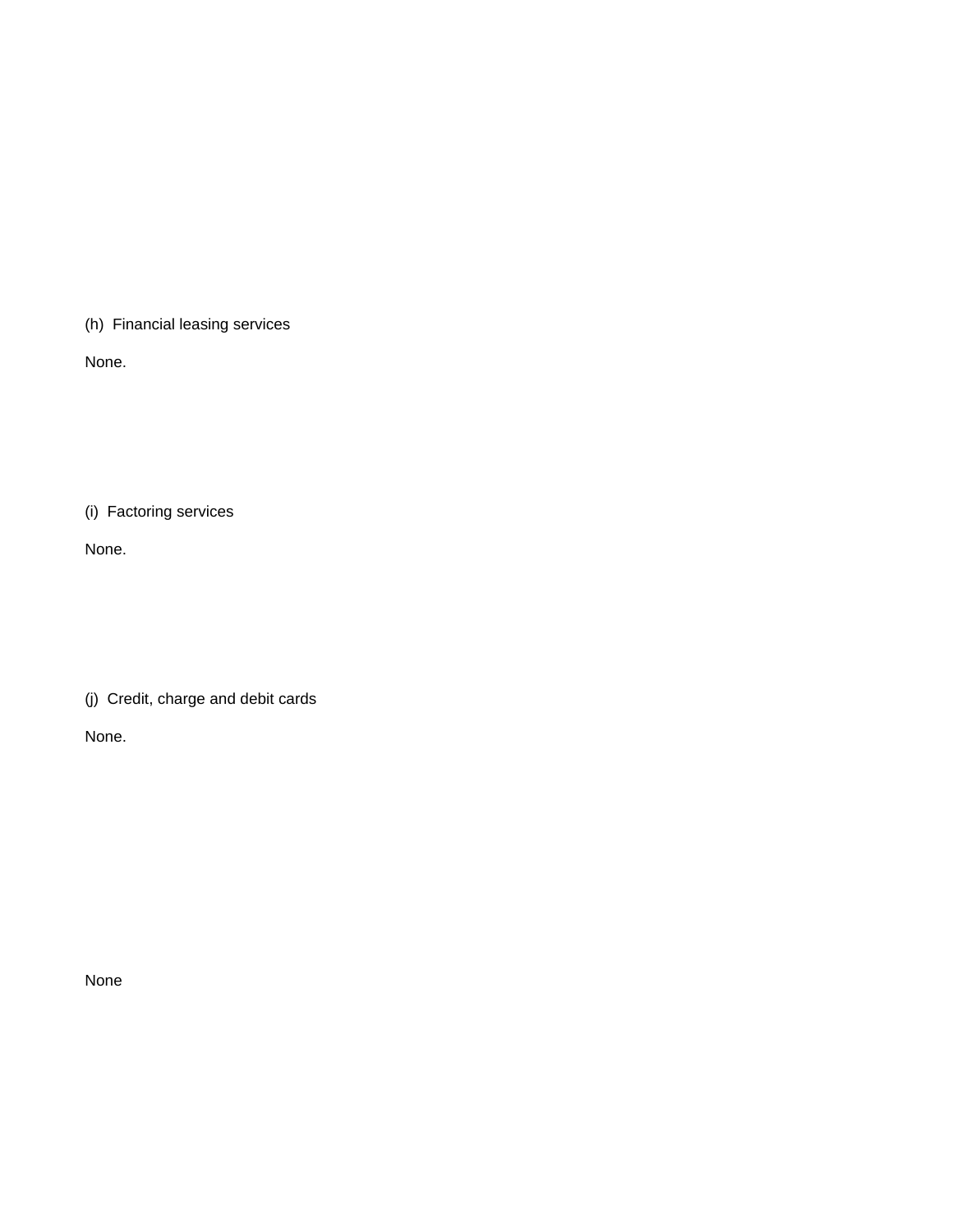None

No limitations as long as foreign equity participation does not exceed 49 per cent

None

Unbound

None

No limitations as long as foreign equity participation does not exceed 49 per cent

None

Unbound

None

No limitations as long as foreign equity participation does not exceed 49 per cent

None

Unbound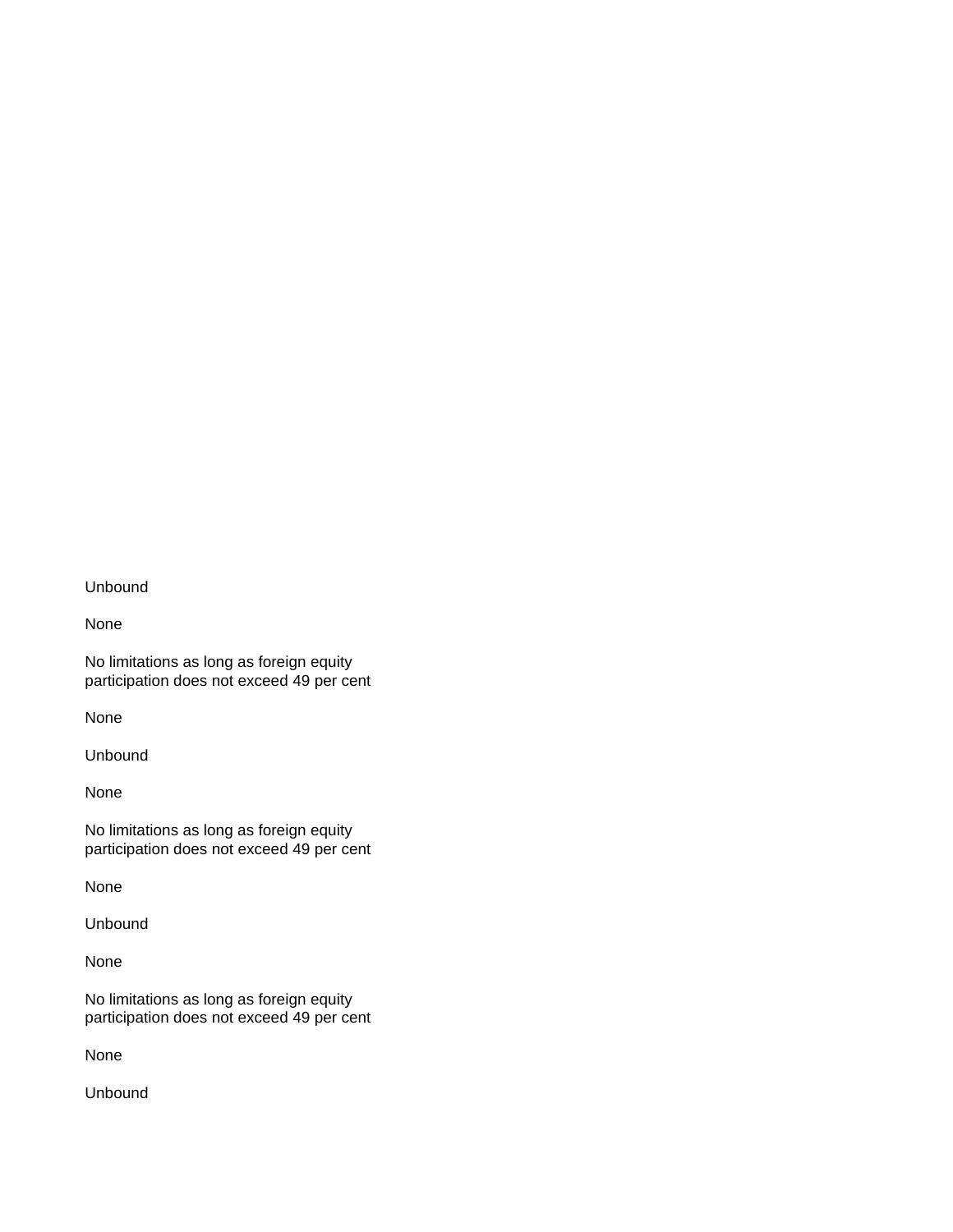No limitations as long as foreign equity participation does not exceed 49 per cent

None

Unbound

None

No limitations as long as foreign equity participation does not exceed 49 per cent

None

Unbound

None

No limitations as long as foreign equity participation does not exceed 49 per cent

None

Unbound

None

No limitations as long as foreign equity participation does not exceed 49 per cent

None

None None The following #4 A Thai captain of a Thai ship port provided lwhich sails regularly in certain None **government or government** or government or government or a may be enterprise are permitted to pilot the ship in the a) Unbound to international market and the international market area. transport suppliers on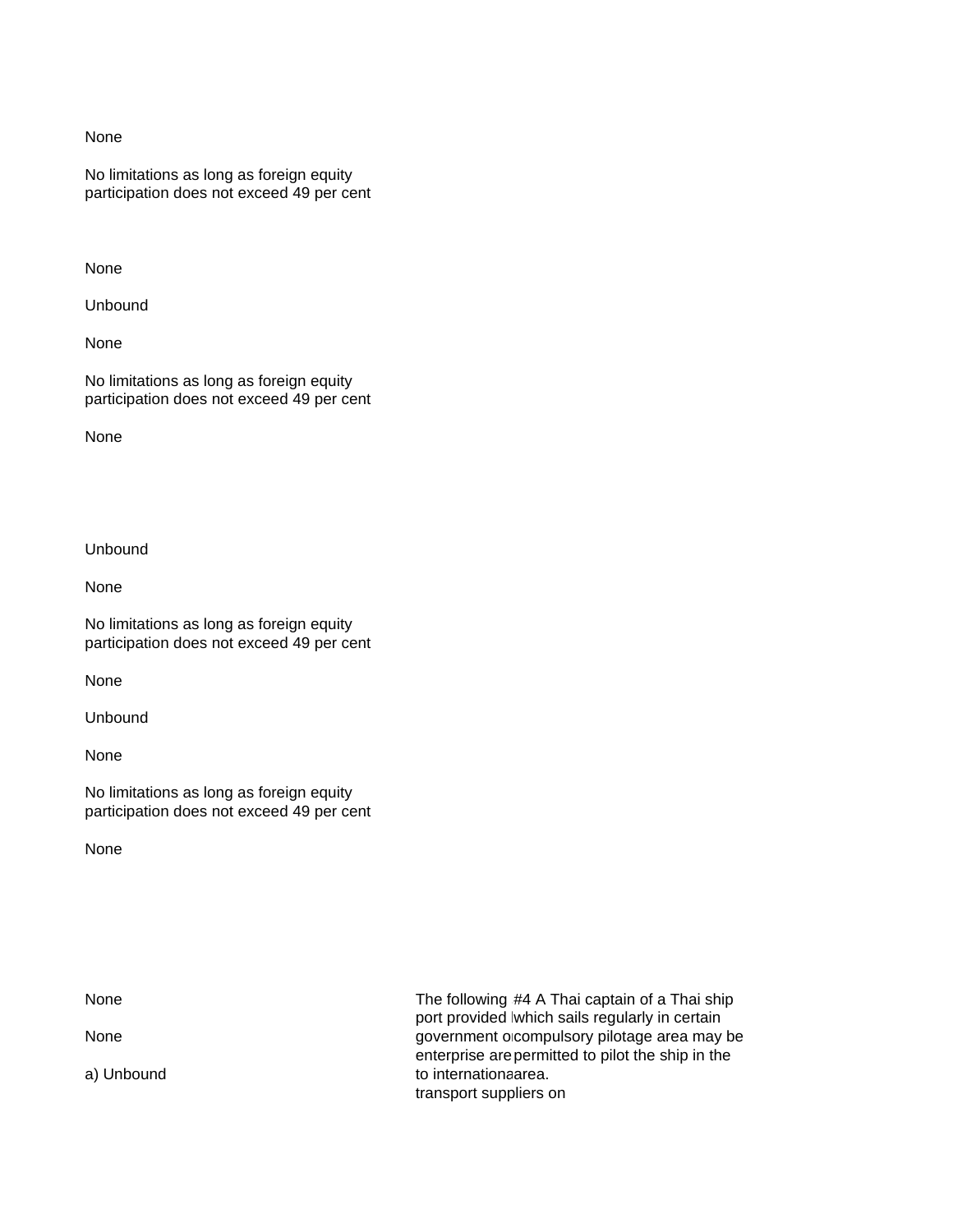| b) None                                                                                                                                                                                                   | reasonable and<br>non-discriminatory terms and<br>conditions:                                                                                                                                                    |
|-----------------------------------------------------------------------------------------------------------------------------------------------------------------------------------------------------------|------------------------------------------------------------------------------------------------------------------------------------------------------------------------------------------------------------------|
| a) Unbound<br>b) None                                                                                                                                                                                     | 1. Pilotage#4<br>2. Towing and tug assistance<br>3. Provisioning, fuelling and<br>watering<br>4. Garbage collecting and<br>ballast waste disposal<br>5. Port captain's service                                   |
|                                                                                                                                                                                                           | 6. Navigation aids<br>7. Shore-based operational<br>services essential to ship<br>operations, water and<br>electrical supplies<br>8. Emergency repair facilities<br>9. Anchorage, berth and<br>berthing services |
| None                                                                                                                                                                                                      | 1) See Note to the schedule                                                                                                                                                                                      |
|                                                                                                                                                                                                           |                                                                                                                                                                                                                  |
| None                                                                                                                                                                                                      |                                                                                                                                                                                                                  |
| a) Unbound                                                                                                                                                                                                |                                                                                                                                                                                                                  |
| b) None other than:                                                                                                                                                                                       | b) See Note to the schedule                                                                                                                                                                                      |
| i) Shareholders of Thai maritime transport<br>companies with ownership of Thai flag<br>vessels may be granted exemption or<br>reduced rates of income tax leviable on<br>dividends paid by such companies |                                                                                                                                                                                                                  |
| ii) Exporters or importers of goods shipped<br>from or to Thailand by Thai flag vessels                                                                                                                   |                                                                                                                                                                                                                  |

may be entitled to special deduction of not more than 50 per cent of the freight values or other expenses paid in the ordinary course of carriage of such goods from their net income for the purpose of calculation of income tax

a) Unbound

b) None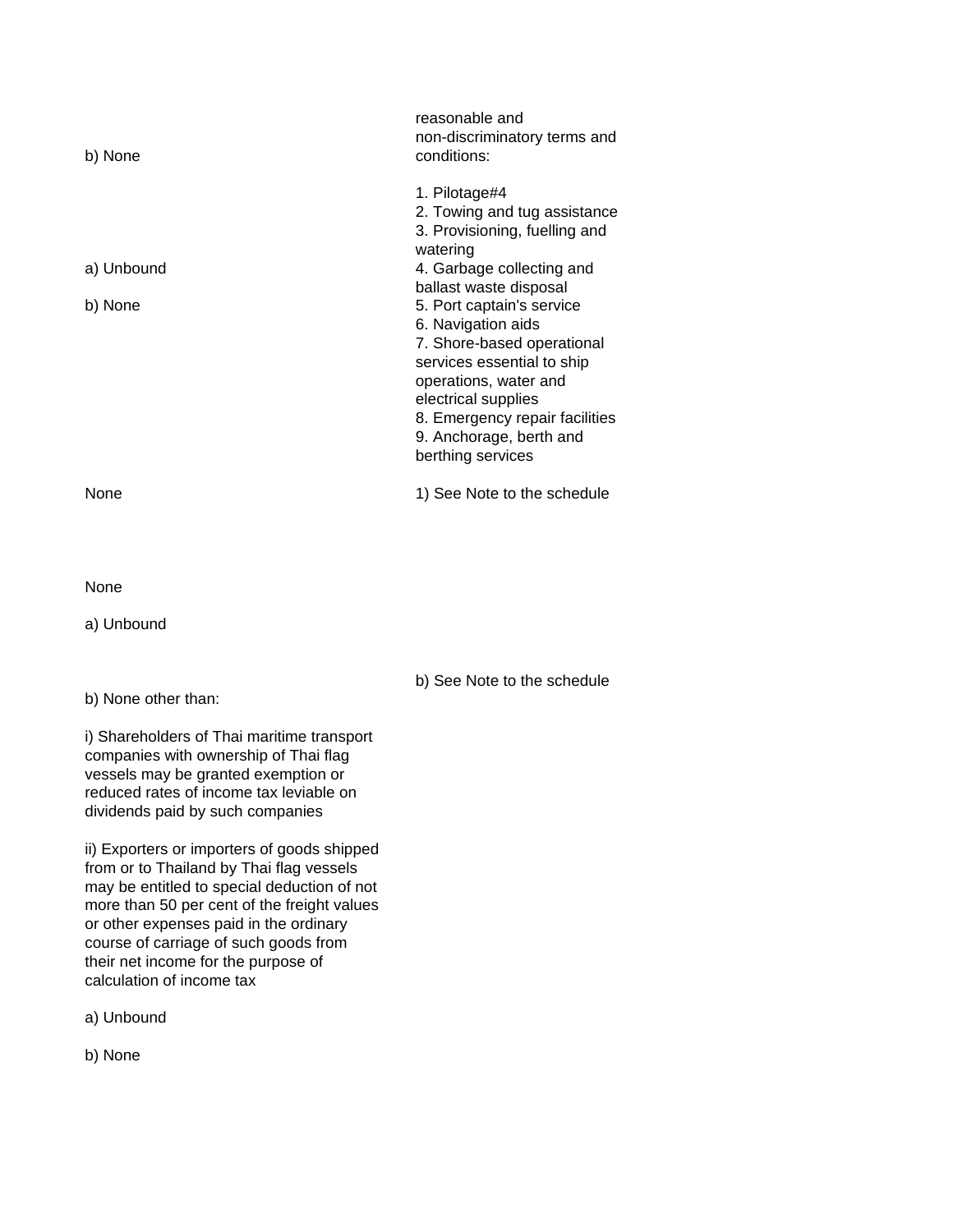None

a) Unbound

b) None

a) Unbound

b) None

Unbound

None

No limitations as long as foreign equity participation does not exceed 49 per cent

None

None

None

No limitations as long as foreign equity participation does not exceed 49 per cent

None

None

None

No limitations as long as foreign equity participation does not exceed 49 per cent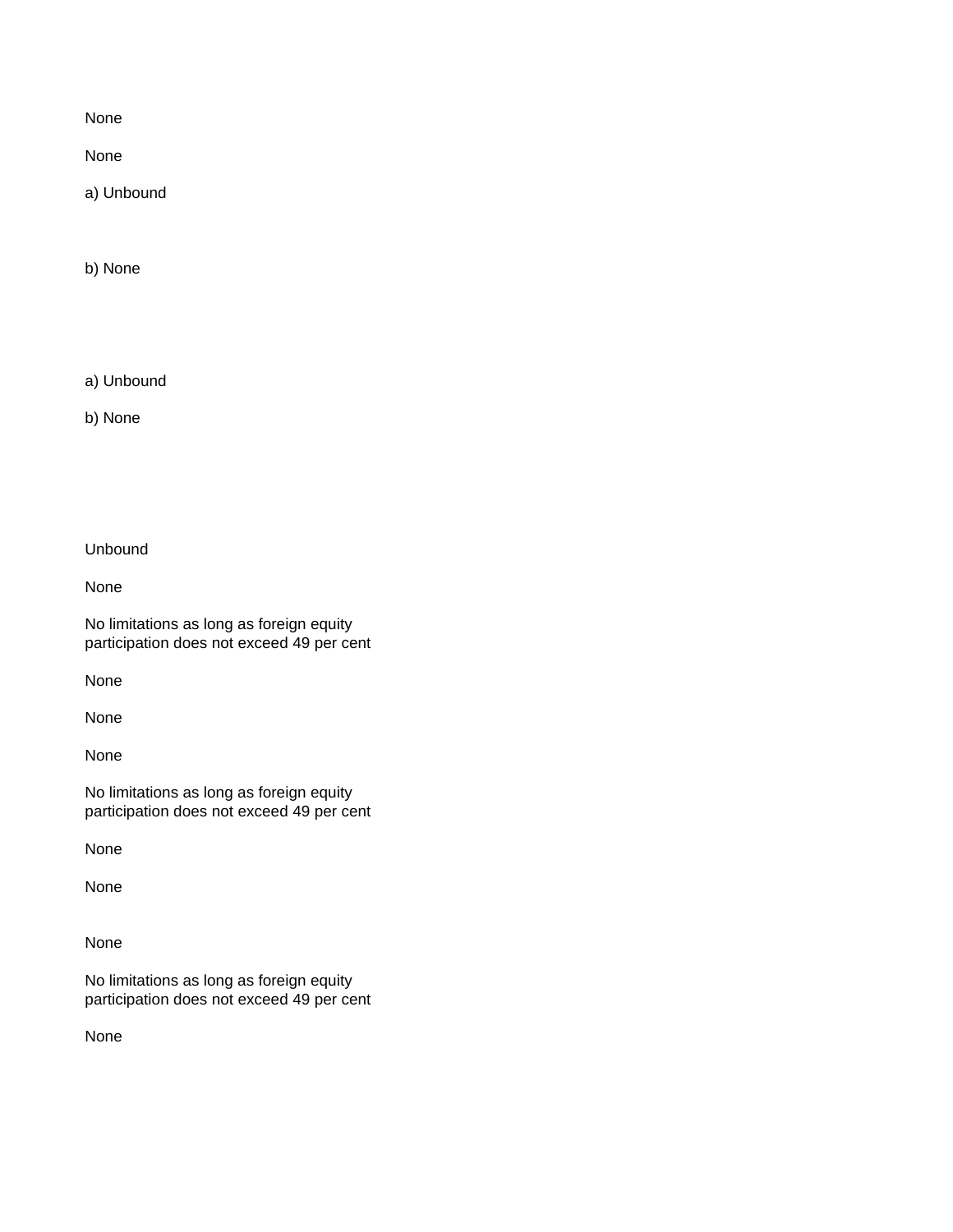None

No limitations as long as foreign equity participation does not exceed 49 per cent

None

None

None

Unbound

None

Unbound

Unbound

The value added tax in use comprises 3 rates, namely 7 per cent, 0 per cent and exempted. VAT collection is based on a reciprocal basis

Unbound

Unbound

None

No limitations as long as foreign equity participation does not exceed 49 per cent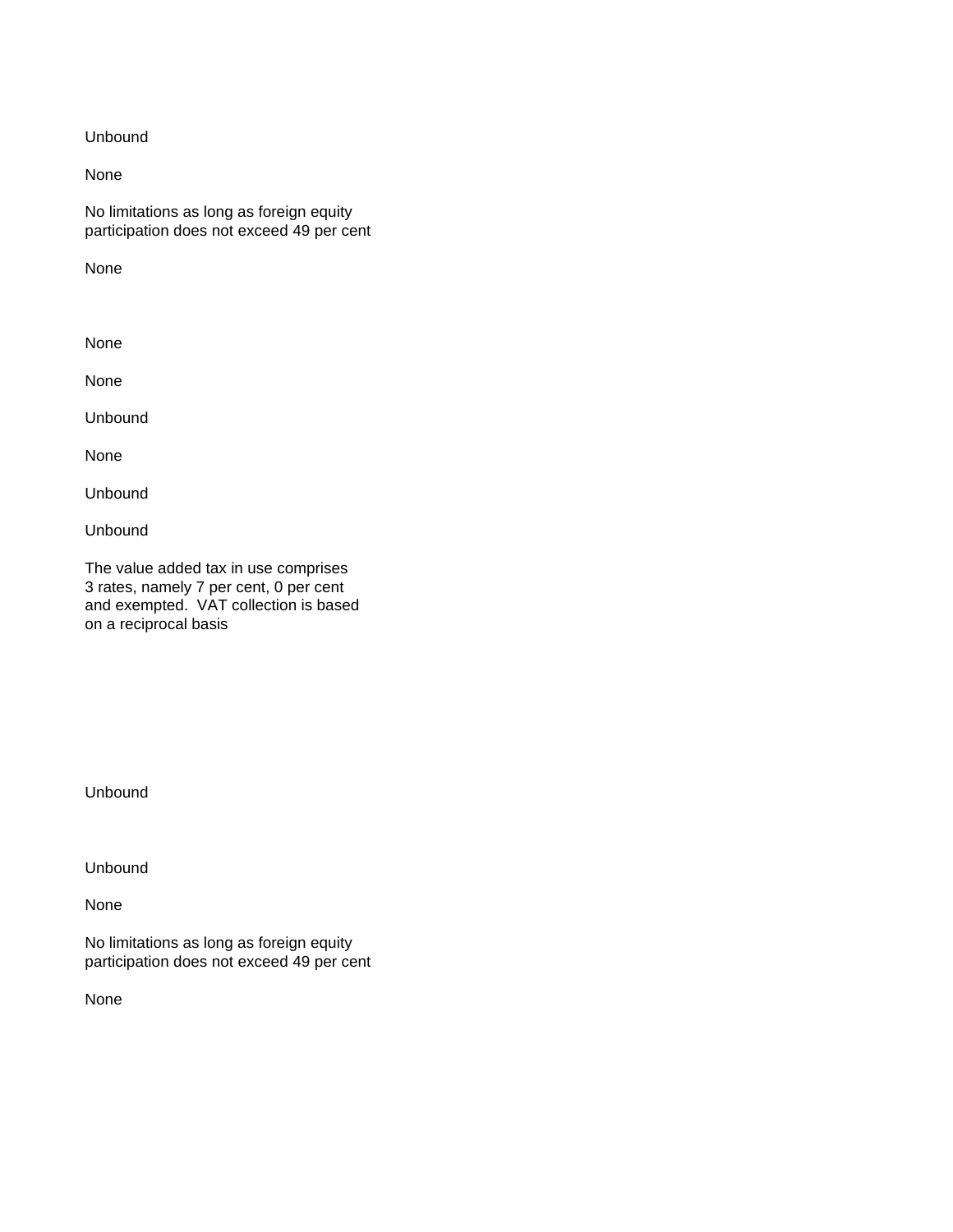None

No limitations as long as foreign equity participation does not exceed 49 per cent

None

Unbound

None

No limitations as long as foreign equity participation does not exceed 49 per cent

None

Unbound

None

No limitations as long as foreign equity participation does not exceed 49 per cent

None

Unbound

None

No limitations as long as foreign equity participation does not exceed 49 per cent

None

Unbound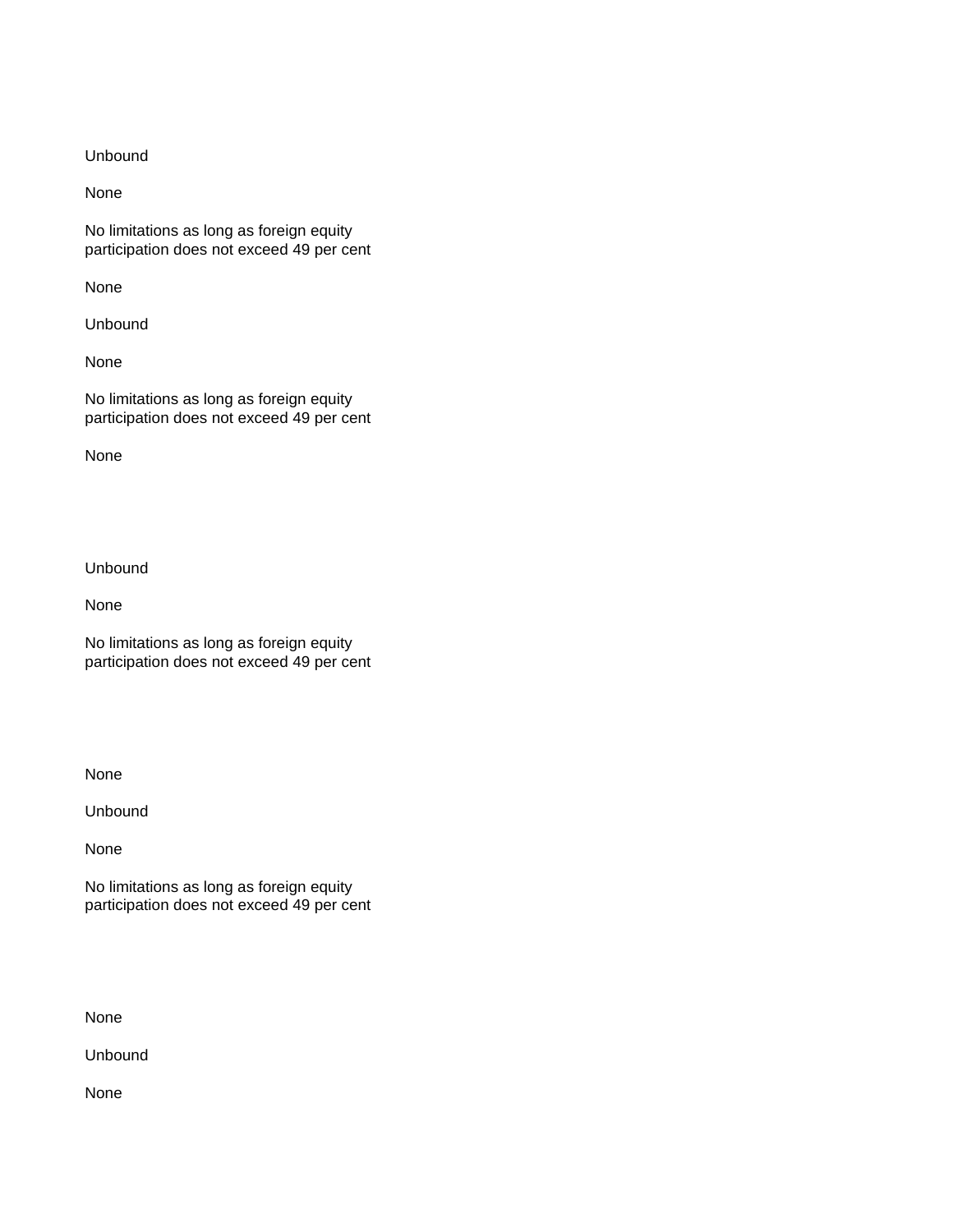No limitations as long as foreign equity participation does not exceed 49 per cent

None

Unbound

None

No limitations as long as foreign equity participation does not exceed 49 per cent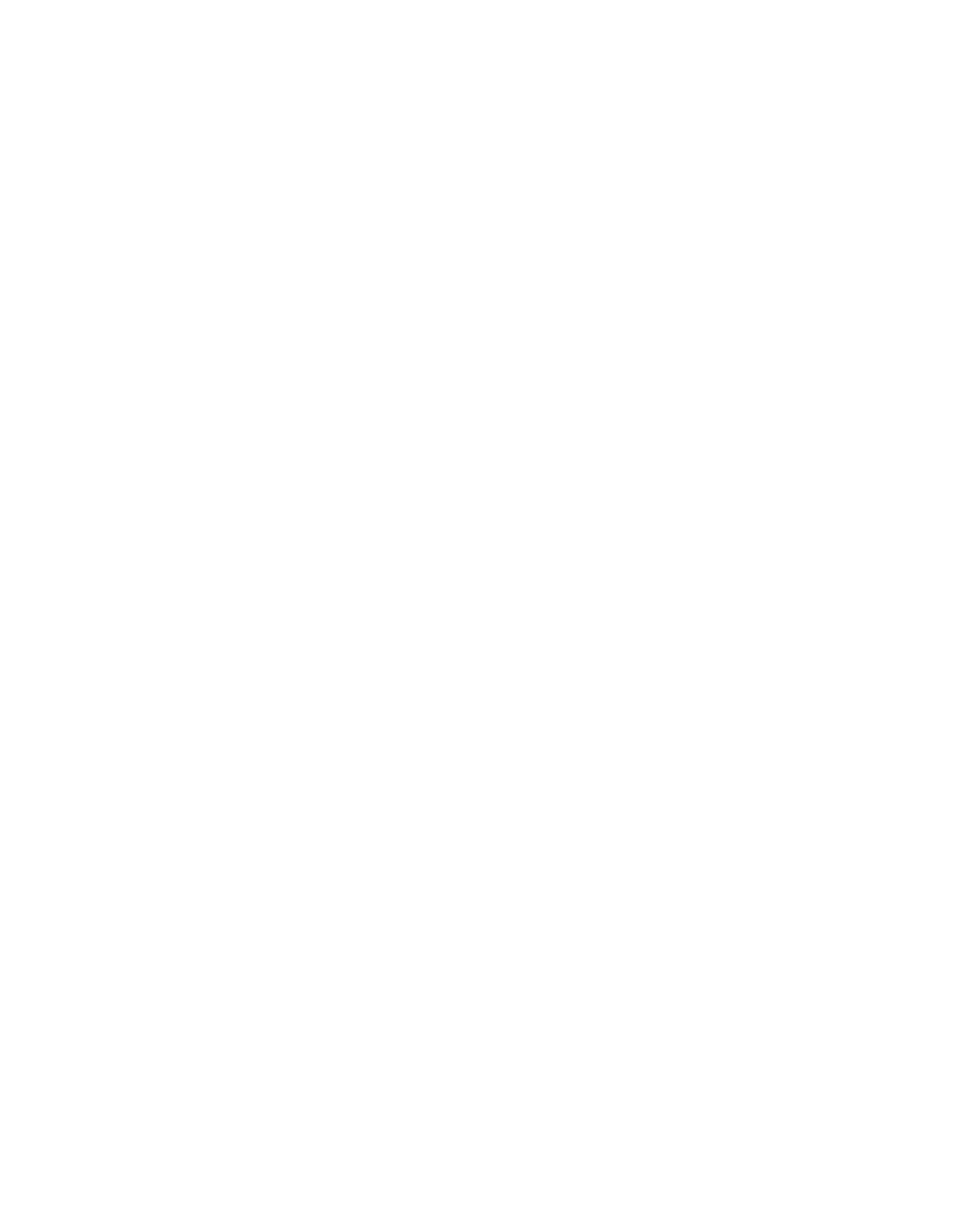s must not exceed 20 per cent of

s will be introduced, and carried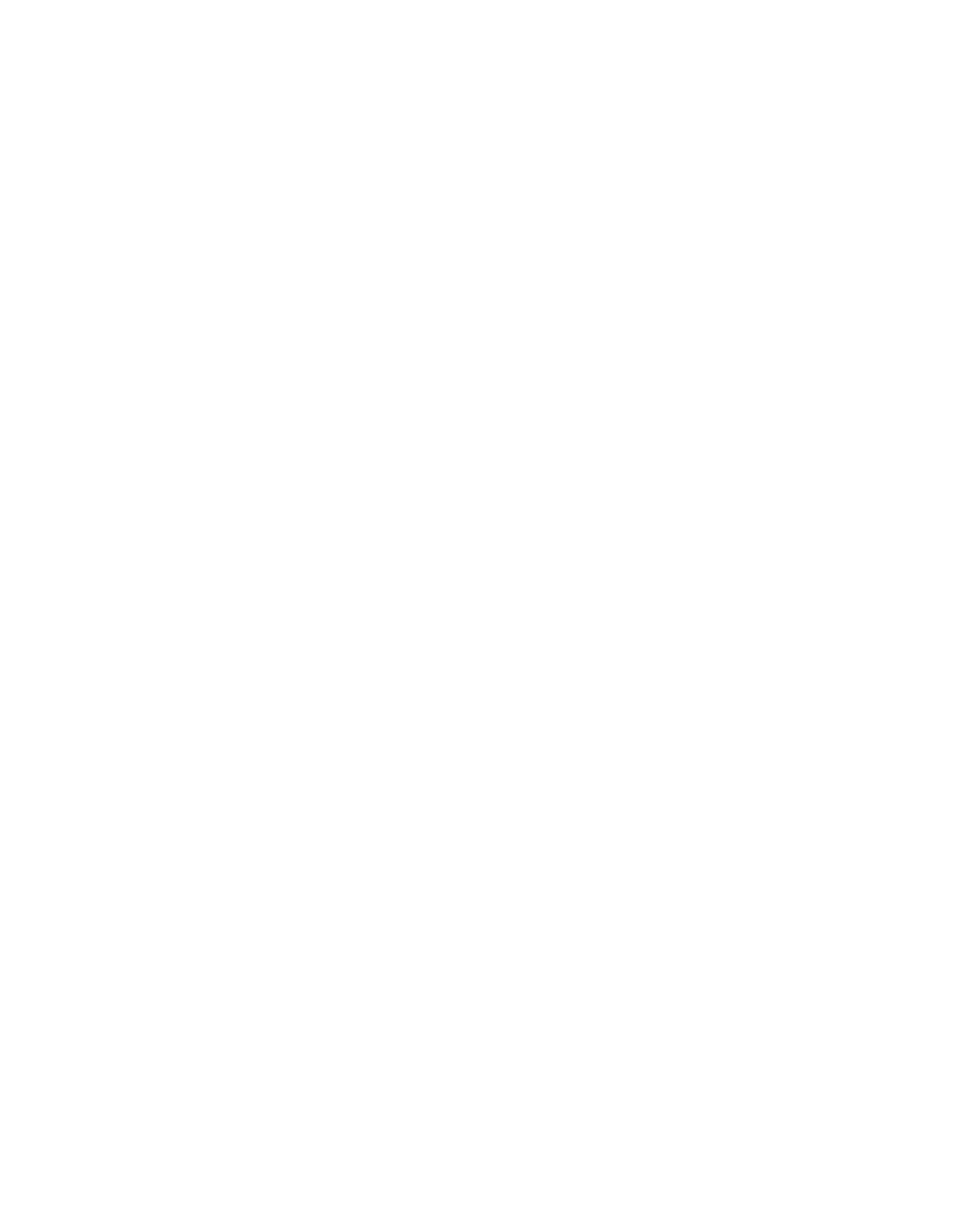anking and other financial